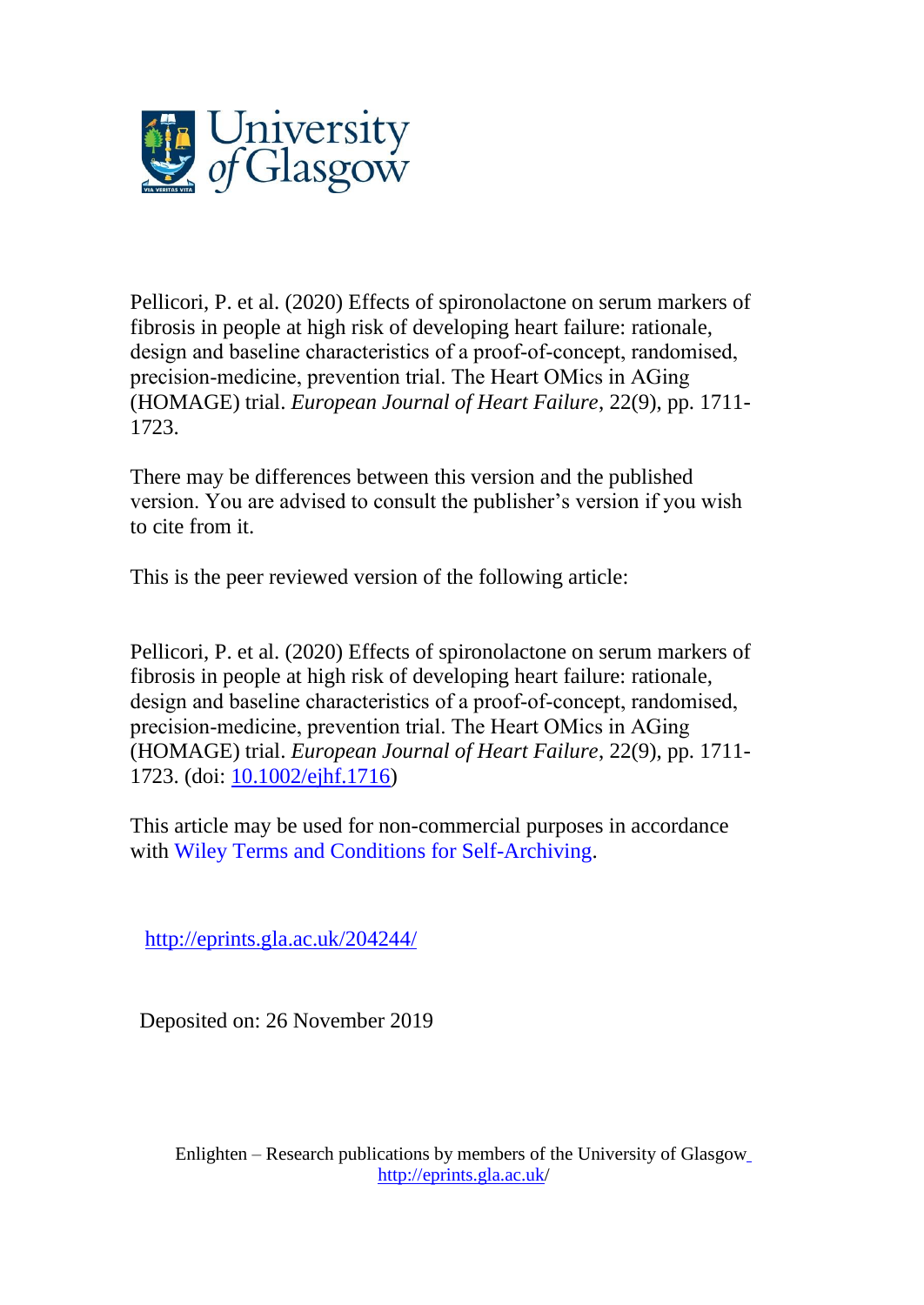# **Effects of spironolactone on serum markers of fibrosis in people at high risk of developing**

**heart failure: rationale, design and baseline characteristics of a proof-of-concept,** 

**randomised, precision-medicine, prevention trial. The « Heart OMics in AGing »**

**(HOMAGE) trial.**

Pierpaolo Pellicori<sup>1</sup>, João Pedro Ferreira<sup>2</sup>, Beatrice Mariottoni<sup>3</sup>, Hans-Peter Brunner- La Rocca<sup>4</sup>, Fozia Z Ahmed<sup>5</sup>, Verdonschot Job<sup>4</sup>, Tim Collier<sup>6</sup>, Joe J Cuthbert<sup>7</sup>, Johannes Petutschnigg<sup>8</sup>; Blerim Mujaj<sup>9</sup>, Nicolas Girerd<sup>2</sup>, Arantxa González <sup>10</sup>, Andrew L Clark<sup>7</sup>, Franco Cosmi<sup>3</sup>, Jan A Staessen<sup>9</sup>, Stephane Heymans<sup>4,11,12</sup>, Roberto Latini<sup>13</sup>, Patrick Rossignol<sup>2</sup>, Faiez Zannad<sup>2</sup>, John GF Cleland<sup>1</sup>.

<sup>1</sup> Robertson Institute of Biostatistics and Clinical Trials Unit, University of Glasgow.

<sup>2</sup> Université de Lorraine,INSERM, Centre d'Investigations Cliniques Plurithématique, INSERM 1433, CHRU de Nancy,Institut Lorrain du Coeur et des Vaisseaux, FCRIN INI-CRCT, Nancy,France.

<sup>3</sup>Department of Cardiology, Cortona Hospital, Arezzo, Italy.

<sup>4</sup>Department of Cardiology, Maastricht University Medical Center Maastricht, the Netherlands

<sup>5</sup>Manchester Heart Centre, Manchester University NHS Foundation Trust, Manchester Academic Health Sciences Centre, Manchester, United Kingdom

<sup>6</sup>Department of Medical Statistics, London School of Hygiene and Tropical Medicine, London, United Kingdom

<sup>7</sup> Department of Academic Cardiology, Castle Hill Hospital, Hull York Medical School (at University of Hull), Kingston upon Hull, UK

<sup>8</sup>Charité Universitätsmedizin Berlin, Department of Cardiology, Berlin, Germany

DZHK (German Center of Cardiovascular Research), Partner Site Berlin, Germany

<sup>9</sup>Studies Coordinating Centre, Research Unit Hypertension and Cardiovascular Epidemiology, KU Leuven Department of Cardiovascular Sciences, University of Leuven, Leuven, Belgium

<sup>10</sup> Program of Cardiovascular Diseases, CIMA Universidad de Navarra and IdiSNA, Pamplona, Spain; CIBERCV, Carlos III Institute of Health, Madrid, Spain

<sup>11</sup> Department of Cardiovascular Sciences, Centre for Molecular and Vascular Biology, KU Leuven, Belgium

<sup>12</sup> The Netherlands Heart Institute, Nl-HI, Utrecht, The Netherlands

<sup>13</sup> Department of Cardiovascular Medicine, Istituto di Ricerche Farmacologiche Mario Negri, IRCCS, Milan, Italy.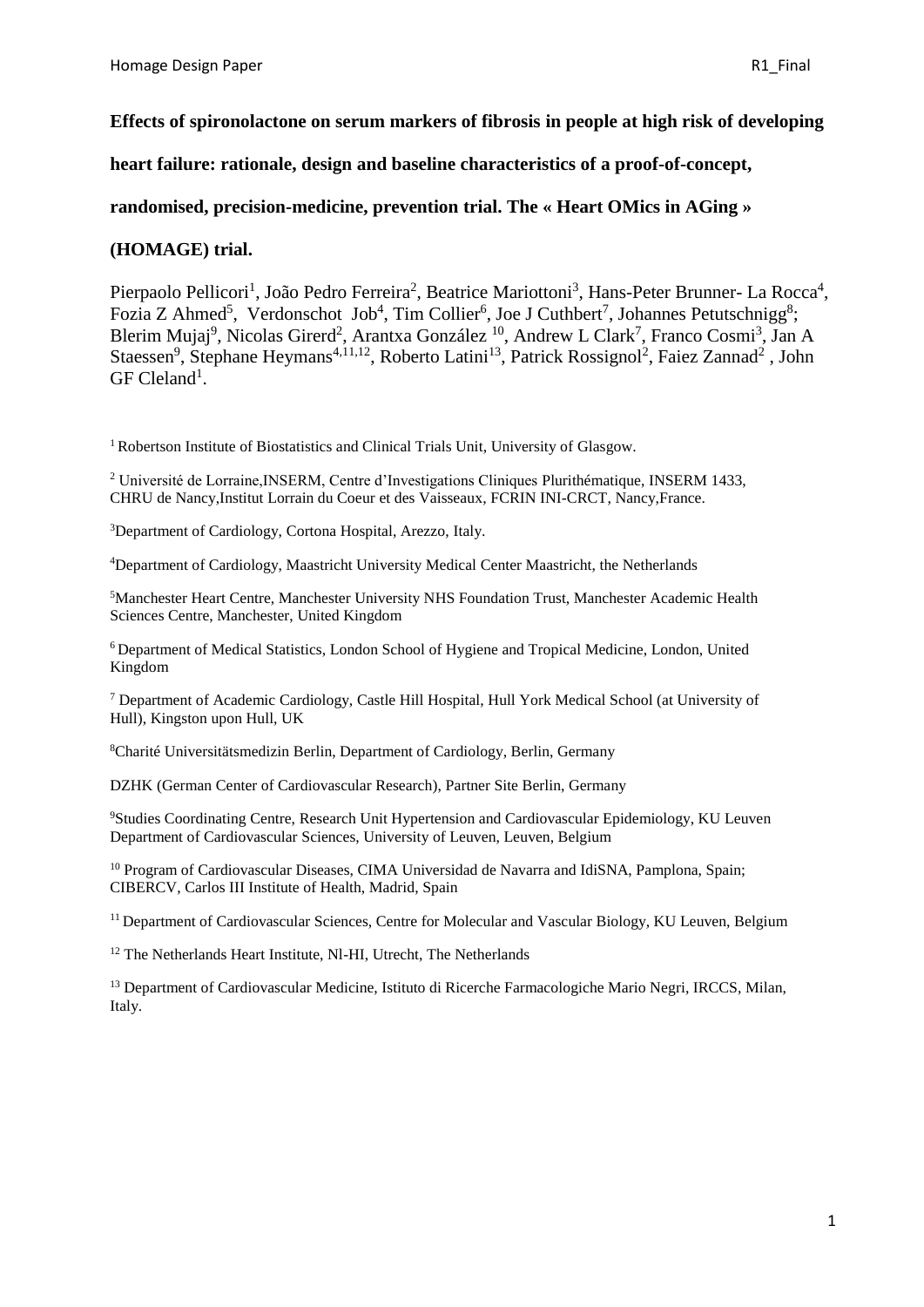**Conflict of interest :** PP, BM, FC, FZA, SH, JAS, BM, JJC, AG, PBLR, PJ did not report any conflict of interest. PR reports personal fees (consulting) for Idorsia and G3P, honoraria from AstraZeneca, Bayer, CVRx, Fresenius, Grunenthal, Novartis, NovoNordisk, Servier, Stealth Peptides, Ablative Solutions, Corvidia, Relypsa and Vifor Fresenius Medical Care Renal Pharma, outside the submitted work, PR is the cofounder of CardioRenal.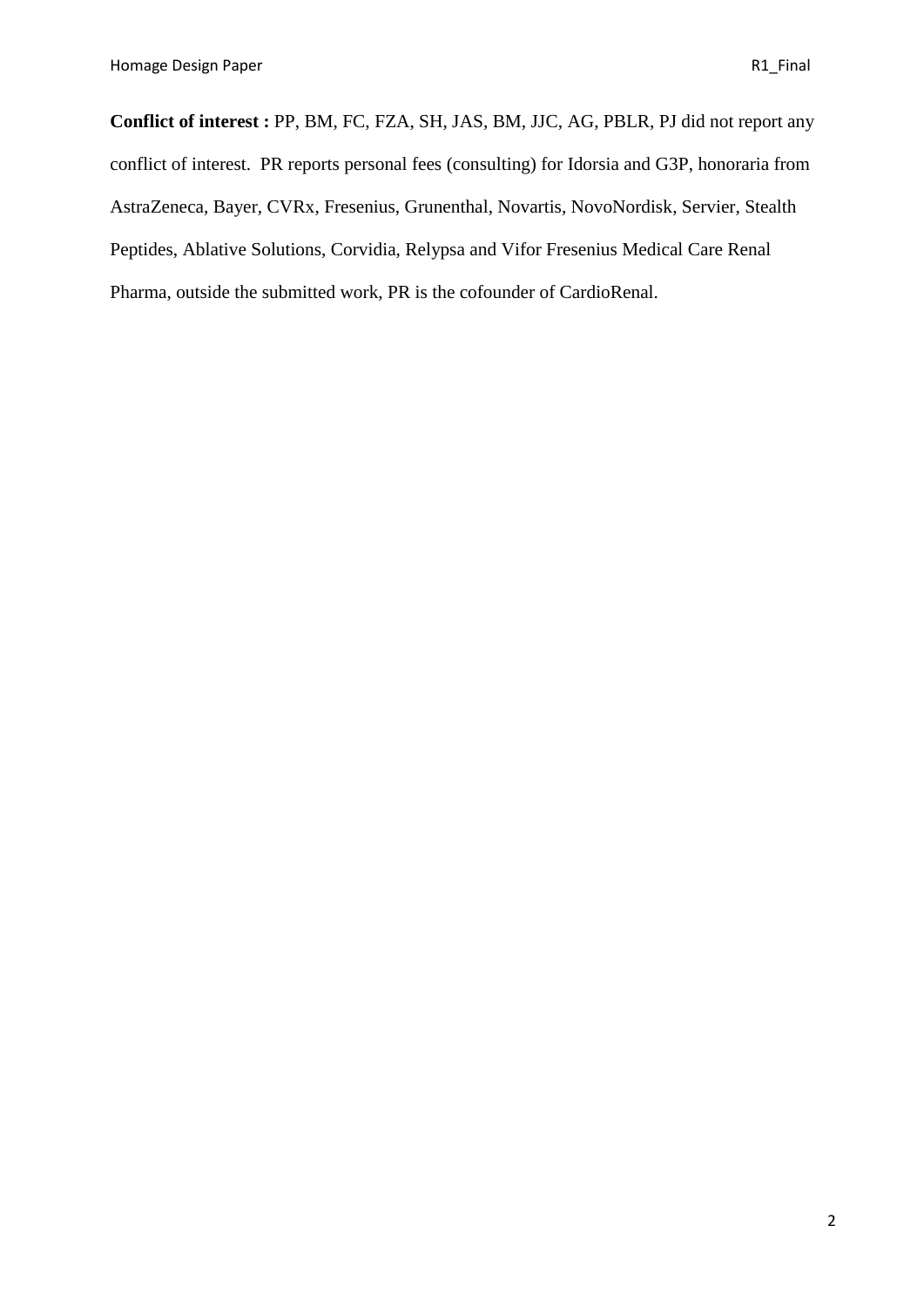## **Abstract (256 words)**

**Background**: Asymptomatic patients with coronary artery disease (CAD), hypertension and/or type-2 diabetes (T2DM) are at greater risk of developing heart failure (HF). Fibrosis, leading to myocardial and vascular dysfunction, might be an important pathway of progression.

**Aims:** To investigate the effects of spironolactone on serum markers of collagen metabolism and on cardiovascular structure and function in people at risk of developing HF and potential interactions with a marker of fibrogenic activity, galectin-3.

**Methods:** A prospective, randomised, open-label, blinded end-point (PROBE) trial comparing spironolactone (up to 50mg/day) and standard care over 9 months in people with clinical risk factors for developing HF, including hypertension, CAD and T2DM, and elevated plasma concentrations of NT-pro-BNP (125 to 1,000 ng/L) or BNP (35 to 280 ng/L). Exclusion criteria included left ventricular ejection fraction (LVEF)<45%, atrial fibrillation, severe renal dysfunction or treatment with loop diuretics. The primary endpoint was the interaction between change in serum concentrations of procollagen type III N-terminal propeptide (PIIINP) and treatment with spironolactone according to median plasma concentrations of galectin-3 at baseline.

**Results:** For the 527 participants enrolled, median (inter-quartile range) age was 73 (69-79) years, 135 (26%) were women, 412 (78%) had hypertension, 377 (72%) CAD and 212 (40%) T2DM. At baseline, medians (IQR) were for LVEF 63 (58-67) %, for left atrial volume index 31  $(26-37)$ mL/m<sup>2</sup>, for plasma NT-proBNP 214 (137-356) ng/L, for serum PIIINP 3.9 (3.1-5.0) ng/mL and for galectin-3 16.1 (13.5-19.7) ng/mL.

**Conclusions:** The HOMAGE trial will provide insights on the effect of spironolactone on pathways that might drive progression to HF.

(NCT: 02556450; European Commission 7th Framework Programme; Grant Agreement n. 305507).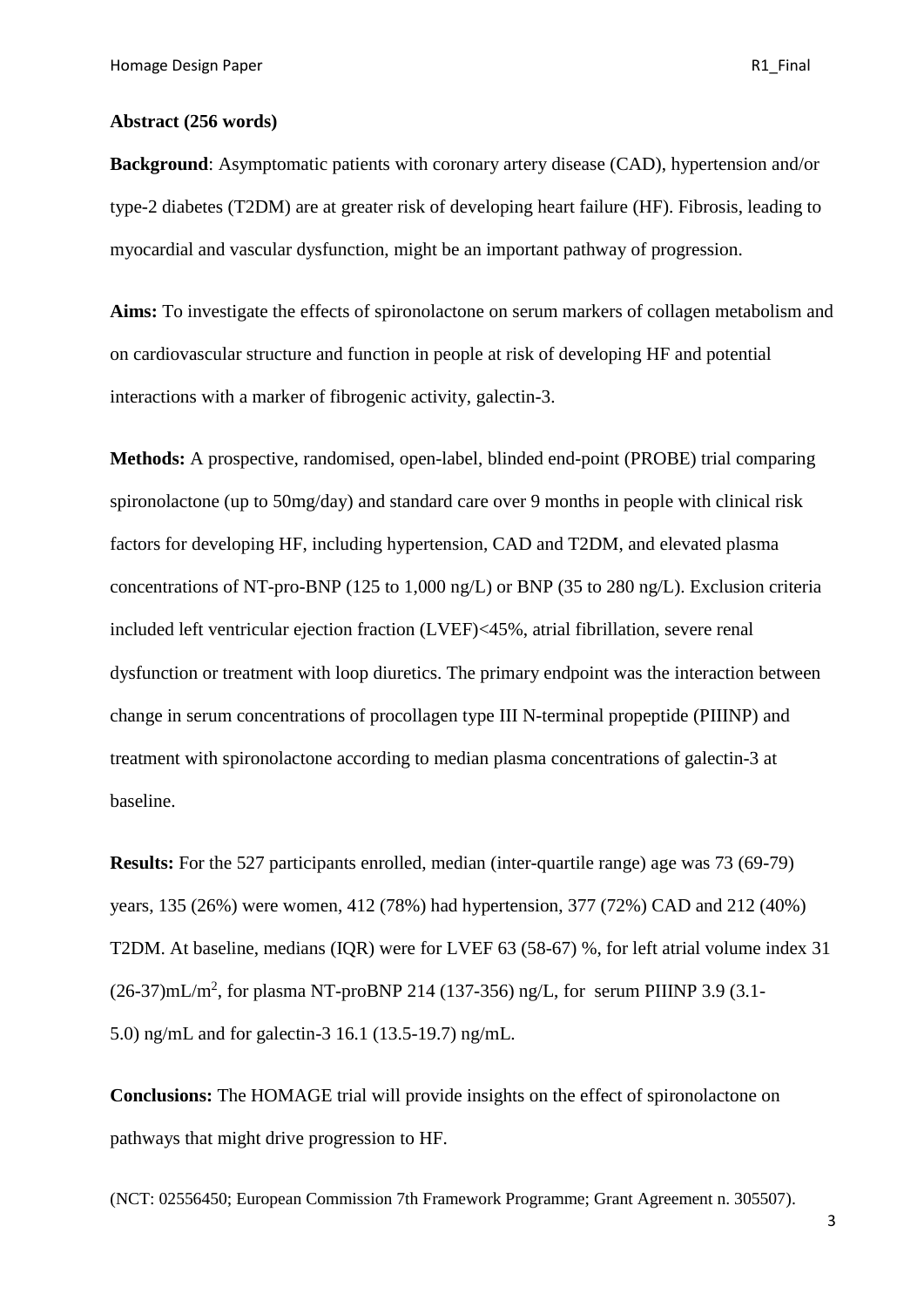## **Introduction**

Despite advances in care, the prognosis of heart failure is generally poor once it is clinically obvious (1). Changes to lifestyle and treating modifiable risk factors, such as hypertension, hyperlipidaemia and diabetes, may have delayed the onset of heart failure but have not reduced the life-time risk. Only a few trials have specifically investigated interventions to delay or prevent the onset of heart failure (2). Population screening, using blood tests or cardiac imaging, for early identification or prevention of heart failure has not yet been widely adopted, but there is a growing body of evidence, especially for natriuretic peptides, that such an approach might be useful (3,4). Pharmacological approaches to prevention might be most efficient when targeted at those both at greater risk and most likely to respond to a specific intervention. Markers of activity of pathways driving disease progression might provide such mechanistic biotargets, thereby providing a precision- or personalised-medicine approach.

Natriuretic peptides are released by the heart in response to cardiovascular stress. About 10% of adults have increased plasma concentrations of natriuretic peptides (5), the proportion increasing with age and the development cardiovascular disease (6-9). Elevated plasma concentrations are associated with an increase in cardiovascular morbidity and mortality, including heart failure, whether or not the individual has clinically overt disease. Accordingly, low plasma concentrations of natriuretic peptides can be used to avoid unnecessary investigation and high concentrations used to target those in need of further investigation and treatment to delay or prevent the onset of clinically overt heart failure (4).

Fibrosis of the myocardium, vasculature and kidney and possibly other organs might be a key pathway of progression from asymptomatic cardiac dysfunction to heart failure (10) and therefore a therapeutic biotarget. Accordingly, markers of collagen synthesis and degradation might identify patients more likely to respond to an intervention targeting fibrosis.

4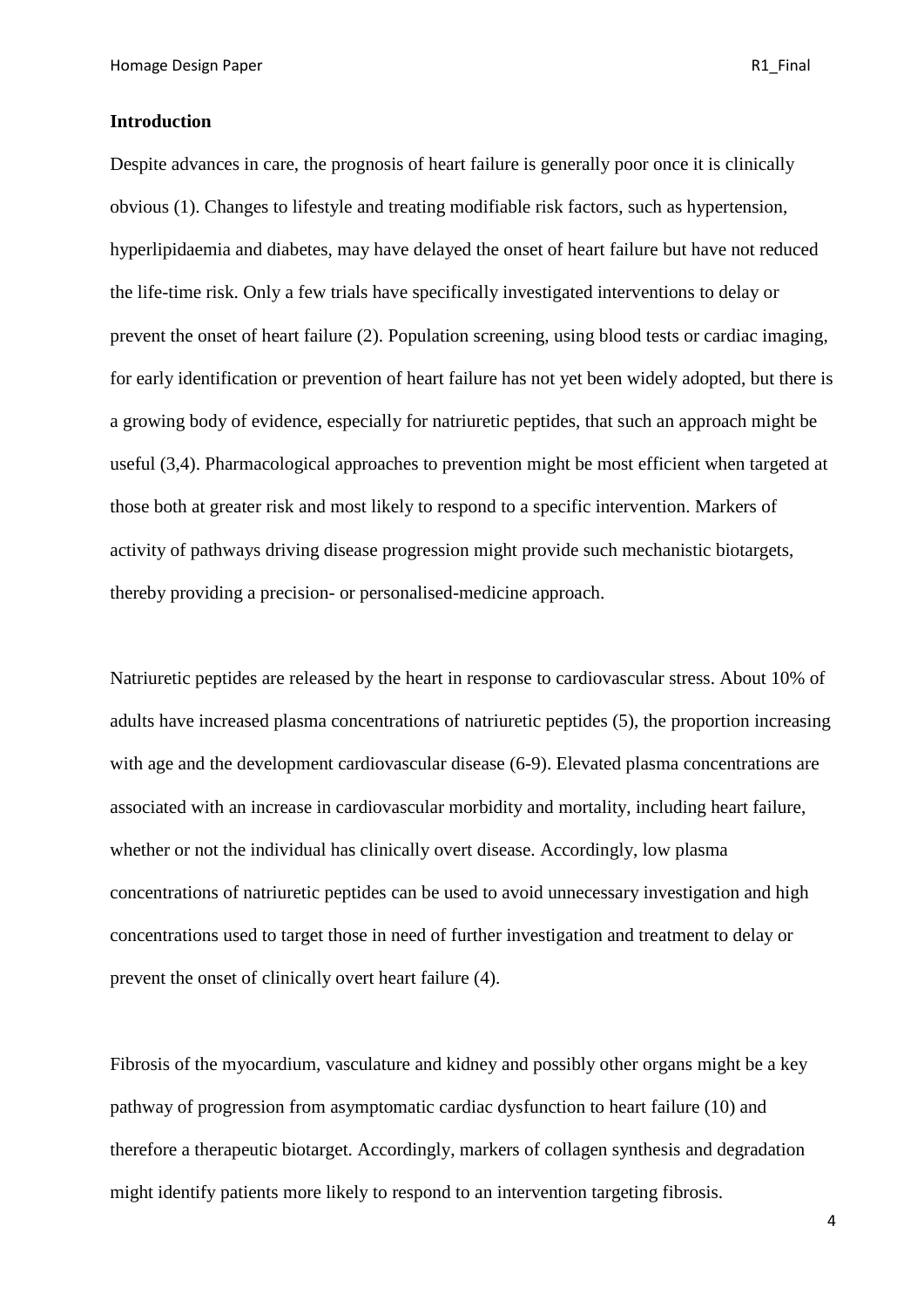# **Rationale for the trial**

Serum concentrations of procollagen type I C-terminal propeptide (PICP) and procollagen type III N-terminal propeptide (PIIINP), indicating increased synthesis of type-1 and type-3 collagen, are increased in HF, regardless of LVEF, and are associated with a worse prognosis (11-13). Serum PICP correlates directly with plasma concentrations of NT-proBNP and left atrial volume suggesting it is influenced by the degree of congestion (14). Increased serum concentrations of PIIINP in people without established CV disease are also associated with a higher risk of developing heart failure and of death (15, 16). An increase in Type-I collagen predominates in the failing heart, contributing to increased myocardial stiffness (17). Serum concentrations of collagen type I C-terminal telopeptide (CITP), indicating increased degradation of Type-1 collagen, are also increased in heart failure (13) and associated with an adverse prognosis. Raised plasma concentrations of galectin-3, a marker of inflammation involved in aldosteronemediated fibrogenesis (18, 19), also predict incident heart failure in the general population (20).

Altogether, these findings suggest that there is both increased synthesis and degradation of collagen in heart failure and that high collagen turnover is associated with an adverse outcome. Serum markers of collagen metabolism are also associated with an increase in myocardial extracellular matrix and therefore, presumably, collagen mass (11, 13, 21). It is likely that the pro-fibrotic state is systemic, with most collagen turnover occurring in organs such as bonemarrow and liver, but with the consequences expressed selectively by organs subject to dynamic change, such as the heart and blood vessels. Accordingly, serum markers reflecting collagen metabolism might be used to select patients more likely to benefit from anti-fibrotic interventions for the prevention of heart failure and might also be used as surrogate markers of a therapeutic effect.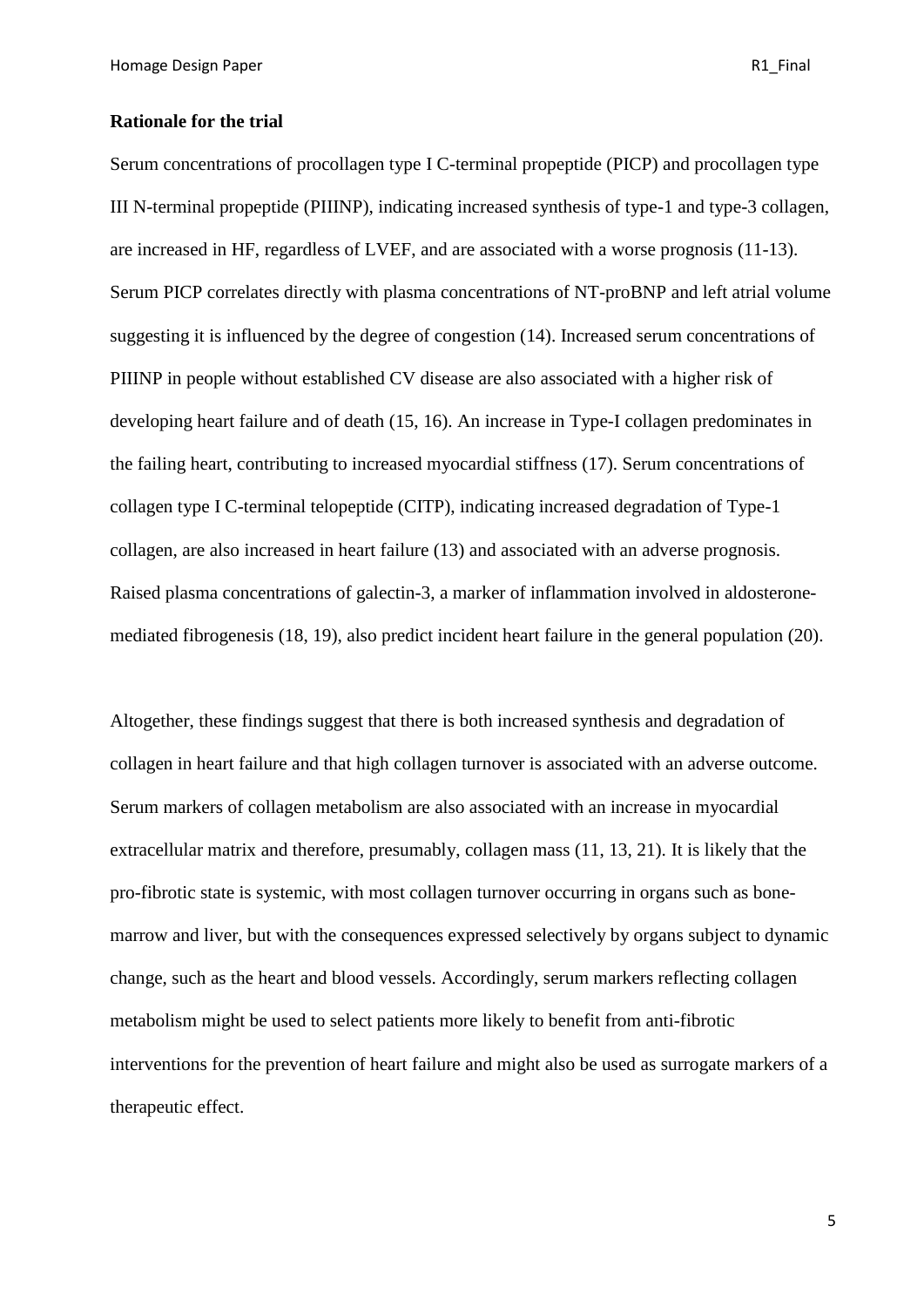Homage Design Paper **R1** Final

Aldosterone plays an important role in regulating renal sodium and potassium exchange, plasma volume and systemic blood pressure. Experimental evidence also suggests that MRA have favourable effects on collagen metabolism (22). Randomised trials show that MRA are effective anti-hypertensive agents and reduce morbidity and mortality for patients with heart failure and a reduced (HFrEF) and, perhaps, mid-range (HFmrEF) or even preserved left ventricular ejection fraction (LVEF) (23-25). These benefits of MRA may be mediated through diuresis, potassium retention, autonomic effects and reduction in pre- and after-load. However, clinical trials in patients with either HFrEF or HFpEF also suggest that administration of an MRA often exerts changes in serum concentrations of markers of collagen turnover in a pattern favouring reduced synthesis (26). This may reflect both direct, systemic effects of MRA on collagen metabolism and the effects of MRA on pre- and after-load that may specifically prevent, retard or reverse myocardial, vascular and renal fibrosis.

# **Effect of Spironolactone on Serum Markers of Collagen Metabolism in Clinical Trials** (Table 1)

The Randomized Aldactone Evaluation Study (RALES), a placebo-controlled trial of spironolactone in HFrEF, measured serum concentrations of collagen metabolism in a subgroup of 261 patients. Higher serum concentrations of PIIINP were associated with greater morbidity and mortality and, compared to placebo, treatment with spironolactone reduced serum PIIINP. Amongst patients with a serum PIIINP below median, spironolactone did not reduce death or the composite of hospitalisation and death but exerted a substantial effect on both endpoints amongst those with greater than median serum PIIINP (27). However, there were too few patients in to provide robust evidence of an interaction. Similar patterns were observed for PINP and PICP. Subsequently, other trials have variably confirmed (28, 29) or refuted (30) these results. Women and those with lower serum potassium concentrations, which might be associated with higher plasma concentrations of aldosterone, had a greater reduction in PIIINP following treatment with

6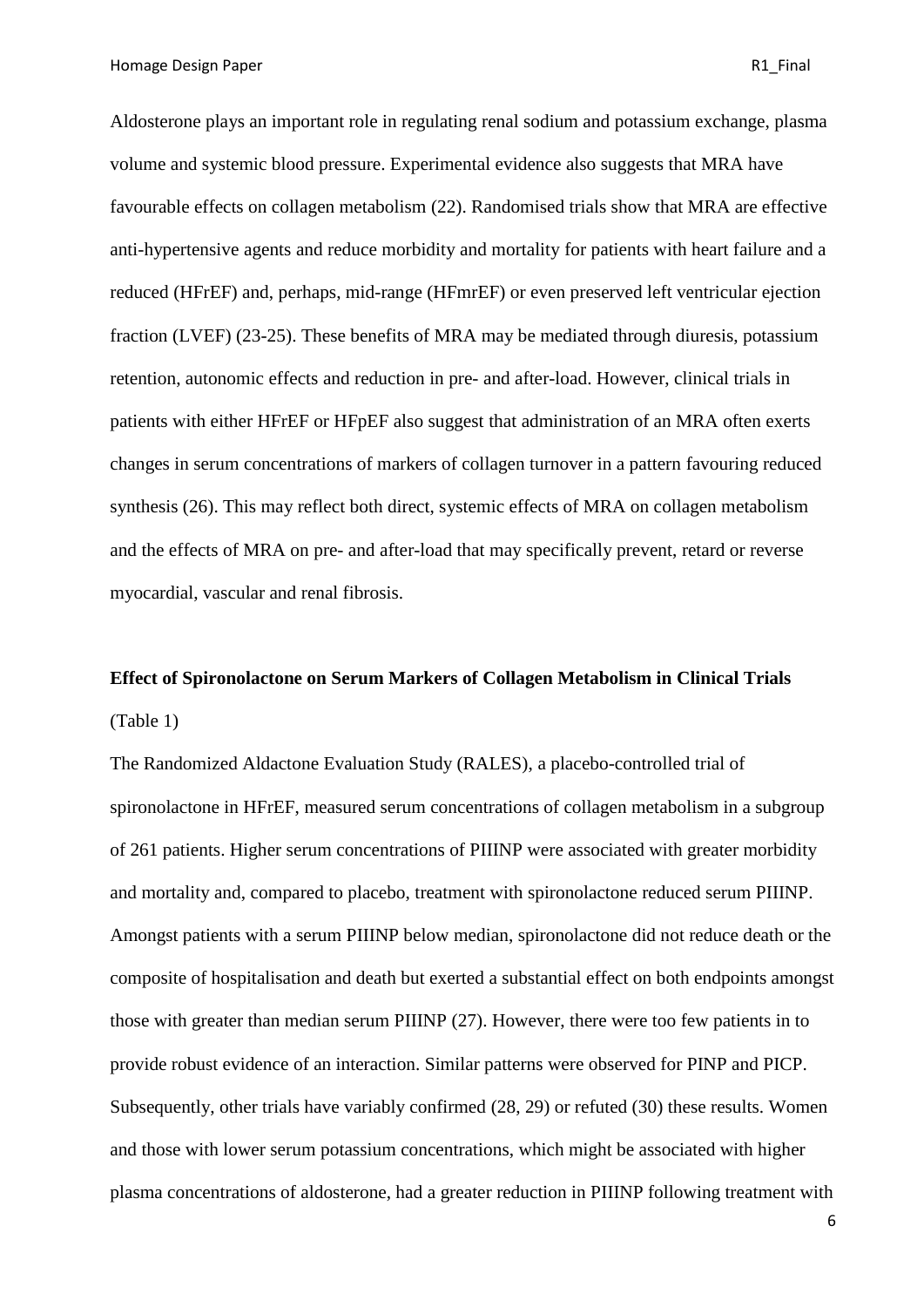eplerenone in one trial (31). Smaller trials of HFpEF have also shown conflicting results (14, 32, 33). Trials of patients with obesity and/ or hypertension have more consistently shown reductions in both PIIINP and PICP, as well as improvement in Doppler indices of diastolic LV dysfunction. (34-36). Overall, the trials suggest that MRA lead to more consistent reductions in serum PIIINP than PICP, markers of synthesis, with little effect on CITP, a marker of collagen degradation.

The above observations provide the rationale for the « Heart OMics in AGing » (HOMAGE) trial, investigating whether spironolactone favourably alters markers of extra-cellular matrix remodelling for patients at increased risk of developing heart failure. The trial (clinicaltrials.gov: NCT02556450, EudraCT-No.: 2015-000413-48) was funded by the European Commission under the Health Cooperation Work Programme of the 7<sup>th</sup> Framework Programme, under the Grant Agreement n. 305507.

# **Design of the trial**

HOMAGE is a multicentre, proof of concept, prospective, randomised, open-label, blinded endpoint (PROBE) trial in patients at high risk of developing heart failure, comparing spironolactone titrated to a target dose of 50mg/day compared to no additional treatment. The primary endpoint is the interaction between changes in serum concentrations of PIIINP from baseline to nine months and baseline plasma concentrations of galectin-3 in participants assigned to spironolactone or not. The trial was conducted in ten centres in six European Countries: France (Nancy, Corbeil-Essonnes and Toulouse), Italy (Cortona), United Kingdom (Kingston upon Hull, Manchester and Glasgow), The Netherlands (Maastricht), Germany (Berlin) and Ireland (Dublin). The protocol was approved by the institutional review board or the independent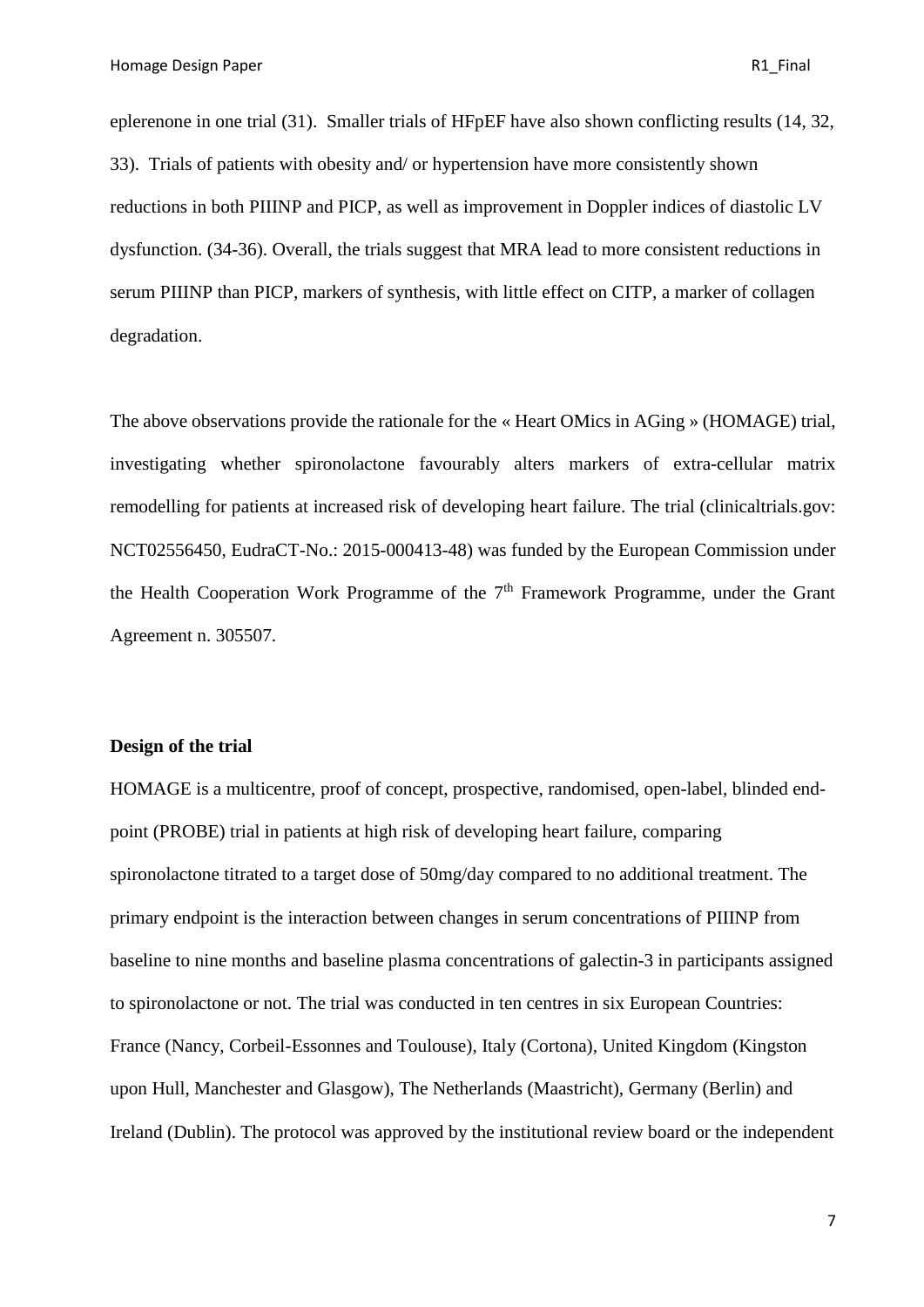ethics committee for each institution before trial initiation. All patients provided written informed consent before participating in the trial.

## **Inclusion and Exclusion Criteria** (Table 2)

People aged older than 65 years (later amended to >60 years) with established coronary artery disease or at least two criteria indicating CV disease (T2DM, hypertension, microalbuminuria, or an abnormal ECG) were invited to participate. Patients with a pre-existing diagnosis of heart failure or an LVEF <45% or currently treated with a loop diuretic were excluded. Patients with atrial fibrillation or severe renal dysfunction were excluded, as these conditions may cause increased plasma concentrations of natriuretic peptides without other evidence of CV disease. MRA are contraindicated in severe renal dysfunction or hyperkalaemia (>5.0mmol/L) and therefore such patients were excluded.

At screening, after giving informed consent in writing, a blood test was taken and plasma concentrations of NT-proBNP or BNP measured in local-site laboratories. Plasma concentrations of NT-pro-BNP had to be in the 'window' between 125 and 1,000 ng/L or BNP between 35 and 280 ng/ml. The lower boundary for plasma natriuretic peptide concentration was based on ESC guidelines for the exclusion of heart failure in the presence of symptoms and signs suggesting such a diagnosis (37). The upper boundary of the 'window' was introduced in order to exclude patients who had a high probability of serious, undiagnosed cardiac or renal disease who required further investigation and treatment rather than participation in this trial.

Although people with an LVEF <45% or with moderate or severe valve disease were excluded, those with left ventricular hypertrophy or diastolic left ventricular dysfunction were not. Accordingly, patients enrolled in HOMAGE could have cardiac dysfunction on imaging and increased plasma concentrations of natriuretic peptides, thereby fulfilling two of the three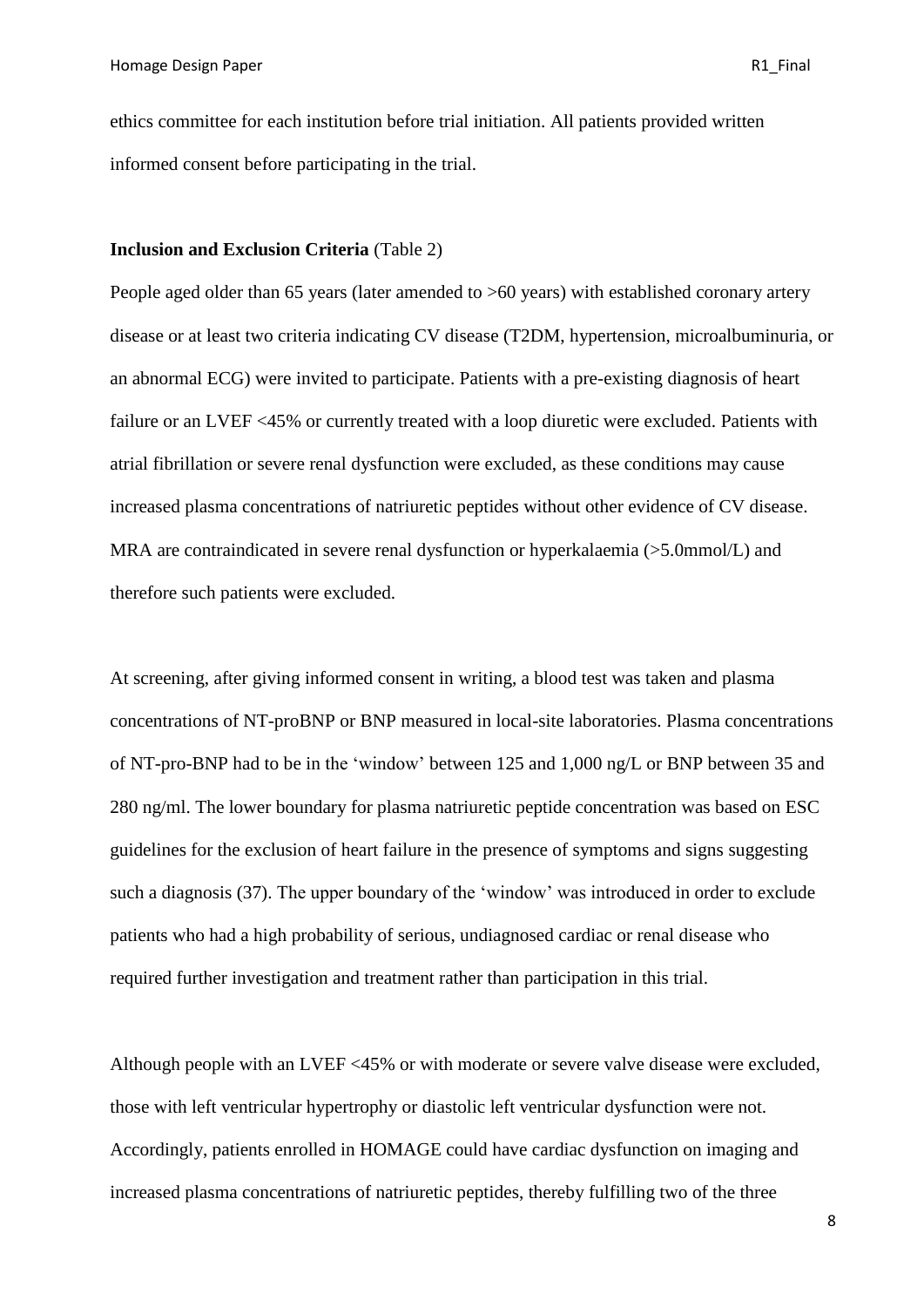diagnostic criteria for heart failure according to ESC guidelines, and for stage B heart failure in the ACC/AHA guidelines (37, 38).

## **Randomization and Blinding**

Patients were randomised in a 1:1 ratio to spironolactone or control using random permuted blocks stratified by centre. Randomisation lists for each centre were created by the trial coordinating centre in Leuven, using the statistical software SAS 9.4. Randomisation was carried out via a web-based management system. All persons evaluating key tests, the clinical endpoints committee, and central laboratories were kept blind to treatment allocation.

# **Trial Assessments** (Figure 1)

Patients were screened in primary and secondary care. All patients provided informed consent in writing before undergoing any research related procedures. The first patient was randomised in February 2016. The plan was to randomise 800 patients by the end of 2017 and follow all patients for nine months, completing the trial by a grant-deadline of November 2018. Due to slow recruitment rate, the trial steering committee extended the enrolment period until June 2018 and reduced the minimum period of follow-up to 3 months. Eventually, 877 patients were screened, of whom 527 were randomised. (Figure 2)

# *Major visits: baseline, one month and end of trial.*

Three major visits are planned, at baseline (randomisation), one month and nine months (modified to a minimum of 3 months for patients enrolled after January 2018). The one-month visit was designed to investigate short-term effects of spironolactone that might be attributed to direct effects on fluid and electrolyte balance and the later visit to investigate longer-term effects on cardiovascular structure and function.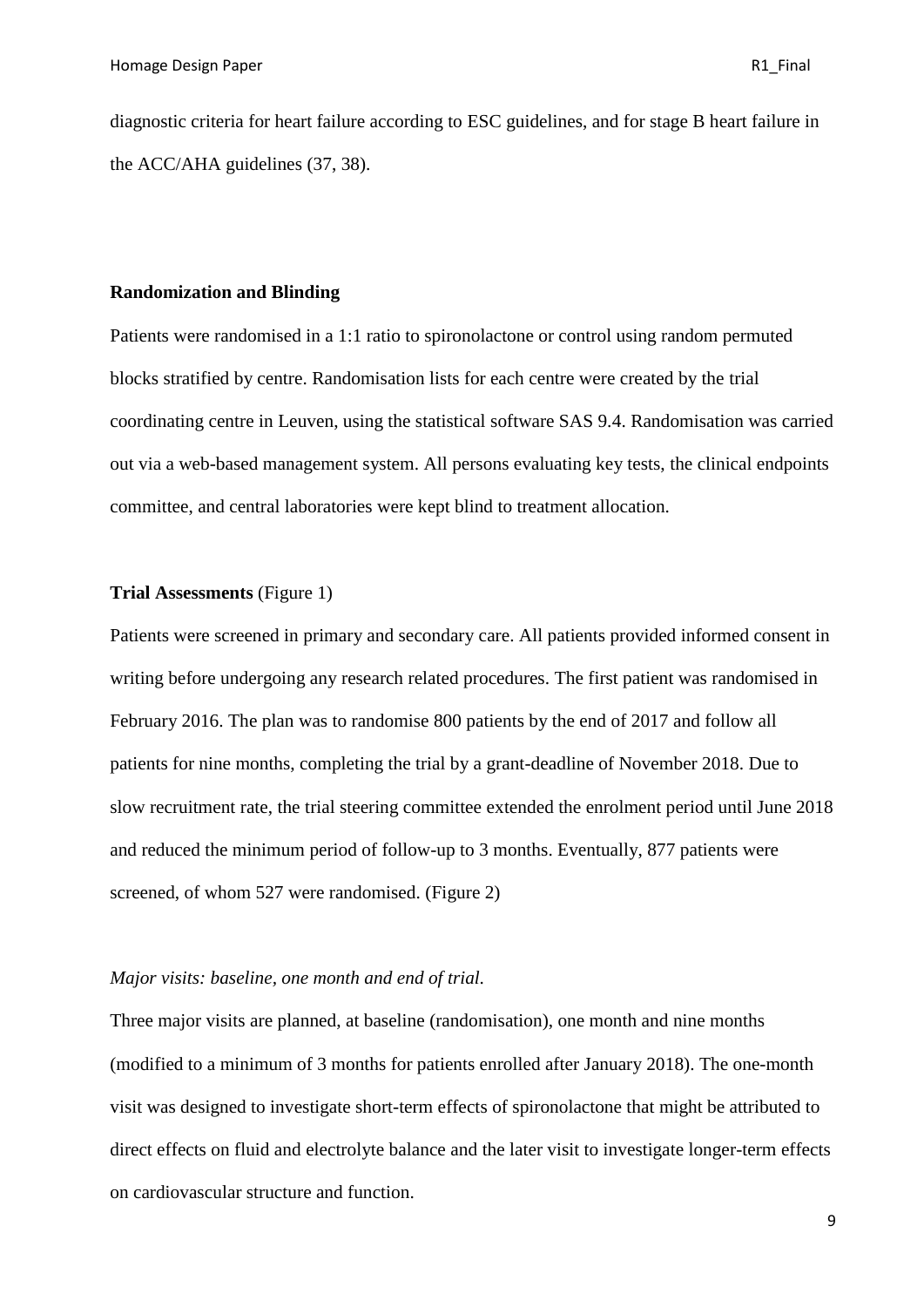Homage Design Paper **R1** Final

At these visits, patients completed quality of life (EQ5D) and symptom questionnaires (appendix) and blood for local and central laboratory analysis is collected, and an ECG and echocardiogram done. Echocardiograms were analysed, blind to allocation, in a core lab located in Nancy (France). Participants also did incremental shuttle walk-tests (ISWT), using a 10m course (the 'shuttle) marked by two cones. The walking speed is determined by bleeps played from a compact disc: after every minute, walking speed is increased. There are up to 12 levels of speed and, potentially, 102 shuttles. Changes of 50-70 metres (5-7 shuttles) are considered clinically meaningful (39). Blood pressure was measured at the end of ISWT. During and after the ISWT, in a subgroup of participants, heart and respiratory rate were measured with a chestworn sensor (Equivital Inc, New York, USA) or heart sounds measured via acoustic cardiography (Audicor, Inovise Medical, Inc., Portland, USA).

## *Minor Follow-up visits: 7 days, three and six months of follow-up.*

The protocol required at least three additional visits, on Day 7 and at 3 and 6 months, when serum potassium and creatinine is measured in order to adjust the dose of spironolactone (Table 3) and to ascertain adverse events.

#### **Assays**

Assays were done in a central laboratory. Plasma concentrations of galectin-3 were measured using an enzyme-linked immunosorbent assay (BG Medicine). Serum PIIINP and CITP were measured using a radio-immunoassay (Orion Diagnostica) and serum PICP using an enzyme immune-assay (Quidel Corp). Plasma NT-proBNP was measured using the Roche Elecsys assay (Roche Diagnostics GmbH, Mannheim, Germany).

## **Trial End-points**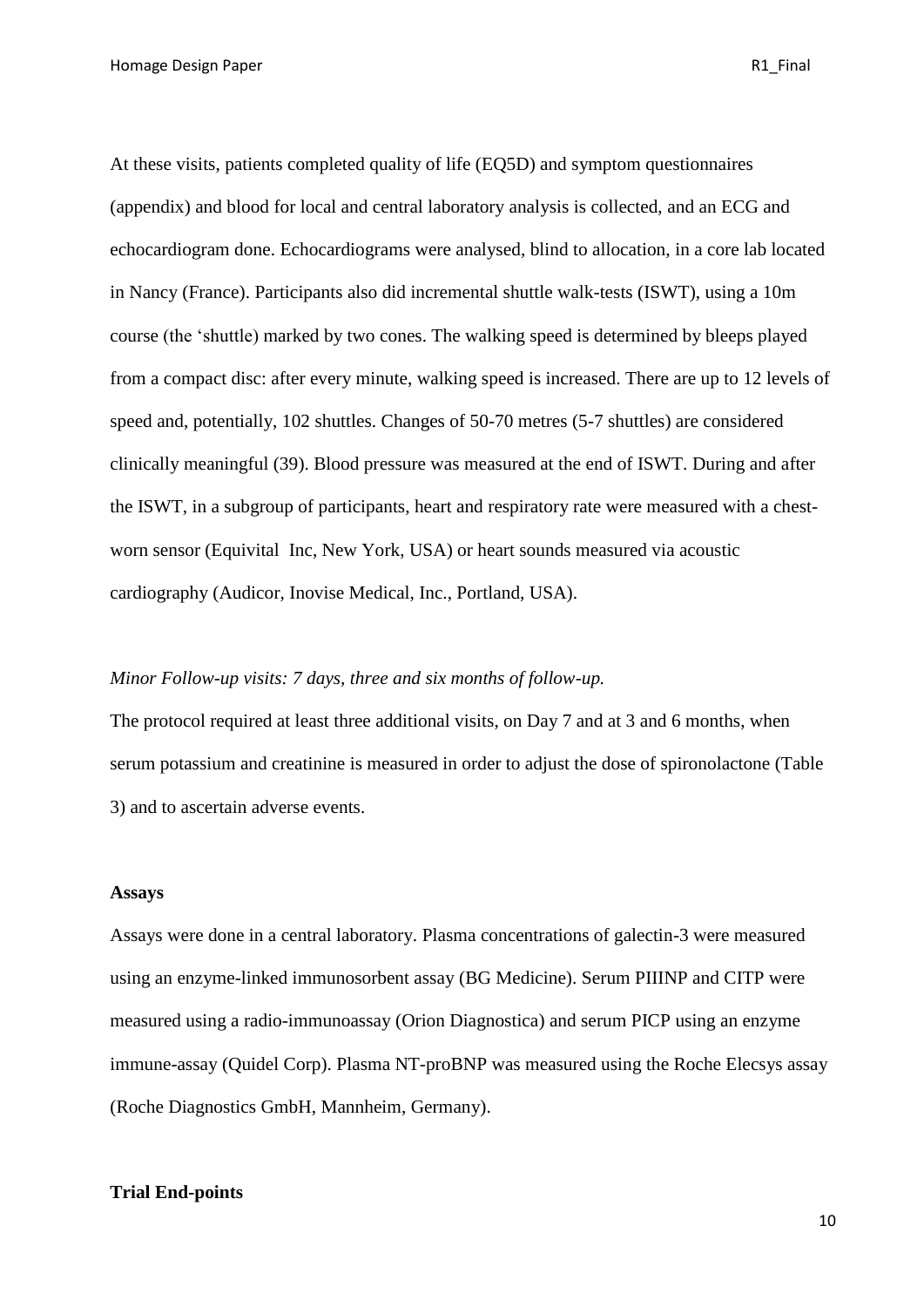#### *Primary Endpoint*

The hypothesis was that the effects of spironolactone on serum concentrations of collagen markers would be greater in patients with increased plasma concentrations of galectin-3, a marker of aldosterone-mediated, fibrotic activity. The primary endpoint was the interaction between baseline plasma concentration of galectin-3 and the effect of randomised treatment (MRA or control) on changes, from baseline to nine months, in serum concentrations of PIIINP.

## *Secondary endpoints*

Secondary endpoints will be assessed both at one and nine months and will include other biomarkers of extracellular matrix turnover, PICP (synthesis) and CITP (degradation). We will also assess the effects of spironolactone on weight, serum electrolytes, blood pressure, renal function, symptoms, quality of life, exercise capacity and cardiac function, assessed by echocardiography, and plasma concentrations of NT-proBNP and galectin-3. In addition, new onset atrial fibrillation, heart failure and other serious adverse events will be assessed.

## **Sample Size Calculation**

The trial sample size was determined based on the ability to detect a difference of 0.79μg/l in the change in PIIINP amongst participants assigned to spironolactone or control with a baseline plasma galectin-3 above or below the median value using a two-sided significance level of 5% and 90% power and a standard deviation estimated at 1.73μg/l (35). The original calculation required 800 participants, with >700 having evaluable serum PIIINP data but, as only 527 patients were randomised, the trial has less power than originally conceived. Nonetheless, a trial of 500 patients provides 80% power to detect an interaction of 0.87μg/l in PIIINP with a twosided significance level of 5% (or 90% power to detect an interaction of 1.0μg/l in PIIINP). Thus, the trial has sufficient power to provide estimates of the likely effect-size and interaction effects between 0.87 and 1.0μg/l. Further statistical power may be gained through the method of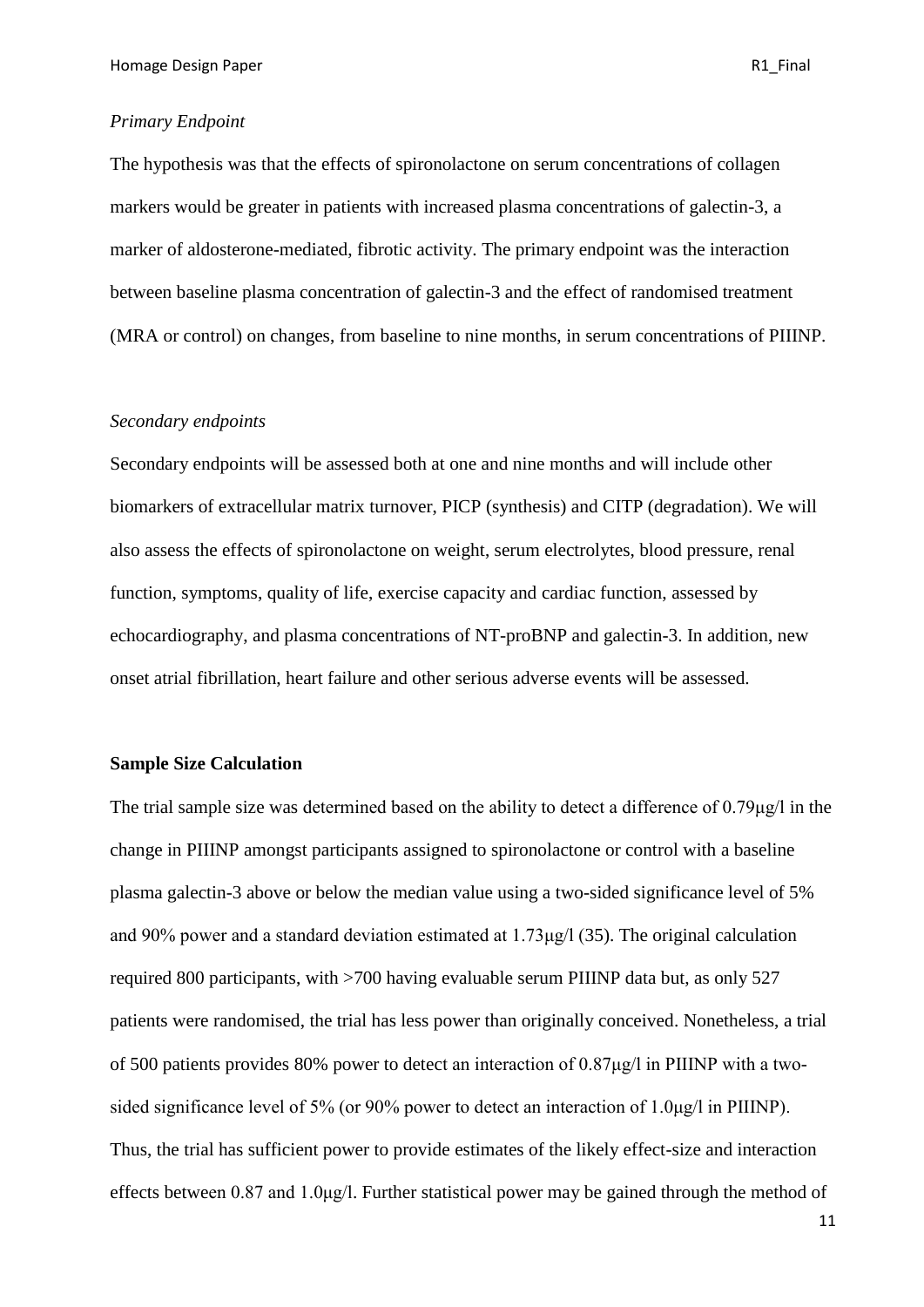analysis in the final analysis plan, in particular by treating galectin-3 as a continuous variable and using methods for measurements from several time-points. No interim efficacy analyses were planned or done.

## **Statistical Analysis**

Statistical analyses will be carried out using Stata ® version 15.1. Baseline characteristics are presented as median and inter-quartile range for continuous variables and frequencies and percentages for categorical. The primary efficacy analyses will be carried out on the Full Analysis Set, defined as all randomized patients who received at least one dose of the trial medication. Analysis will be conducted according to the intention to treat principle.

Analysis of the primary end-point will be carried out using analysis of covariance (ANCOVA). A linear regression model will be fitted, including a binary variable to indicate the treatment group, a binary variable to indicate galectin-3 above or below the median and baseline PIIINP. An interaction term will be included to evaluate the impact of spironolactone in those with galectin-3 above median. Residual analysis will be used to examine the fit of the model to the assumptions of linear regression and data may be transformed to meet the assumptions of linear regression. Sensitivity analyses will be carried out using multiple imputation with chained equations to impute missing baseline and/or final visit values. As this is a proof of concept trial, additional exploratory analyses may be carried out for the primary outcome, if appropriate, as pre-specified in a statistical analysis plan. There are no planned adjustments for multiple comparisons due to the exploratory nature of this trial.

# **Baseline Characteristics**

The median (IQR) age of participants in the HOMAGE trial was 73 (69-79) years and a high proportion were men (74%), perhaps reflecting the use of CAD as a screening strategy (72%).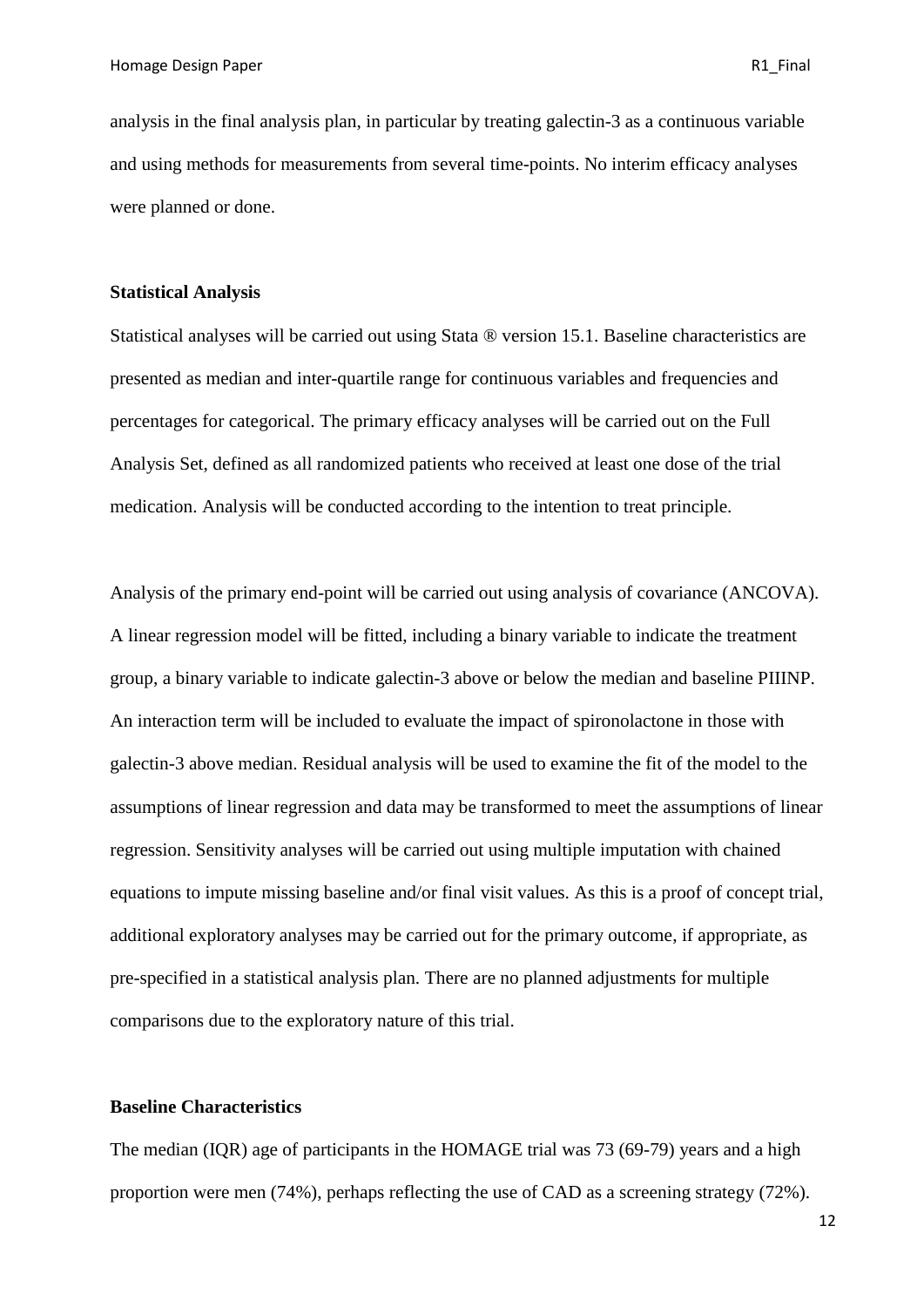Homage Design Paper **R1** Final

Most participants (78%) had treated hypertension, but the median systolic blood pressure at entry was still 140mmHg and 25% had a systolic blood pressure exceeding 154mmHg. Most patients had stage II chronic kidney disease (eGFR 60-89 ml/min/1.73m<sup>2</sup>) and 40% had T2DM (Table 4) Median LVEF was normal at 63% (IQR 58-67%) and median plasma concentrations of NTproBNP were 214 (IQR: 137-356) ng/L (Table 5). Left atrial volume and the ratio of E/E' were increased and left ventricular mass was at the upper limit of normal. On a symptom questionnaire (appendix), the median score in response to the question "do you get breathless on moderate exertion (eg:- walking quickly, climbing 2-3 flights of stairs)" the median score was 5 (2 - 6) indicating that most participants found this amount of exertion troublesome. Baseline serum concentrations of collagen markers were similar to those observed in previous trials of hypertension and heart failure.

# **Potential impact**

As life expectancy increases, so will the prevalence of heart failure (40). Preventing or delaying the onset of heart failure could prolong active life and potentially reduce healthcare costs. Some treatments for hypertension can delay or prevent the development of heart failure in older people, but not all anti-hypertensive agents are similarly beneficial (41-43). Spironolactone has been used to treat patients since 1959. Its side effects are well-known, reversible and, at the doses used in this trial, usually not severe. It is a highly effective treatment for resistant hypertension (44), and is known to reduce morbidity and mortality for HFrEF. MRA also appear to have favourable effects on myocardial fibrosis, which might be a key pathway for the development of heart failure in general, and perhaps specifically HFpEF.

Targeting specific mechanistic pathways involved in the progression to heart failure may increase the efficiency, safety and cost-effectiveness of pharmacological interventions for the prevention of heart failure. Patients with a biomarker profile suggesting increased fibrotic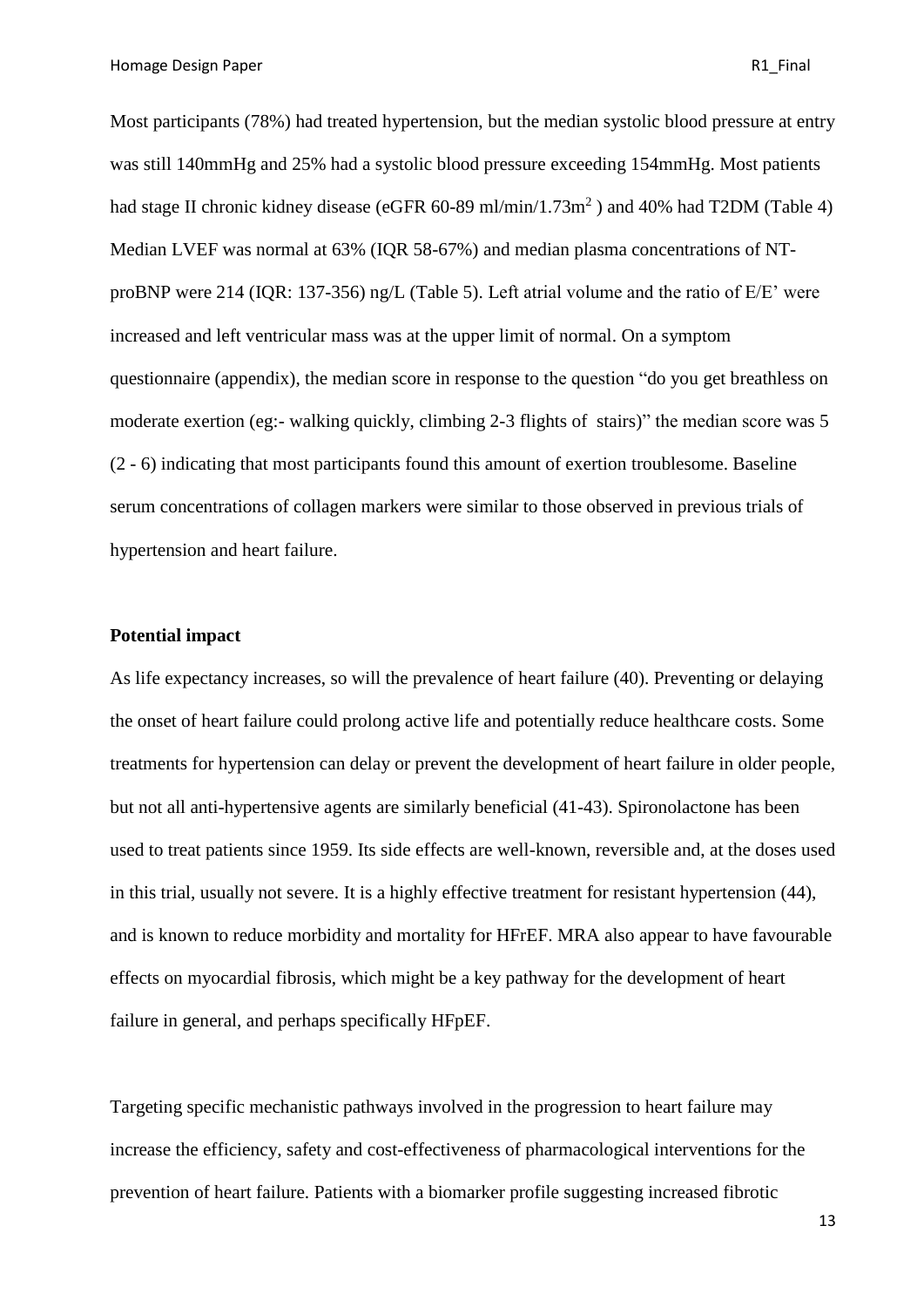activity might receive greater benefit from an agent directed at fibrosis, such as an MRA. Targeting treatment at those who have more to gain could also avoid treating those with a less favourable benefit/risk profile.

The HOMAGE trial enrolled people with few symptoms to suggest heart failure but with moderately elevated plasma concentrations of natriuretic peptides and a high prevalence of atrial dilation and left ventricular hypertrophy suggesting diastolic dysfunction. Indeed, patients enrolled in HOMAGE had higher plasma concentrations of NT-proBNP and greater left atrial dilatation than those enrolled in the ALDO-DHF (45) (Table 5), a trial of spironolactone in patients with symptomatic HFpEF. The patients in HOMAGE could be considered to have a "pre-HFpEF" syndrome. However, participants did report, on average, troublesome breathlessness on moderate exertion and therefore others might consider the patients already to have HFpEF. However, plasma concentrations of NT-proBNP were somewhat lower than in large clinical outcome trials of HFpEF, such as PEP-CHF (46), PARAGON-HF (47) or TOPCAT (48) (Table 5), which generally required patients to have symptoms of congestion treated with diuretics, prior hospitalisations for heart failure, echocardiographic evidence of LV disease or left atrial dilation in addition to high plasma concentrations of natriuretic peptides.

Trials of HFpEF have failed to show conclusive benefit, especially when those with HFmrEF are excluded. It is unclear whether women and men with HFpEF respond differently to treatments. In PARAGON-HF women may have responded better (47). In TOPCAT, the overall effect was similar for men and women, but this masked a greater benefit for men with an LVEF <50% but a higher risk if LVEF was  $>65\%$ , whereas woman obtained little or no benefit throughout the range of measured LVEF (25). Patients with advanced disease may be less likely to respond to interventions. In a post-hoc analysis of the I-PRESERVE trial (49), for patients with HFpEF who had NT-proBNP below the median value (339ng/L), irbesartan reduced mortality by 25% and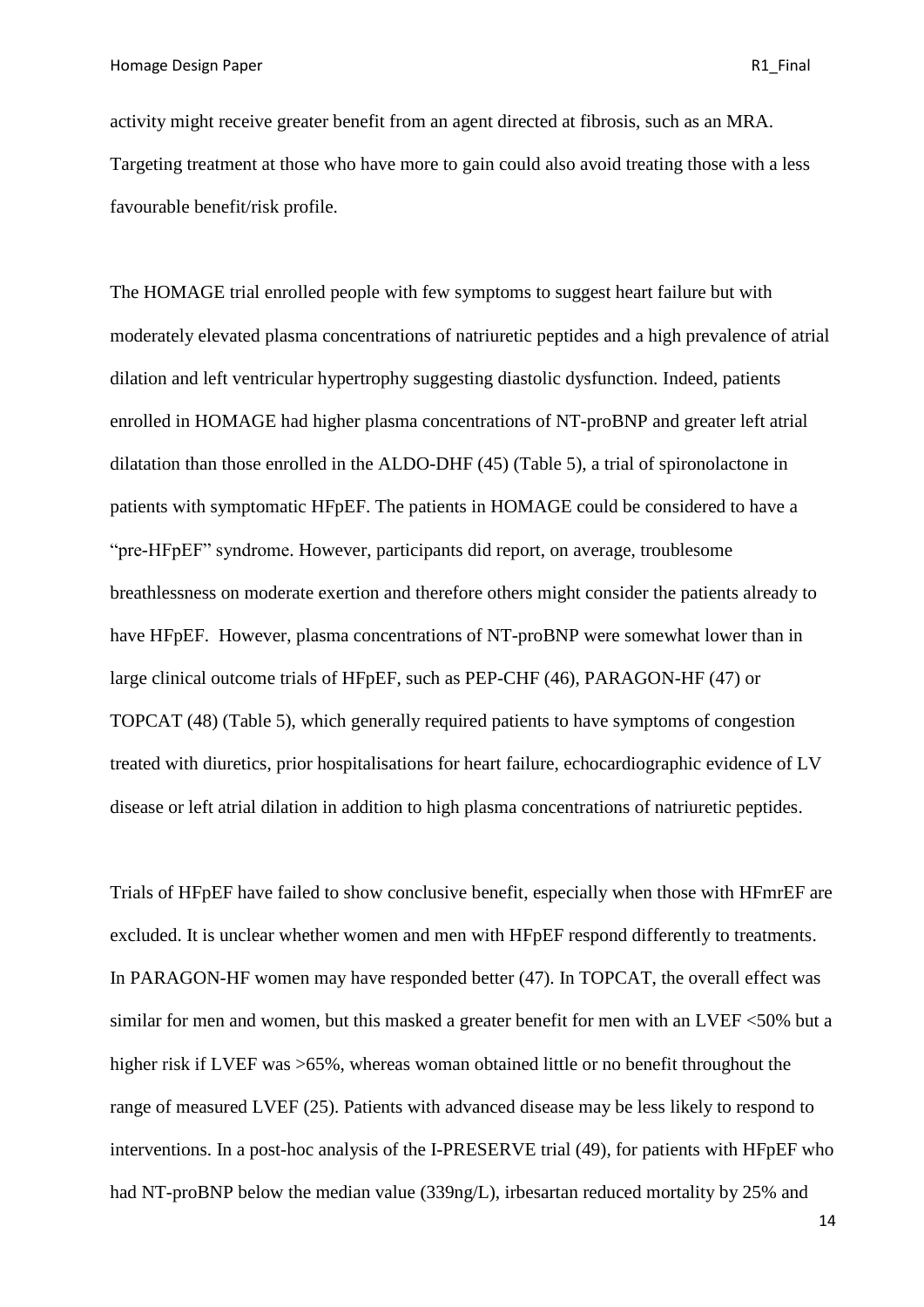Homage Design Paper **R1** Final

heart failure hospitalisation or death by 40% (both statistically significant) but had no benefit for patients with higher NT-proBNP values who were at greater risk. This suggests that whilst patients with less severe diastolic dysfunction may be at lower risk that are also more amenable to treatment. Further credence to this hypothesis comes from the HYVET trial, which showed that a combination of indapamide and perindopril administered to elderly patients with poorly controlled hypertension had a striking reduction in heart failure events and mortality (41). Many of these patients must have had left ventricular hypertrophy, dilated left atria, raised natriuretic peptides and, had they been assessed carefully, symptoms and signs of heart failure; in other words HFpEF. These considerations suggest that an effective method for the management of HFpEF might be early detection and treatment to delay or prevent progression to the more severe manifestations of this condition. Those with advanced disease may be recalcitrant to therapy.

# **Conclusions**

HOMAGE is a proof-of-concept trial that should be a catalyst for further research on biomarkers that might also be biotargets that indicate activation of specific, modifiable pathological pathways. This research approach may help deliver precision-medicine for personalised care. Further trials are required to ensure that theory translates into practice.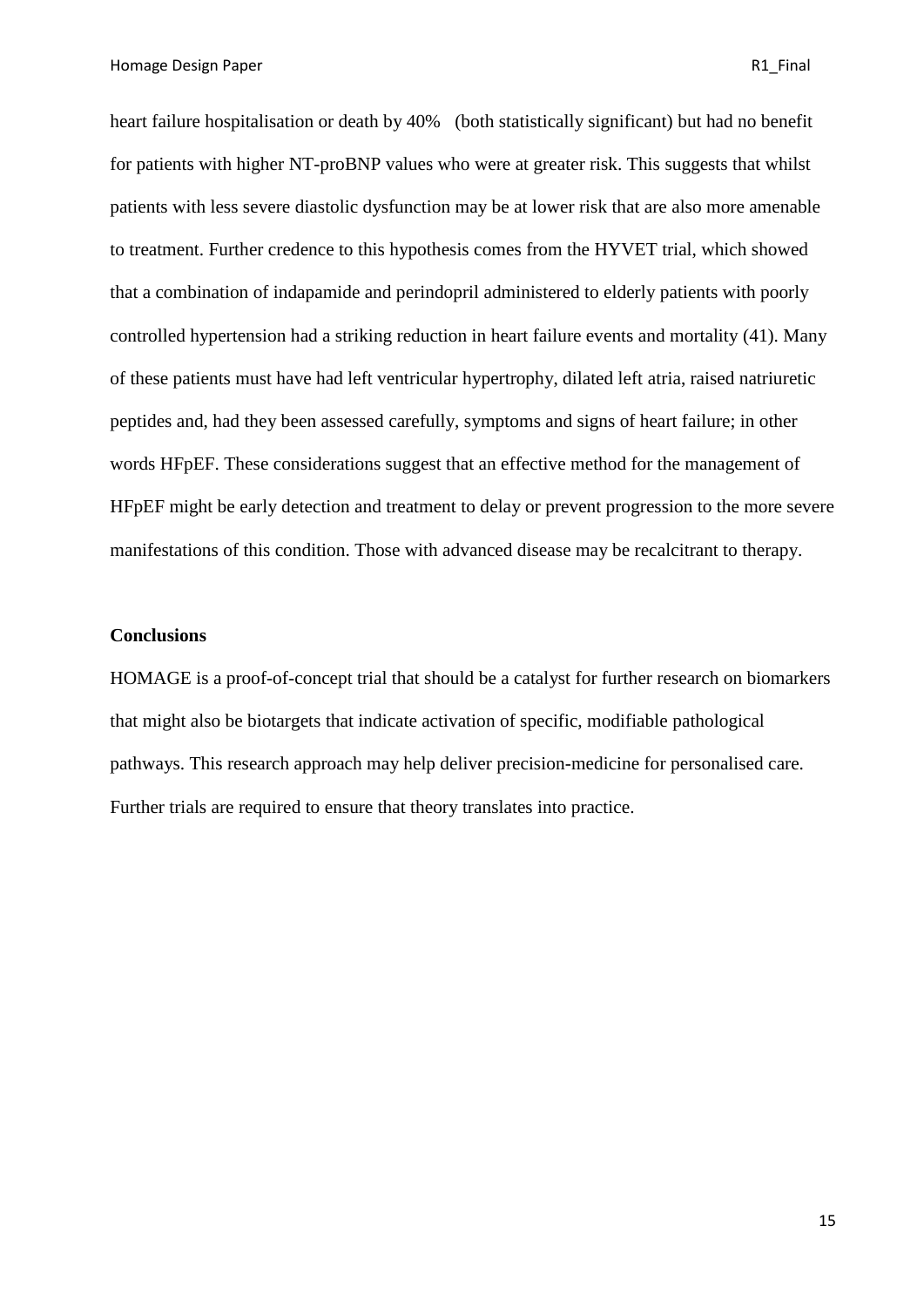Homage Design Paper **R1** Final

**Acknowledgments:** Authors are immensely grateful to Sylvia Van Haren, Heiko Breek and Stéphanie Grosjean for their valuable support throughout the duration of this trial. The research leading to these results has received funding from the European Union Commission's Seventh Framework programme under grant agreement  $N^{\circ}$  305507 (HOMAGE). We acknowledge the support to SH from the Netherlands Cardiovascular Research Initiative, an initiative with support of the Dutch Heart Foundation, CVON2016-Early HFPEF, 2015-10, CVON She-PREDICTS, grant 2017-21. We acknowledge the support to SH of the ERA-Net-CVD project MacroERA, 01KL1706. JF, NG, PR and FZ are supported by a public grant overseen by the French National Research Agency (ANR) as part of the second "Investissements d'Avenir" program FIGHT-HF (reference: ANR-15-RHU-0004) and by the French PIA project "Lorraine Université d'Excellence", reference ANR-15-IDEX-04-LUE, and by the Contrat de plan Etat-lorraine and FEDER lorraine.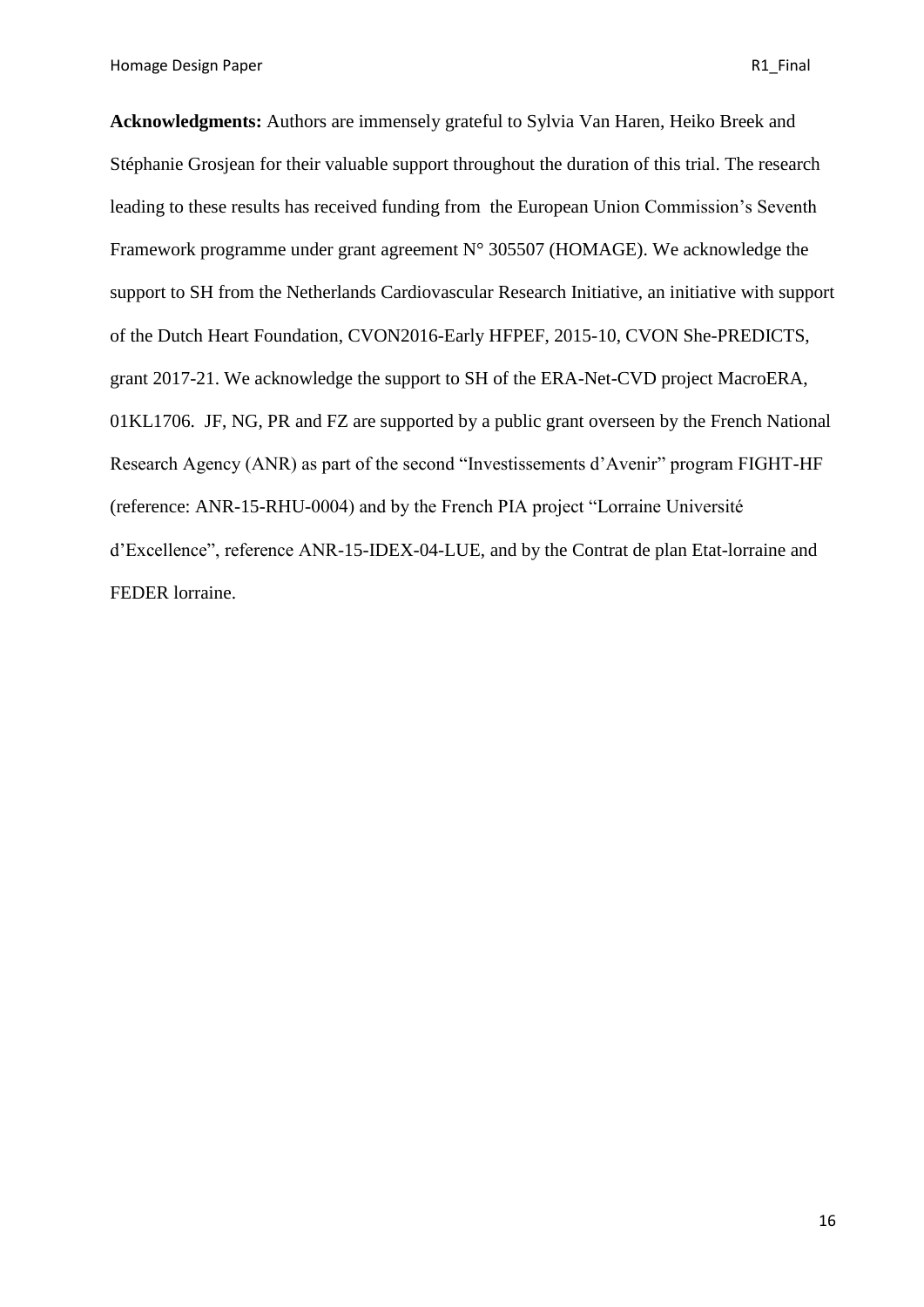# **References**

- 1) [Rossignol P,](https://www.ncbi.nlm.nih.gov/pubmed/?term=Rossignol%20P%5BAuthor%5D&cauthor=true&cauthor_uid=30860029) [Hernandez AF,](https://www.ncbi.nlm.nih.gov/pubmed/?term=Hernandez%20AF%5BAuthor%5D&cauthor=true&cauthor_uid=30860029) [Solomon SD,](https://www.ncbi.nlm.nih.gov/pubmed/?term=Solomon%20SD%5BAuthor%5D&cauthor=true&cauthor_uid=30860029) [Zannad](https://www.ncbi.nlm.nih.gov/pubmed/?term=Zannad%20F%5BAuthor%5D&cauthor=true&cauthor_uid=30860029) F. Heart failure drug treatment. [Lancet.](https://www.ncbi.nlm.nih.gov/pubmed/30860029) 2019;393(10175):1034-1044.
- 2) Cleland JGF, Pellicori P, Clark AL. [Prevention or Procrastination for Heart](https://www.ncbi.nlm.nih.gov/pubmed/31097158) Failure?: [Why We Need a Universal Definition of Heart](https://www.ncbi.nlm.nih.gov/pubmed/31097158) Failure.J Am Coll Cardiol. 2019;73:2398- 2400.
- 3) [Ledwidge M,](https://www.ncbi.nlm.nih.gov/pubmed/?term=Ledwidge%20M%5BAuthor%5D&cauthor=true&cauthor_uid=23821090) [Gallagher J,](https://www.ncbi.nlm.nih.gov/pubmed/?term=Gallagher%20J%5BAuthor%5D&cauthor=true&cauthor_uid=23821090) [Conlon C,](https://www.ncbi.nlm.nih.gov/pubmed/?term=Conlon%20C%5BAuthor%5D&cauthor=true&cauthor_uid=23821090) [Tallon E,](https://www.ncbi.nlm.nih.gov/pubmed/?term=Tallon%20E%5BAuthor%5D&cauthor=true&cauthor_uid=23821090) [O'Connell E,](https://www.ncbi.nlm.nih.gov/pubmed/?term=O%27Connell%20E%5BAuthor%5D&cauthor=true&cauthor_uid=23821090) [Dawkins I,](https://www.ncbi.nlm.nih.gov/pubmed/?term=Dawkins%20I%5BAuthor%5D&cauthor=true&cauthor_uid=23821090) [Watson](https://www.ncbi.nlm.nih.gov/pubmed/?term=Watson%20C%5BAuthor%5D&cauthor=true&cauthor_uid=23821090)  [C,](https://www.ncbi.nlm.nih.gov/pubmed/?term=Watson%20C%5BAuthor%5D&cauthor=true&cauthor_uid=23821090) [O'Hanlon R,](https://www.ncbi.nlm.nih.gov/pubmed/?term=O%27Hanlon%20R%5BAuthor%5D&cauthor=true&cauthor_uid=23821090) [Bermingham M,](https://www.ncbi.nlm.nih.gov/pubmed/?term=Bermingham%20M%5BAuthor%5D&cauthor=true&cauthor_uid=23821090) [Patle A,](https://www.ncbi.nlm.nih.gov/pubmed/?term=Patle%20A%5BAuthor%5D&cauthor=true&cauthor_uid=23821090) [Badabhagni MR,](https://www.ncbi.nlm.nih.gov/pubmed/?term=Badabhagni%20MR%5BAuthor%5D&cauthor=true&cauthor_uid=23821090) [Murtagh G,](https://www.ncbi.nlm.nih.gov/pubmed/?term=Murtagh%20G%5BAuthor%5D&cauthor=true&cauthor_uid=23821090) [Voon V,](https://www.ncbi.nlm.nih.gov/pubmed/?term=Voon%20V%5BAuthor%5D&cauthor=true&cauthor_uid=23821090) [Tilson](https://www.ncbi.nlm.nih.gov/pubmed/?term=Tilson%20L%5BAuthor%5D&cauthor=true&cauthor_uid=23821090)  [L,](https://www.ncbi.nlm.nih.gov/pubmed/?term=Tilson%20L%5BAuthor%5D&cauthor=true&cauthor_uid=23821090) [Barry M,](https://www.ncbi.nlm.nih.gov/pubmed/?term=Barry%20M%5BAuthor%5D&cauthor=true&cauthor_uid=23821090) [McDonald L,](https://www.ncbi.nlm.nih.gov/pubmed/?term=McDonald%20L%5BAuthor%5D&cauthor=true&cauthor_uid=23821090) [Maurer B,](https://www.ncbi.nlm.nih.gov/pubmed/?term=Maurer%20B%5BAuthor%5D&cauthor=true&cauthor_uid=23821090) [McDonald K.](https://www.ncbi.nlm.nih.gov/pubmed/?term=McDonald%20K%5BAuthor%5D&cauthor=true&cauthor_uid=23821090) Natriuretic peptide-based screening and collaborative care for heart failure: the STOP-HF randomized trial. [JAMA.](https://www.ncbi.nlm.nih.gov/pubmed/23821090) 2013;310(1):66-74.
- 4) [Huelsmann M,](https://www.ncbi.nlm.nih.gov/pubmed/?term=Huelsmann%20M%5BAuthor%5D&cauthor=true&cauthor_uid=23810874) [Neuhold S,](https://www.ncbi.nlm.nih.gov/pubmed/?term=Neuhold%20S%5BAuthor%5D&cauthor=true&cauthor_uid=23810874) [Resl M,](https://www.ncbi.nlm.nih.gov/pubmed/?term=Resl%20M%5BAuthor%5D&cauthor=true&cauthor_uid=23810874) [Strunk G,](https://www.ncbi.nlm.nih.gov/pubmed/?term=Strunk%20G%5BAuthor%5D&cauthor=true&cauthor_uid=23810874) [Brath H,](https://www.ncbi.nlm.nih.gov/pubmed/?term=Brath%20H%5BAuthor%5D&cauthor=true&cauthor_uid=23810874) [Francesconi C,](https://www.ncbi.nlm.nih.gov/pubmed/?term=Francesconi%20C%5BAuthor%5D&cauthor=true&cauthor_uid=23810874) [Adlbrecht](https://www.ncbi.nlm.nih.gov/pubmed/?term=Adlbrecht%20C%5BAuthor%5D&cauthor=true&cauthor_uid=23810874)  [C,](https://www.ncbi.nlm.nih.gov/pubmed/?term=Adlbrecht%20C%5BAuthor%5D&cauthor=true&cauthor_uid=23810874) [Prager R,](https://www.ncbi.nlm.nih.gov/pubmed/?term=Prager%20R%5BAuthor%5D&cauthor=true&cauthor_uid=23810874) [Luger A,](https://www.ncbi.nlm.nih.gov/pubmed/?term=Luger%20A%5BAuthor%5D&cauthor=true&cauthor_uid=23810874) [Pacher R,](https://www.ncbi.nlm.nih.gov/pubmed/?term=Pacher%20R%5BAuthor%5D&cauthor=true&cauthor_uid=23810874) [Clodi M.](https://www.ncbi.nlm.nih.gov/pubmed/?term=Clodi%20M%5BAuthor%5D&cauthor=true&cauthor_uid=23810874) PONTIAC (NT-proBNP selected prevention of cardiac events in a population of diabetic patients without a history of cardiac disease): a prospective randomized controlled trial. [J Am Coll Cardiol.](https://www.ncbi.nlm.nih.gov/pubmed/23810874) 2013;62:1365-72.
- 5) [Linssen GC,](https://www.ncbi.nlm.nih.gov/pubmed/?term=Linssen%20GC%5BAuthor%5D&cauthor=true&cauthor_uid=19854731) [Bakker SJ,](https://www.ncbi.nlm.nih.gov/pubmed/?term=Bakker%20SJ%5BAuthor%5D&cauthor=true&cauthor_uid=19854731) [Voors AA,](https://www.ncbi.nlm.nih.gov/pubmed/?term=Voors%20AA%5BAuthor%5D&cauthor=true&cauthor_uid=19854731) [Gansevoort RT,](https://www.ncbi.nlm.nih.gov/pubmed/?term=Gansevoort%20RT%5BAuthor%5D&cauthor=true&cauthor_uid=19854731) [Hillege HL,](https://www.ncbi.nlm.nih.gov/pubmed/?term=Hillege%20HL%5BAuthor%5D&cauthor=true&cauthor_uid=19854731) [de Jong PE,](https://www.ncbi.nlm.nih.gov/pubmed/?term=de%20Jong%20PE%5BAuthor%5D&cauthor=true&cauthor_uid=19854731) [van](https://www.ncbi.nlm.nih.gov/pubmed/?term=van%20Veldhuisen%20DJ%5BAuthor%5D&cauthor=true&cauthor_uid=19854731)  [Veldhuisen DJ,](https://www.ncbi.nlm.nih.gov/pubmed/?term=van%20Veldhuisen%20DJ%5BAuthor%5D&cauthor=true&cauthor_uid=19854731) [Gans RO,](https://www.ncbi.nlm.nih.gov/pubmed/?term=Gans%20RO%5BAuthor%5D&cauthor=true&cauthor_uid=19854731) [de Zeeuw D.](https://www.ncbi.nlm.nih.gov/pubmed/?term=de%20Zeeuw%20D%5BAuthor%5D&cauthor=true&cauthor_uid=19854731) N-terminal pro-B-type natriuretic peptide is an independent predictor of cardiovascular morbidity and mortality in the general population. [Eur Heart J.](https://www.ncbi.nlm.nih.gov/pubmed/19854731) 2010;31:120-7.
- 6) [Scirica BM,](https://www.ncbi.nlm.nih.gov/pubmed/?term=Scirica%20BM%5BAuthor%5D&cauthor=true&cauthor_uid=25189213) [Braunwald E,](https://www.ncbi.nlm.nih.gov/pubmed/?term=Braunwald%20E%5BAuthor%5D&cauthor=true&cauthor_uid=25189213) [Raz I,](https://www.ncbi.nlm.nih.gov/pubmed/?term=Raz%20I%5BAuthor%5D&cauthor=true&cauthor_uid=25189213) [Cavender MA,](https://www.ncbi.nlm.nih.gov/pubmed/?term=Cavender%20MA%5BAuthor%5D&cauthor=true&cauthor_uid=25189213) [Morrow DA,](https://www.ncbi.nlm.nih.gov/pubmed/?term=Morrow%20DA%5BAuthor%5D&cauthor=true&cauthor_uid=25189213) [Jarolim P,](https://www.ncbi.nlm.nih.gov/pubmed/?term=Jarolim%20P%5BAuthor%5D&cauthor=true&cauthor_uid=25189213) [Udell](https://www.ncbi.nlm.nih.gov/pubmed/?term=Udell%20JA%5BAuthor%5D&cauthor=true&cauthor_uid=25189213)  [JA,](https://www.ncbi.nlm.nih.gov/pubmed/?term=Udell%20JA%5BAuthor%5D&cauthor=true&cauthor_uid=25189213) [Mosenzon O,](https://www.ncbi.nlm.nih.gov/pubmed/?term=Mosenzon%20O%5BAuthor%5D&cauthor=true&cauthor_uid=25189213) [Im K,](https://www.ncbi.nlm.nih.gov/pubmed/?term=Im%20K%5BAuthor%5D&cauthor=true&cauthor_uid=25189213) [Umez-Eronini AA,](https://www.ncbi.nlm.nih.gov/pubmed/?term=Umez-Eronini%20AA%5BAuthor%5D&cauthor=true&cauthor_uid=25189213) [Pollack PS,](https://www.ncbi.nlm.nih.gov/pubmed/?term=Pollack%20PS%5BAuthor%5D&cauthor=true&cauthor_uid=25189213) [Hirshberg B,](https://www.ncbi.nlm.nih.gov/pubmed/?term=Hirshberg%20B%5BAuthor%5D&cauthor=true&cauthor_uid=25189213) [Frederich R,](https://www.ncbi.nlm.nih.gov/pubmed/?term=Frederich%20R%5BAuthor%5D&cauthor=true&cauthor_uid=25189213) [Lewis](https://www.ncbi.nlm.nih.gov/pubmed/?term=Lewis%20BS%5BAuthor%5D&cauthor=true&cauthor_uid=25189213)  [BS,](https://www.ncbi.nlm.nih.gov/pubmed/?term=Lewis%20BS%5BAuthor%5D&cauthor=true&cauthor_uid=25189213) [McGuire DK,](https://www.ncbi.nlm.nih.gov/pubmed/?term=McGuire%20DK%5BAuthor%5D&cauthor=true&cauthor_uid=25189213) [Davidson J,](https://www.ncbi.nlm.nih.gov/pubmed/?term=Davidson%20J%5BAuthor%5D&cauthor=true&cauthor_uid=25189213) [Steg PG,](https://www.ncbi.nlm.nih.gov/pubmed/?term=Steg%20PG%5BAuthor%5D&cauthor=true&cauthor_uid=25189213) [Bhatt DL;](https://www.ncbi.nlm.nih.gov/pubmed/?term=Bhatt%20DL%5BAuthor%5D&cauthor=true&cauthor_uid=25189213) SAVOR-TIMI 53 Steering Committee and Investigators. Heart failure, saxagliptin, and diabetes mellitus: observations from the SAVOR-TIMI 53 randomized trial. [Circulation.](https://www.ncbi.nlm.nih.gov/pubmed/25189213) 2014;130:1579- 88.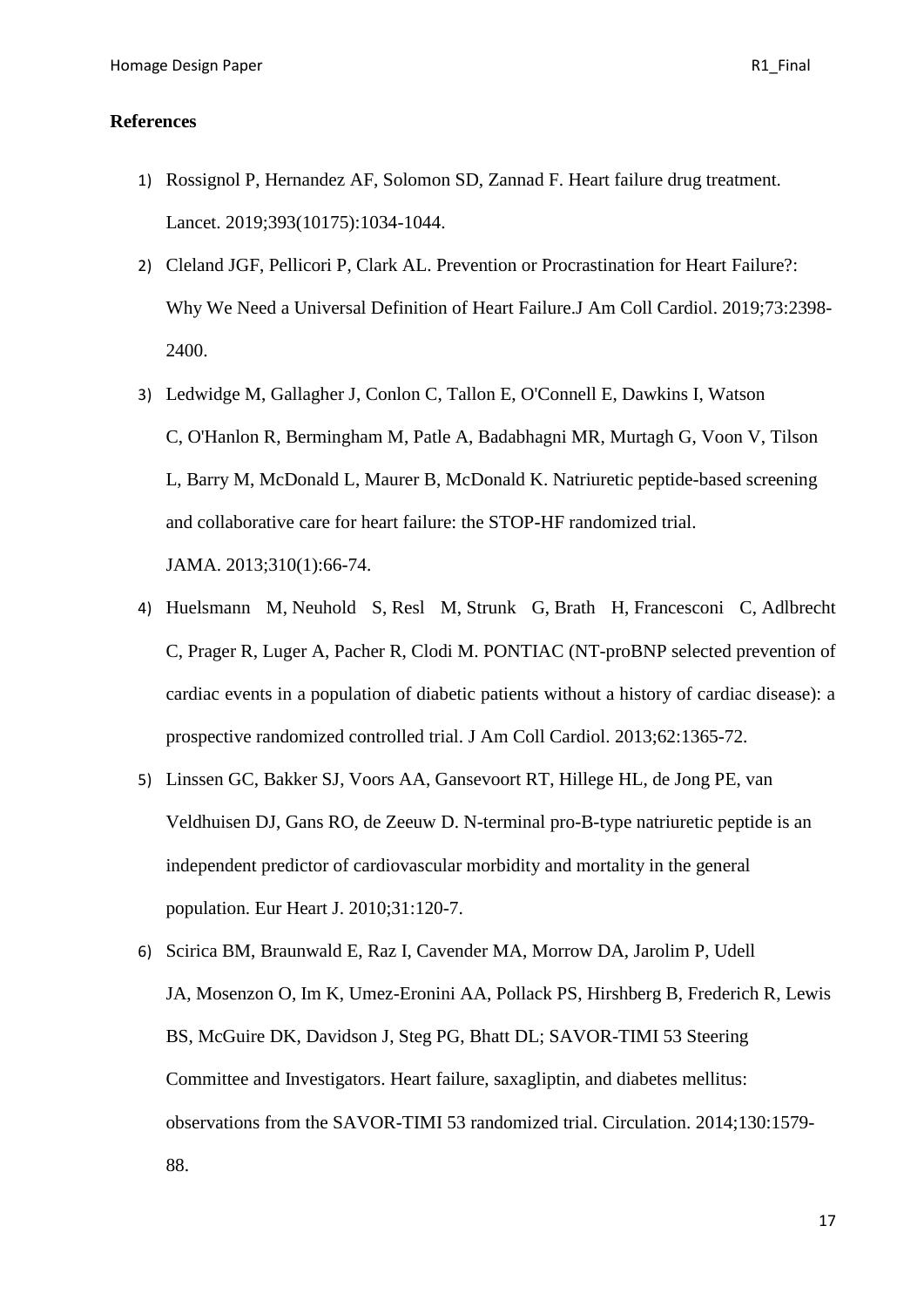- 7) [McGrady M,](https://www.ncbi.nlm.nih.gov/pubmed/?term=McGrady%20M%5BAuthor%5D&cauthor=true&cauthor_uid=23338855) [Reid CM,](https://www.ncbi.nlm.nih.gov/pubmed/?term=Reid%20CM%5BAuthor%5D&cauthor=true&cauthor_uid=23338855) [Shiel L,](https://www.ncbi.nlm.nih.gov/pubmed/?term=Shiel%20L%5BAuthor%5D&cauthor=true&cauthor_uid=23338855) [Wolfe R,](https://www.ncbi.nlm.nih.gov/pubmed/?term=Wolfe%20R%5BAuthor%5D&cauthor=true&cauthor_uid=23338855) [Boffa U,](https://www.ncbi.nlm.nih.gov/pubmed/?term=Boffa%20U%5BAuthor%5D&cauthor=true&cauthor_uid=23338855) [Liew D,](https://www.ncbi.nlm.nih.gov/pubmed/?term=Liew%20D%5BAuthor%5D&cauthor=true&cauthor_uid=23338855) [Campbell DJ,](https://www.ncbi.nlm.nih.gov/pubmed/?term=Campbell%20DJ%5BAuthor%5D&cauthor=true&cauthor_uid=23338855) [Prior D,](https://www.ncbi.nlm.nih.gov/pubmed/?term=Prior%20D%5BAuthor%5D&cauthor=true&cauthor_uid=23338855) [Krum](https://www.ncbi.nlm.nih.gov/pubmed/?term=Krum%20H%5BAuthor%5D&cauthor=true&cauthor_uid=23338855)  [H.](https://www.ncbi.nlm.nih.gov/pubmed/?term=Krum%20H%5BAuthor%5D&cauthor=true&cauthor_uid=23338855)N-terminal B-type natriuretic peptide and the association with left ventricular diastolic function in a population at high risk of incident heart failure: results of the SCReening Evaluation of the Evolution of New-Heart Failure Study (SCREEN-heart failure). [Eur J](https://www.ncbi.nlm.nih.gov/pubmed/23338855)  [Heart Fail.](https://www.ncbi.nlm.nih.gov/pubmed/23338855) 2013;15:573-80.
- 8) [Bibbins-Domingo K,](https://www.ncbi.nlm.nih.gov/pubmed/?term=Bibbins-Domingo%20K%5BAuthor%5D&cauthor=true&cauthor_uid=17213400) [Gupta R,](https://www.ncbi.nlm.nih.gov/pubmed/?term=Gupta%20R%5BAuthor%5D&cauthor=true&cauthor_uid=17213400) [Na B,](https://www.ncbi.nlm.nih.gov/pubmed/?term=Na%20B%5BAuthor%5D&cauthor=true&cauthor_uid=17213400) [Wu AH,](https://www.ncbi.nlm.nih.gov/pubmed/?term=Wu%20AH%5BAuthor%5D&cauthor=true&cauthor_uid=17213400) [Schiller NB,](https://www.ncbi.nlm.nih.gov/pubmed/?term=Schiller%20NB%5BAuthor%5D&cauthor=true&cauthor_uid=17213400) [Whooley MA.](https://www.ncbi.nlm.nih.gov/pubmed/?term=Whooley%20MA%5BAuthor%5D&cauthor=true&cauthor_uid=17213400) Nterminal fragment ofthe prohormone brain-type natriuretic peptide (NT proBNP), cardiovascular events,and mortality in patients with stable coronary heart disease[.JAMA.](https://www.ncbi.nlm.nih.gov/pubmed/?term=N-Terminal+Fragment+of+the+Prohormone+Brain-Type+Natriuretic+Peptide+(NT-proBNP)%2C+Cardiovascular+Events%2C+and+Mortality+in+Patients+With+Stable+Coronary+Heart+Disease) 2007;297:169-76.
- 9) [Mureddu GF,](https://www.ncbi.nlm.nih.gov/pubmed/?term=Mureddu%20GF%5BAuthor%5D&cauthor=true&cauthor_uid=22562498) [Agabiti N,](https://www.ncbi.nlm.nih.gov/pubmed/?term=Agabiti%20N%5BAuthor%5D&cauthor=true&cauthor_uid=22562498) [Rizzello V,](https://www.ncbi.nlm.nih.gov/pubmed/?term=Rizzello%20V%5BAuthor%5D&cauthor=true&cauthor_uid=22562498) [Forastiere F,](https://www.ncbi.nlm.nih.gov/pubmed/?term=Forastiere%20F%5BAuthor%5D&cauthor=true&cauthor_uid=22562498) [Latini R,](https://www.ncbi.nlm.nih.gov/pubmed/?term=Latini%20R%5BAuthor%5D&cauthor=true&cauthor_uid=22562498) [Cesaroni G,](https://www.ncbi.nlm.nih.gov/pubmed/?term=Cesaroni%20G%5BAuthor%5D&cauthor=true&cauthor_uid=22562498) [Masson](https://www.ncbi.nlm.nih.gov/pubmed/?term=Masson%20S%5BAuthor%5D&cauthor=true&cauthor_uid=22562498)  [S,](https://www.ncbi.nlm.nih.gov/pubmed/?term=Masson%20S%5BAuthor%5D&cauthor=true&cauthor_uid=22562498) [Cacciatore G,](https://www.ncbi.nlm.nih.gov/pubmed/?term=Cacciatore%20G%5BAuthor%5D&cauthor=true&cauthor_uid=22562498) [Colivicchi F,](https://www.ncbi.nlm.nih.gov/pubmed/?term=Colivicchi%20F%5BAuthor%5D&cauthor=true&cauthor_uid=22562498) [Uguccioni M,](https://www.ncbi.nlm.nih.gov/pubmed/?term=Uguccioni%20M%5BAuthor%5D&cauthor=true&cauthor_uid=22562498) [Perucci CA,](https://www.ncbi.nlm.nih.gov/pubmed/?term=Perucci%20CA%5BAuthor%5D&cauthor=true&cauthor_uid=22562498) [Boccanelli A;](https://www.ncbi.nlm.nih.gov/pubmed/?term=Boccanelli%20A%5BAuthor%5D&cauthor=true&cauthor_uid=22562498) [PREDICTOR](https://www.ncbi.nlm.nih.gov/pubmed/?term=PREDICTOR%20Study%20Group%5BCorporate%20Author%5D)  [Study Group.](https://www.ncbi.nlm.nih.gov/pubmed/?term=PREDICTOR%20Study%20Group%5BCorporate%20Author%5D) Prevalence of preclinical and clinical heart failure in the elderly. A population-based study in Central Italy. Eur [J Heart Fail.](https://www.ncbi.nlm.nih.gov/pubmed/22562498) 2012;14(7):718-29.
- 10) [Heymans S,](https://www.ncbi.nlm.nih.gov/pubmed/?term=Heymans%20S%5BAuthor%5D&cauthor=true&cauthor_uid=26126780) [González A,](https://www.ncbi.nlm.nih.gov/pubmed/?term=Gonz%C3%A1lez%20A%5BAuthor%5D&cauthor=true&cauthor_uid=26126780) [Pizard A,](https://www.ncbi.nlm.nih.gov/pubmed/?term=Pizard%20A%5BAuthor%5D&cauthor=true&cauthor_uid=26126780) [Papageorgiou AP,](https://www.ncbi.nlm.nih.gov/pubmed/?term=Papageorgiou%20AP%5BAuthor%5D&cauthor=true&cauthor_uid=26126780) [López-Andrés N,](https://www.ncbi.nlm.nih.gov/pubmed/?term=L%C3%B3pez-Andr%C3%A9s%20N%5BAuthor%5D&cauthor=true&cauthor_uid=26126780) [Jaisser F,](https://www.ncbi.nlm.nih.gov/pubmed/?term=Jaisser%20F%5BAuthor%5D&cauthor=true&cauthor_uid=26126780) [Thum](https://www.ncbi.nlm.nih.gov/pubmed/?term=Thum%20T%5BAuthor%5D&cauthor=true&cauthor_uid=26126780)  [T,](https://www.ncbi.nlm.nih.gov/pubmed/?term=Thum%20T%5BAuthor%5D&cauthor=true&cauthor_uid=26126780) [Zannad F,](https://www.ncbi.nlm.nih.gov/pubmed/?term=Zannad%20F%5BAuthor%5D&cauthor=true&cauthor_uid=26126780) [Díez J.](https://www.ncbi.nlm.nih.gov/pubmed/?term=D%C3%ADez%20J%5BAuthor%5D&cauthor=true&cauthor_uid=26126780) Searching for new mechanisms of myocardial fibrosis with diagnostic and/or therapeutic potential. [Eur J Heart Fail.](https://www.ncbi.nlm.nih.gov/pubmed/26126780) 2015;17:764-71.
- 11) [Querejeta R,](https://www.ncbi.nlm.nih.gov/pubmed/?term=Querejeta%20R%5BAuthor%5D&cauthor=true&cauthor_uid=15313958) [López B,](https://www.ncbi.nlm.nih.gov/pubmed/?term=L%C3%B3pez%20B%5BAuthor%5D&cauthor=true&cauthor_uid=15313958) [González A,](https://www.ncbi.nlm.nih.gov/pubmed/?term=Gonz%C3%A1lez%20A%5BAuthor%5D&cauthor=true&cauthor_uid=15313958) [Sánchez E,](https://www.ncbi.nlm.nih.gov/pubmed/?term=S%C3%A1nchez%20E%5BAuthor%5D&cauthor=true&cauthor_uid=15313958) [Larman M,](https://www.ncbi.nlm.nih.gov/pubmed/?term=Larman%20M%5BAuthor%5D&cauthor=true&cauthor_uid=15313958) [Martínez Ubago JL,](https://www.ncbi.nlm.nih.gov/pubmed/?term=Mart%C3%ADnez%20Ubago%20JL%5BAuthor%5D&cauthor=true&cauthor_uid=15313958) [Díez J.](https://www.ncbi.nlm.nih.gov/pubmed/?term=D%C3%ADez%20J%5BAuthor%5D&cauthor=true&cauthor_uid=15313958) Increased collagen type I synthesis in patients with heart failure of hypertensive origin: relation to myocardial fibrosis. [Circulation.](https://www.ncbi.nlm.nih.gov/pubmed/15313958) 2004 Sep 7;110(10):1263-8.
- 12) [Krum H,](https://www.ncbi.nlm.nih.gov/pubmed/?term=Krum%20H%5BAuthor%5D&cauthor=true&cauthor_uid=21750125) [Elsik M,](https://www.ncbi.nlm.nih.gov/pubmed/?term=Elsik%20M%5BAuthor%5D&cauthor=true&cauthor_uid=21750125) [Schneider HG,](https://www.ncbi.nlm.nih.gov/pubmed/?term=Schneider%20HG%5BAuthor%5D&cauthor=true&cauthor_uid=21750125) [Ptaszynska A,](https://www.ncbi.nlm.nih.gov/pubmed/?term=Ptaszynska%20A%5BAuthor%5D&cauthor=true&cauthor_uid=21750125) [Black M,](https://www.ncbi.nlm.nih.gov/pubmed/?term=Black%20M%5BAuthor%5D&cauthor=true&cauthor_uid=21750125) [Carson PE,](https://www.ncbi.nlm.nih.gov/pubmed/?term=Carson%20PE%5BAuthor%5D&cauthor=true&cauthor_uid=21750125) [Komajda](https://www.ncbi.nlm.nih.gov/pubmed/?term=Komajda%20M%5BAuthor%5D&cauthor=true&cauthor_uid=21750125)  [M,](https://www.ncbi.nlm.nih.gov/pubmed/?term=Komajda%20M%5BAuthor%5D&cauthor=true&cauthor_uid=21750125) [Massie BM,](https://www.ncbi.nlm.nih.gov/pubmed/?term=Massie%20BM%5BAuthor%5D&cauthor=true&cauthor_uid=21750125) [McKelvie RS,](https://www.ncbi.nlm.nih.gov/pubmed/?term=McKelvie%20RS%5BAuthor%5D&cauthor=true&cauthor_uid=21750125) [McMurray JJ,](https://www.ncbi.nlm.nih.gov/pubmed/?term=McMurray%20JJ%5BAuthor%5D&cauthor=true&cauthor_uid=21750125) [Zile MR,](https://www.ncbi.nlm.nih.gov/pubmed/?term=Zile%20MR%5BAuthor%5D&cauthor=true&cauthor_uid=21750125) [Anand IS.](https://www.ncbi.nlm.nih.gov/pubmed/?term=Anand%20IS%5BAuthor%5D&cauthor=true&cauthor_uid=21750125) Relation of peripheral collagen markers to death and hospitalization in patients with heart failure and preserved ejection fraction: results of the I-PRESERVE collagen substudy. [Circ Heart](https://www.ncbi.nlm.nih.gov/pubmed/21750125)  [Fail.](https://www.ncbi.nlm.nih.gov/pubmed/21750125) 2011;4(5):561-8.
- 13) [Klappacher G,](https://www.ncbi.nlm.nih.gov/pubmed/?term=Klappacher%20G%5BAuthor%5D&cauthor=true&cauthor_uid=7733000) [Franzen P,](https://www.ncbi.nlm.nih.gov/pubmed/?term=Franzen%20P%5BAuthor%5D&cauthor=true&cauthor_uid=7733000) [Haab D,](https://www.ncbi.nlm.nih.gov/pubmed/?term=Haab%20D%5BAuthor%5D&cauthor=true&cauthor_uid=7733000) [Mehrabi M,](https://www.ncbi.nlm.nih.gov/pubmed/?term=Mehrabi%20M%5BAuthor%5D&cauthor=true&cauthor_uid=7733000) [Binder M,](https://www.ncbi.nlm.nih.gov/pubmed/?term=Binder%20M%5BAuthor%5D&cauthor=true&cauthor_uid=7733000) [Plesch K,](https://www.ncbi.nlm.nih.gov/pubmed/?term=Plesch%20K%5BAuthor%5D&cauthor=true&cauthor_uid=7733000) [Pacher R,](https://www.ncbi.nlm.nih.gov/pubmed/?term=Pacher%20R%5BAuthor%5D&cauthor=true&cauthor_uid=7733000) [Grimm](https://www.ncbi.nlm.nih.gov/pubmed/?term=Grimm%20M%5BAuthor%5D&cauthor=true&cauthor_uid=7733000)  [M,](https://www.ncbi.nlm.nih.gov/pubmed/?term=Grimm%20M%5BAuthor%5D&cauthor=true&cauthor_uid=7733000) [Pribill I,](https://www.ncbi.nlm.nih.gov/pubmed/?term=Pribill%20I%5BAuthor%5D&cauthor=true&cauthor_uid=7733000) [Eichler HG,](https://www.ncbi.nlm.nih.gov/pubmed/?term=Eichler%20HG%5BAuthor%5D&cauthor=true&cauthor_uid=7733000) Glogar HD. Measuring extracellular matrix turnover in the

 $\overline{a}$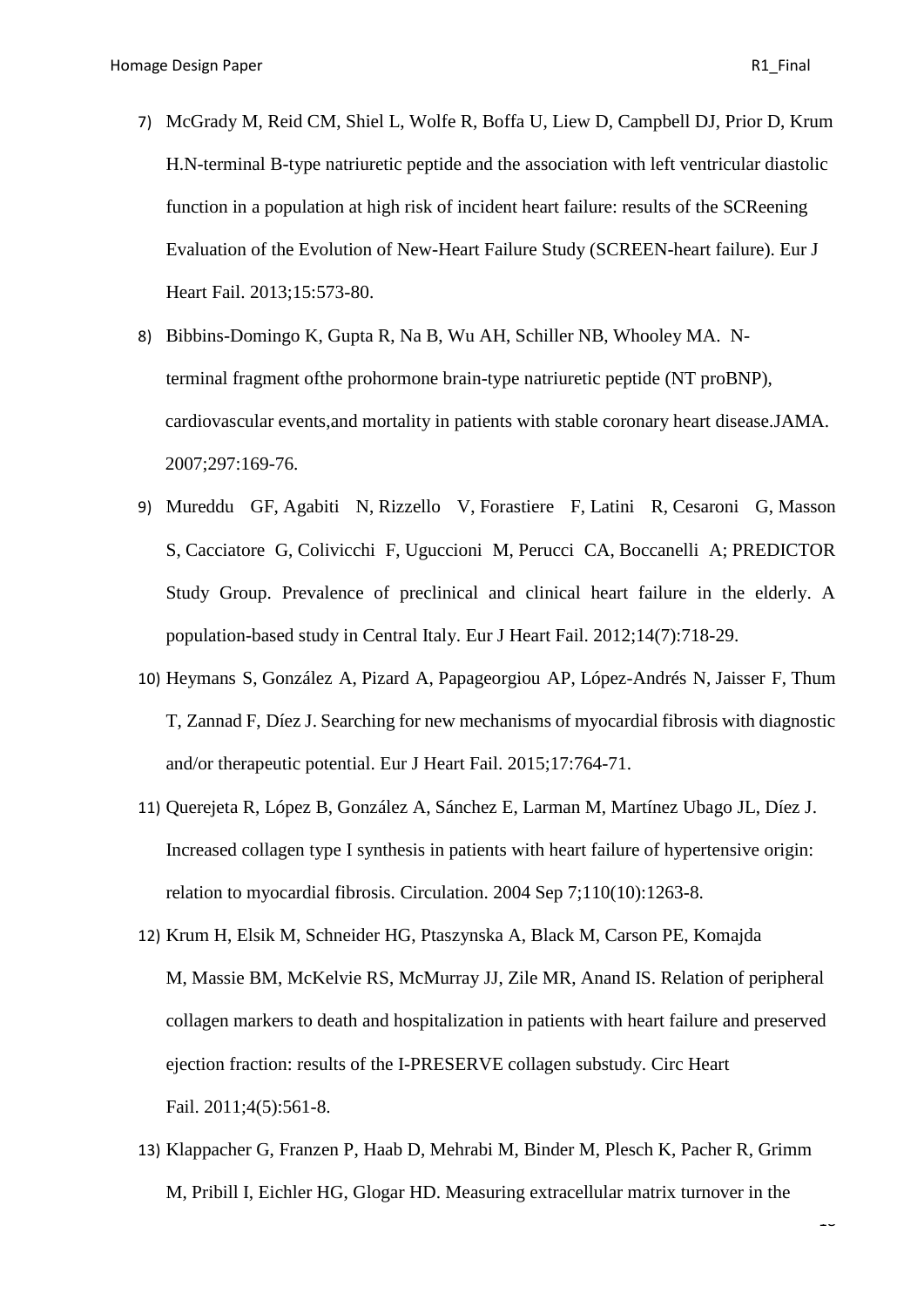serum of patients with idiopathic or ischemic dilated cardiomyopathy and impact on diagnosis and prognosis. Am J Cardiol 1995;75:913–8.

- 14) [Ravassa S,](https://www.ncbi.nlm.nih.gov/pubmed/?term=Ravassa%20S%5BAuthor%5D&cauthor=true&cauthor_uid=29709099) [Trippel T,](https://www.ncbi.nlm.nih.gov/pubmed/?term=Trippel%20T%5BAuthor%5D&cauthor=true&cauthor_uid=29709099) [Bach D,](https://www.ncbi.nlm.nih.gov/pubmed/?term=Bach%20D%5BAuthor%5D&cauthor=true&cauthor_uid=29709099) [Bachran D,](https://www.ncbi.nlm.nih.gov/pubmed/?term=Bachran%20D%5BAuthor%5D&cauthor=true&cauthor_uid=29709099) [González A,](https://www.ncbi.nlm.nih.gov/pubmed/?term=Gonz%C3%A1lez%20A%5BAuthor%5D&cauthor=true&cauthor_uid=29709099) [López B,](https://www.ncbi.nlm.nih.gov/pubmed/?term=L%C3%B3pez%20B%5BAuthor%5D&cauthor=true&cauthor_uid=29709099) [Wachter R,](https://www.ncbi.nlm.nih.gov/pubmed/?term=Wachter%20R%5BAuthor%5D&cauthor=true&cauthor_uid=29709099) [Hasenfuss](https://www.ncbi.nlm.nih.gov/pubmed/?term=Hasenfuss%20G%5BAuthor%5D&cauthor=true&cauthor_uid=29709099)  [G,](https://www.ncbi.nlm.nih.gov/pubmed/?term=Hasenfuss%20G%5BAuthor%5D&cauthor=true&cauthor_uid=29709099) [Delles C,](https://www.ncbi.nlm.nih.gov/pubmed/?term=Delles%20C%5BAuthor%5D&cauthor=true&cauthor_uid=29709099) [Dominiczak AF,](https://www.ncbi.nlm.nih.gov/pubmed/?term=Dominiczak%20AF%5BAuthor%5D&cauthor=true&cauthor_uid=29709099) [Pieske B,](https://www.ncbi.nlm.nih.gov/pubmed/?term=Pieske%20B%5BAuthor%5D&cauthor=true&cauthor_uid=29709099) [Díez J,](https://www.ncbi.nlm.nih.gov/pubmed/?term=D%C3%ADez%20J%5BAuthor%5D&cauthor=true&cauthor_uid=29709099) [Edelmann F.](https://www.ncbi.nlm.nih.gov/pubmed/?term=Edelmann%20F%5BAuthor%5D&cauthor=true&cauthor_uid=29709099) Biomarker-based phenotyping of myocardial fibrosis identifies patients with heart failure with preserved ejection fraction resistant to the beneficial effects of spironolactone: results from the Aldo-DHF trial. [Eur J Heart Fail.](https://www.ncbi.nlm.nih.gov/pubmed/29709099) 2018;20(9):1290-1299.
- 15) [Barasch E,](https://www.ncbi.nlm.nih.gov/pubmed/?term=Barasch%20E%5BAuthor%5D&cauthor=true&cauthor_uid=21900186) [Gottdiener JS,](https://www.ncbi.nlm.nih.gov/pubmed/?term=Gottdiener%20JS%5BAuthor%5D&cauthor=true&cauthor_uid=21900186) [Aurigemma G,](https://www.ncbi.nlm.nih.gov/pubmed/?term=Aurigemma%20G%5BAuthor%5D&cauthor=true&cauthor_uid=21900186) [Kitzman DW,](https://www.ncbi.nlm.nih.gov/pubmed/?term=Kitzman%20DW%5BAuthor%5D&cauthor=true&cauthor_uid=21900186) [Han J,](https://www.ncbi.nlm.nih.gov/pubmed/?term=Han%20J%5BAuthor%5D&cauthor=true&cauthor_uid=21900186) [Kop WJ,](https://www.ncbi.nlm.nih.gov/pubmed/?term=Kop%20WJ%5BAuthor%5D&cauthor=true&cauthor_uid=21900186) [Tracy RP.](https://www.ncbi.nlm.nih.gov/pubmed/?term=Tracy%20RP%5BAuthor%5D&cauthor=true&cauthor_uid=21900186) The relationship between serum markers of collagen turnover and cardiovascular outcome in the elderly: the Cardiovascular Health Study. [Circ Heart Fail.](https://www.ncbi.nlm.nih.gov/pubmed/21900186) 2011;4:733-9.
- 16) [Agarwal I,](https://www.ncbi.nlm.nih.gov/pubmed/?term=Agarwal%20I%5BAuthor%5D&cauthor=true&cauthor_uid=24771724) [Glazer NL,](https://www.ncbi.nlm.nih.gov/pubmed/?term=Glazer%20NL%5BAuthor%5D&cauthor=true&cauthor_uid=24771724) [Barasch E,](https://www.ncbi.nlm.nih.gov/pubmed/?term=Barasch%20E%5BAuthor%5D&cauthor=true&cauthor_uid=24771724) [Biggs ML,](https://www.ncbi.nlm.nih.gov/pubmed/?term=Biggs%20ML%5BAuthor%5D&cauthor=true&cauthor_uid=24771724) [Djoussé L,](https://www.ncbi.nlm.nih.gov/pubmed/?term=Djouss%C3%A9%20L%5BAuthor%5D&cauthor=true&cauthor_uid=24771724) [Fitzpatrick AL,](https://www.ncbi.nlm.nih.gov/pubmed/?term=Fitzpatrick%20AL%5BAuthor%5D&cauthor=true&cauthor_uid=24771724) [Gottdiener](https://www.ncbi.nlm.nih.gov/pubmed/?term=Gottdiener%20JS%5BAuthor%5D&cauthor=true&cauthor_uid=24771724)  [JS,](https://www.ncbi.nlm.nih.gov/pubmed/?term=Gottdiener%20JS%5BAuthor%5D&cauthor=true&cauthor_uid=24771724) [Ix JH,](https://www.ncbi.nlm.nih.gov/pubmed/?term=Ix%20JH%5BAuthor%5D&cauthor=true&cauthor_uid=24771724) [Kizer JR,](https://www.ncbi.nlm.nih.gov/pubmed/?term=Kizer%20JR%5BAuthor%5D&cauthor=true&cauthor_uid=24771724) [Rimm EB,](https://www.ncbi.nlm.nih.gov/pubmed/?term=Rimm%20EB%5BAuthor%5D&cauthor=true&cauthor_uid=24771724) [Siscovick DS,](https://www.ncbi.nlm.nih.gov/pubmed/?term=Siscovick%20DS%5BAuthor%5D&cauthor=true&cauthor_uid=24771724) [Tracy RP,](https://www.ncbi.nlm.nih.gov/pubmed/?term=Tracy%20RP%5BAuthor%5D&cauthor=true&cauthor_uid=24771724) [Zieman SJ,](https://www.ncbi.nlm.nih.gov/pubmed/?term=Zieman%20SJ%5BAuthor%5D&cauthor=true&cauthor_uid=24771724) [Mukamal KJ.](https://www.ncbi.nlm.nih.gov/pubmed/?term=Mukamal%20KJ%5BAuthor%5D&cauthor=true&cauthor_uid=24771724) Fibrosis-related biomarkers and risk of total and cause-specific mortality: the cardiovascular health study. [Am J Epidemiol.](https://www.ncbi.nlm.nih.gov/pubmed/24771724) 2014;179:1331-9.
- 17) [López](https://www.ncbi.nlm.nih.gov/pubmed/?term=L%C3%B3pez%20B%5BAuthor%5D&cauthor=true&cauthor_uid=26046739) B, [González A,](https://www.ncbi.nlm.nih.gov/pubmed/?term=Gonz%C3%A1lez%20A%5BAuthor%5D&cauthor=true&cauthor_uid=26046739) [Ravassa S,](https://www.ncbi.nlm.nih.gov/pubmed/?term=Ravassa%20S%5BAuthor%5D&cauthor=true&cauthor_uid=26046739) [Beaumont J,](https://www.ncbi.nlm.nih.gov/pubmed/?term=Beaumont%20J%5BAuthor%5D&cauthor=true&cauthor_uid=26046739) [Moreno MU,](https://www.ncbi.nlm.nih.gov/pubmed/?term=Moreno%20MU%5BAuthor%5D&cauthor=true&cauthor_uid=26046739) [San José G,](https://www.ncbi.nlm.nih.gov/pubmed/?term=San%20Jos%C3%A9%20G%5BAuthor%5D&cauthor=true&cauthor_uid=26046739) [Querejeta](https://www.ncbi.nlm.nih.gov/pubmed/?term=Querejeta%20R%5BAuthor%5D&cauthor=true&cauthor_uid=26046739)  [R,](https://www.ncbi.nlm.nih.gov/pubmed/?term=Querejeta%20R%5BAuthor%5D&cauthor=true&cauthor_uid=26046739) [Díez J.](https://www.ncbi.nlm.nih.gov/pubmed/?term=D%C3%ADez%20J%5BAuthor%5D&cauthor=true&cauthor_uid=26046739) Circulating Biomarkers of Myocardial Fibrosis: The Need for a Reappraisal. [J](https://www.ncbi.nlm.nih.gov/pubmed/26046739)  [Am Coll Cardiol.](https://www.ncbi.nlm.nih.gov/pubmed/26046739) 2015;65:2449-56.
- 18) Calvier L, Martinez-Martinez E, Miana M, Cachofeiro V, Rousseau E, Sádaba JR, Zannad F, Rossignol P, López-Andrés N. The impact of galectin-3 inhibition on aldosterone-induced cardiac and renal injuries. JACC Heart Fail. 2015;3(1):59-67.
- 19) Martínez-Martínez E, Calvier L, Fernández-Celis A, Rousseau E, Jurado-López, Rossoni LV, Jaisser F, Zannad F, Rossignol P, Cachofeiro V, López-Andrés N. Galectin-3 blockade inhibits cardiac inflammation and fibrosis in experimental hyperaldosteronism and hypertension. Hypertension. 2015;66(4):767-75.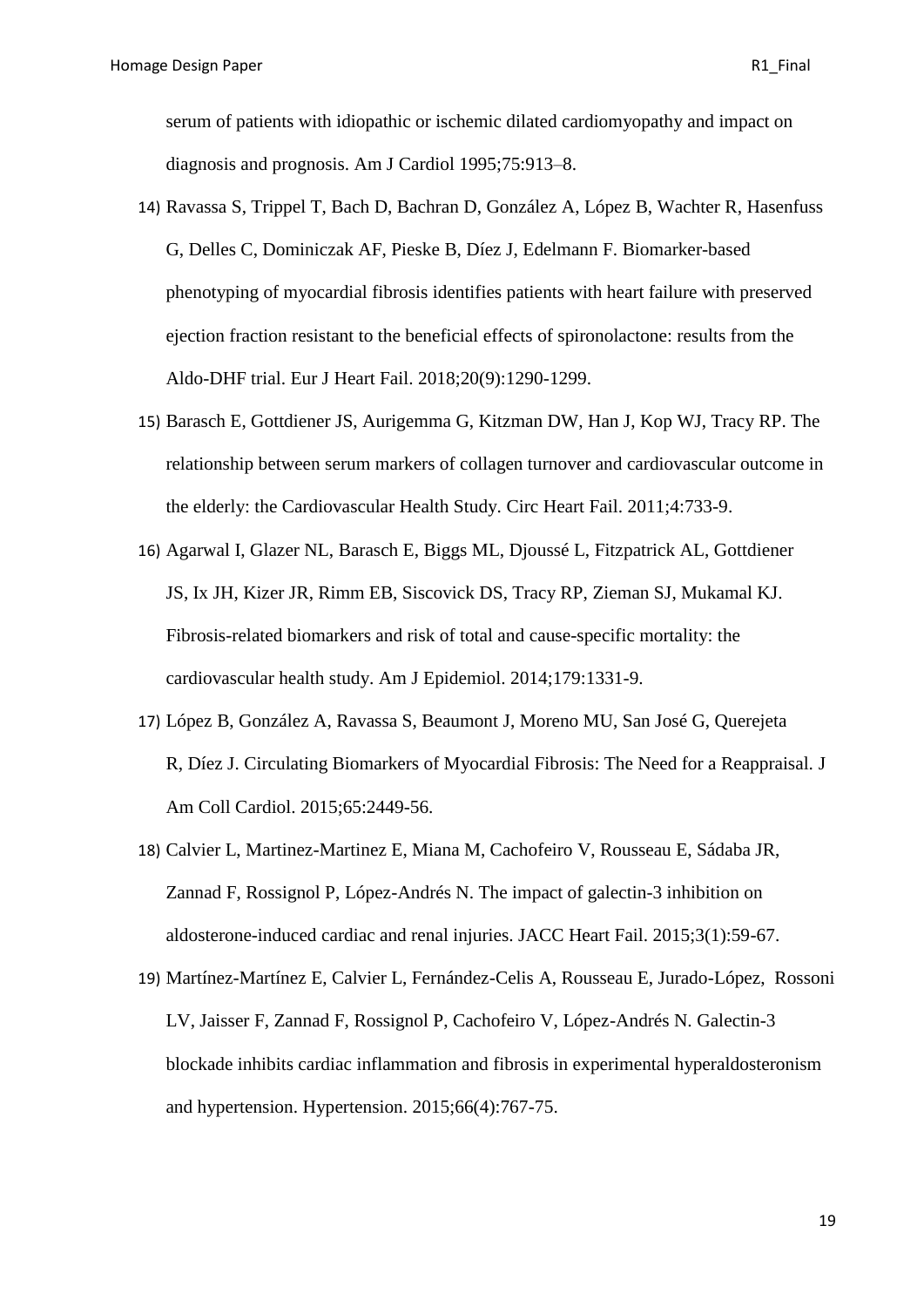- 20) [Ho JE,](https://www.ncbi.nlm.nih.gov/pubmed/?term=Ho%20JE%5BAuthor%5D&cauthor=true&cauthor_uid=22939561) [Liu C,](https://www.ncbi.nlm.nih.gov/pubmed/?term=Liu%20C%5BAuthor%5D&cauthor=true&cauthor_uid=22939561) [Lyass A,](https://www.ncbi.nlm.nih.gov/pubmed/?term=Lyass%20A%5BAuthor%5D&cauthor=true&cauthor_uid=22939561) [Courchesne P,](https://www.ncbi.nlm.nih.gov/pubmed/?term=Courchesne%20P%5BAuthor%5D&cauthor=true&cauthor_uid=22939561) [Pencina MJ,](https://www.ncbi.nlm.nih.gov/pubmed/?term=Pencina%20MJ%5BAuthor%5D&cauthor=true&cauthor_uid=22939561) [Vasan RS,](https://www.ncbi.nlm.nih.gov/pubmed/?term=Vasan%20RS%5BAuthor%5D&cauthor=true&cauthor_uid=22939561) [Larson MG,](https://www.ncbi.nlm.nih.gov/pubmed/?term=Larson%20MG%5BAuthor%5D&cauthor=true&cauthor_uid=22939561) [Levy D.](https://www.ncbi.nlm.nih.gov/pubmed/?term=Levy%20D%5BAuthor%5D&cauthor=true&cauthor_uid=22939561) Galectin-3, a marker of cardiac fibrosis, predicts incident heart failure in the community. [J Am Coll Cardiol.](https://www.ncbi.nlm.nih.gov/pubmed/22939561) 2012;60:1249-56.
- 21) de Boer RA, De Keulenaer G, Bauersachs J, Brutsaert D, Cleland JG, Diez J, Du XJ, Ford P, Heinzel FR, Lipson KE, McDonagh T, Lopez-Andres N, Lunde IG, Lyon AR, Pollesello P, Prasad SK, Tocchetti CG, Mayr M, Sluijter JPG, Thum T, Tschöpe C, Zannad F, Zimmermann WH, Ruschitzka F, Filippatos G, Lindsey ML, Maack C, Heymans S[.Towards better definition, quantification and treatment of fibrosis](https://www.ncbi.nlm.nih.gov/pubmed/30714667) in heart [failure. A scientific roadmap by the Committee of Translational Research of the Heart](https://www.ncbi.nlm.nih.gov/pubmed/30714667)  [Failure Association \(HFA\) of the European Society of Cardiology.](https://www.ncbi.nlm.nih.gov/pubmed/30714667) Eur J Heart Fail. 2019;21(3):272-285.
- 22) [Fuller PJ,](https://www.ncbi.nlm.nih.gov/pubmed/?term=Fuller%20PJ%5BAuthor%5D&cauthor=true&cauthor_uid=16286565) [Young MJ.](https://www.ncbi.nlm.nih.gov/pubmed/?term=Young%20MJ%5BAuthor%5D&cauthor=true&cauthor_uid=16286565) Mechanisms of mineralocorticoid action. [Hypertension.](https://www.ncbi.nlm.nih.gov/pubmed/16286565) 2005;46:1227-35.
- 23) [Pitt B,](https://www.ncbi.nlm.nih.gov/pubmed/?term=Pitt%20B%5BAuthor%5D&cauthor=true&cauthor_uid=10471456) [Zannad F,](https://www.ncbi.nlm.nih.gov/pubmed/?term=Zannad%20F%5BAuthor%5D&cauthor=true&cauthor_uid=10471456) [Remme WJ,](https://www.ncbi.nlm.nih.gov/pubmed/?term=Remme%20WJ%5BAuthor%5D&cauthor=true&cauthor_uid=10471456) [Cody R,](https://www.ncbi.nlm.nih.gov/pubmed/?term=Cody%20R%5BAuthor%5D&cauthor=true&cauthor_uid=10471456) [Castaigne A,](https://www.ncbi.nlm.nih.gov/pubmed/?term=Castaigne%20A%5BAuthor%5D&cauthor=true&cauthor_uid=10471456) [Perez A,](https://www.ncbi.nlm.nih.gov/pubmed/?term=Perez%20A%5BAuthor%5D&cauthor=true&cauthor_uid=10471456) [Palensky J,](https://www.ncbi.nlm.nih.gov/pubmed/?term=Palensky%20J%5BAuthor%5D&cauthor=true&cauthor_uid=10471456) [Wittes J.](https://www.ncbi.nlm.nih.gov/pubmed/?term=Wittes%20J%5BAuthor%5D&cauthor=true&cauthor_uid=10471456)The effect of spironolactone on morbidity and mortality in patients with severe heart failure. Randomized Aldactone Evaluation Study Investigators. [N Engl J Med.](https://www.ncbi.nlm.nih.gov/pubmed/10471456) 1999;341:709-17.
- 24) [Zannad F,](https://www.ncbi.nlm.nih.gov/pubmed/?term=Zannad%20F%5BAuthor%5D&cauthor=true&cauthor_uid=21073363) [McMurray JJ,](https://www.ncbi.nlm.nih.gov/pubmed/?term=McMurray%20JJ%5BAuthor%5D&cauthor=true&cauthor_uid=21073363) [Krum H,](https://www.ncbi.nlm.nih.gov/pubmed/?term=Krum%20H%5BAuthor%5D&cauthor=true&cauthor_uid=21073363) [van Veldhuisen DJ,](https://www.ncbi.nlm.nih.gov/pubmed/?term=van%20Veldhuisen%20DJ%5BAuthor%5D&cauthor=true&cauthor_uid=21073363) [Swedberg K,](https://www.ncbi.nlm.nih.gov/pubmed/?term=Swedberg%20K%5BAuthor%5D&cauthor=true&cauthor_uid=21073363) [Shi H,](https://www.ncbi.nlm.nih.gov/pubmed/?term=Shi%20H%5BAuthor%5D&cauthor=true&cauthor_uid=21073363) [Vincent](https://www.ncbi.nlm.nih.gov/pubmed/?term=Vincent%20J%5BAuthor%5D&cauthor=true&cauthor_uid=21073363)  [J,](https://www.ncbi.nlm.nih.gov/pubmed/?term=Vincent%20J%5BAuthor%5D&cauthor=true&cauthor_uid=21073363) [Pocock SJ,](https://www.ncbi.nlm.nih.gov/pubmed/?term=Pocock%20SJ%5BAuthor%5D&cauthor=true&cauthor_uid=21073363) [Pitt B;](https://www.ncbi.nlm.nih.gov/pubmed/?term=Pitt%20B%5BAuthor%5D&cauthor=true&cauthor_uid=21073363) [EMPHASIS-HF Study Group.](https://www.ncbi.nlm.nih.gov/pubmed/?term=EMPHASIS-HF%20Study%20Group%5BCorporate%20Author%5D)Eplerenone in patients with systolic heart failure and mild symptoms. [N Engl J Med.](https://www.ncbi.nlm.nih.gov/pubmed/21073363) 2011;364:11-21.
- 25) [Solomon SD,](https://www.ncbi.nlm.nih.gov/pubmed/?term=Solomon%20SD%5BAuthor%5D&cauthor=true&cauthor_uid=26374849) [Claggett B,](https://www.ncbi.nlm.nih.gov/pubmed/?term=Claggett%20B%5BAuthor%5D&cauthor=true&cauthor_uid=26374849) [Lewis EF,](https://www.ncbi.nlm.nih.gov/pubmed/?term=Lewis%20EF%5BAuthor%5D&cauthor=true&cauthor_uid=26374849) [Desai A,](https://www.ncbi.nlm.nih.gov/pubmed/?term=Desai%20A%5BAuthor%5D&cauthor=true&cauthor_uid=26374849) [Anand I,](https://www.ncbi.nlm.nih.gov/pubmed/?term=Anand%20I%5BAuthor%5D&cauthor=true&cauthor_uid=26374849) [Sweitzer NK,](https://www.ncbi.nlm.nih.gov/pubmed/?term=Sweitzer%20NK%5BAuthor%5D&cauthor=true&cauthor_uid=26374849) [O'Meara E,](https://www.ncbi.nlm.nih.gov/pubmed/?term=O%27Meara%20E%5BAuthor%5D&cauthor=true&cauthor_uid=26374849) [Shah](https://www.ncbi.nlm.nih.gov/pubmed/?term=Shah%20SJ%5BAuthor%5D&cauthor=true&cauthor_uid=26374849)  [SJ,](https://www.ncbi.nlm.nih.gov/pubmed/?term=Shah%20SJ%5BAuthor%5D&cauthor=true&cauthor_uid=26374849) [McKinlay S,](https://www.ncbi.nlm.nih.gov/pubmed/?term=McKinlay%20S%5BAuthor%5D&cauthor=true&cauthor_uid=26374849) [Fleg JL,](https://www.ncbi.nlm.nih.gov/pubmed/?term=Fleg%20JL%5BAuthor%5D&cauthor=true&cauthor_uid=26374849) [Sopko G,](https://www.ncbi.nlm.nih.gov/pubmed/?term=Sopko%20G%5BAuthor%5D&cauthor=true&cauthor_uid=26374849) [Pitt B,](https://www.ncbi.nlm.nih.gov/pubmed/?term=Pitt%20B%5BAuthor%5D&cauthor=true&cauthor_uid=26374849) [Pfeffer MA;](https://www.ncbi.nlm.nih.gov/pubmed/?term=Pfeffer%20MA%5BAuthor%5D&cauthor=true&cauthor_uid=26374849) TOPCAT [Investigators.](https://www.ncbi.nlm.nih.gov/pubmed/?term=TOPCAT%20Investigators%5BCorporate%20Author%5D) Influence of ejection fraction on outcomes and efficacy of spironolactone in patients with heart failure with preserved ejection fraction. [Eur Heart J.](https://www.ncbi.nlm.nih.gov/pubmed/26374849) 2016;37(5):455-62.
- 26) Zannad F, Gattis Stough W, Rossignol P, Bauersachs J, McMurray JJ, Swedberg K, Struthers AD, Voors AA, Ruilope LM, Bakris GL, O'Connor CM, Gheorghiade M, Mentz RJ, Cohen-Solal A, Maggioni AP, Beygui F, Filippatos GS, Massy ZA, Pathak A, Piña IL,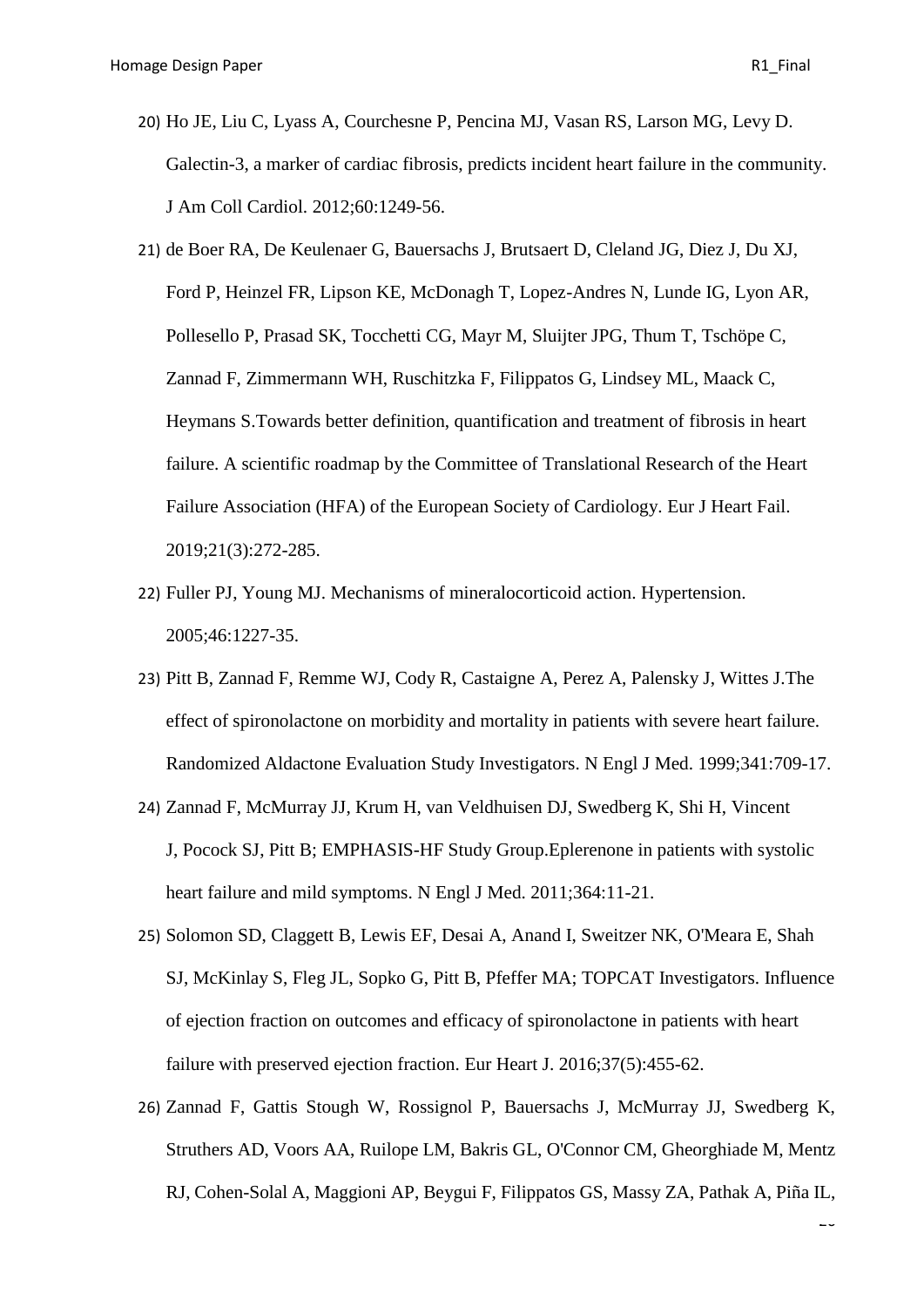Sabbah HN, Sica DA, Tavazzi L, Pitt B. Mineralocorticoid receptor antagonists for heart failure with reduced ejection fraction: integrating evidence into clinical practice. Eur Heart J. 2012;33(22):2782-95.

- 27) Zannad F, Alla F, Dousset B, Perez A, Pitt B. Limitation of excessive extracellular matrix turnover may contribute to survival benefit of spironolactone therapy in patients with congestive heart failure: insights from the randomized aldactone evaluation study (RALES). Rales Investigators. Circulation. 2000; 102:2700-6.
- 28) [Iraqi W,](https://www.ncbi.nlm.nih.gov/pubmed/?term=Iraqi%20W%5BAuthor%5D&cauthor=true&cauthor_uid=19398668) [Rossignol P,](https://www.ncbi.nlm.nih.gov/pubmed/?term=Rossignol%20P%5BAuthor%5D&cauthor=true&cauthor_uid=19398668) [Angioi M,](https://www.ncbi.nlm.nih.gov/pubmed/?term=Angioi%20M%5BAuthor%5D&cauthor=true&cauthor_uid=19398668) [Fay R,](https://www.ncbi.nlm.nih.gov/pubmed/?term=Fay%20R%5BAuthor%5D&cauthor=true&cauthor_uid=19398668) [Nuée J,](https://www.ncbi.nlm.nih.gov/pubmed/?term=Nu%C3%A9e%20J%5BAuthor%5D&cauthor=true&cauthor_uid=19398668) [Ketelslegers JM,](https://www.ncbi.nlm.nih.gov/pubmed/?term=Ketelslegers%20JM%5BAuthor%5D&cauthor=true&cauthor_uid=19398668) [Vincent J,](https://www.ncbi.nlm.nih.gov/pubmed/?term=Vincent%20J%5BAuthor%5D&cauthor=true&cauthor_uid=19398668) [Pitt](https://www.ncbi.nlm.nih.gov/pubmed/?term=Pitt%20B%5BAuthor%5D&cauthor=true&cauthor_uid=19398668)  [B,](https://www.ncbi.nlm.nih.gov/pubmed/?term=Pitt%20B%5BAuthor%5D&cauthor=true&cauthor_uid=19398668) [Zannad](https://www.ncbi.nlm.nih.gov/pubmed/?term=Zannad%20F%5BAuthor%5D&cauthor=true&cauthor_uid=19398668) F. Extracellular cardiac matrix biomarkers in patients with acute myocardial infarction complicated by left ventricular dysfunction and heart failure: insights from the Eplerenone Post-Acute Myocardial Infarction Heart Failure Efficacy and Survival Study (EPHESUS) study. [Circulation.](https://www.ncbi.nlm.nih.gov/pubmed/19398668) 2009;119:2471-9.
- 29) [Ferreira JP,](https://www.ncbi.nlm.nih.gov/pubmed/?term=Ferreira%20JP%5BAuthor%5D&cauthor=true&cauthor_uid=28852839) [Duarte K,](https://www.ncbi.nlm.nih.gov/pubmed/?term=Duarte%20K%5BAuthor%5D&cauthor=true&cauthor_uid=28852839) [Montalescot G,](https://www.ncbi.nlm.nih.gov/pubmed/?term=Montalescot%20G%5BAuthor%5D&cauthor=true&cauthor_uid=28852839) [Pitt B,](https://www.ncbi.nlm.nih.gov/pubmed/?term=Pitt%20B%5BAuthor%5D&cauthor=true&cauthor_uid=28852839) [de Sa EL,](https://www.ncbi.nlm.nih.gov/pubmed/?term=de%20Sa%20EL%5BAuthor%5D&cauthor=true&cauthor_uid=28852839) [Hamm CW,](https://www.ncbi.nlm.nih.gov/pubmed/?term=Hamm%20CW%5BAuthor%5D&cauthor=true&cauthor_uid=28852839) [Flather M,](https://www.ncbi.nlm.nih.gov/pubmed/?term=Flather%20M%5BAuthor%5D&cauthor=true&cauthor_uid=28852839) [Verheugt](https://www.ncbi.nlm.nih.gov/pubmed/?term=Verheugt%20F%5BAuthor%5D&cauthor=true&cauthor_uid=28852839)  [F,](https://www.ncbi.nlm.nih.gov/pubmed/?term=Verheugt%20F%5BAuthor%5D&cauthor=true&cauthor_uid=28852839) [Shi H,](https://www.ncbi.nlm.nih.gov/pubmed/?term=Shi%20H%5BAuthor%5D&cauthor=true&cauthor_uid=28852839) [Turgonyi E,](https://www.ncbi.nlm.nih.gov/pubmed/?term=Turgonyi%20E%5BAuthor%5D&cauthor=true&cauthor_uid=28852839) [Orri M,](https://www.ncbi.nlm.nih.gov/pubmed/?term=Orri%20M%5BAuthor%5D&cauthor=true&cauthor_uid=28852839) [Rossignol P,](https://www.ncbi.nlm.nih.gov/pubmed/?term=Rossignol%20P%5BAuthor%5D&cauthor=true&cauthor_uid=28852839) [Vincent J,](https://www.ncbi.nlm.nih.gov/pubmed/?term=Vincent%20J%5BAuthor%5D&cauthor=true&cauthor_uid=28852839) [Zannad F.](https://www.ncbi.nlm.nih.gov/pubmed/?term=Zannad%20F%5BAuthor%5D&cauthor=true&cauthor_uid=28852839) Effect of eplerenone on extracellular cardiac matrix biomarkers in patients with acute ST-elevation myocardial infarction without heart failure: insights from the randomized double-blind REMINDER Study. [Clin Res Cardiol.](https://www.ncbi.nlm.nih.gov/pubmed/28852839) 2018;107:49-59.
- 30) [Boccanelli A,](https://www.ncbi.nlm.nih.gov/pubmed/?term=Boccanelli%20A%5BAuthor%5D&cauthor=true&cauthor_uid=19147459) [Mureddu GF,](https://www.ncbi.nlm.nih.gov/pubmed/?term=Mureddu%20GF%5BAuthor%5D&cauthor=true&cauthor_uid=19147459) [Cacciatore G,](https://www.ncbi.nlm.nih.gov/pubmed/?term=Cacciatore%20G%5BAuthor%5D&cauthor=true&cauthor_uid=19147459) [Clemenza F,](https://www.ncbi.nlm.nih.gov/pubmed/?term=Clemenza%20F%5BAuthor%5D&cauthor=true&cauthor_uid=19147459) [Di Lenarda A,](https://www.ncbi.nlm.nih.gov/pubmed/?term=Di%20Lenarda%20A%5BAuthor%5D&cauthor=true&cauthor_uid=19147459) [Gavazzi A,](https://www.ncbi.nlm.nih.gov/pubmed/?term=Gavazzi%20A%5BAuthor%5D&cauthor=true&cauthor_uid=19147459) [Porcu](https://www.ncbi.nlm.nih.gov/pubmed/?term=Porcu%20M%5BAuthor%5D&cauthor=true&cauthor_uid=19147459)  [M,](https://www.ncbi.nlm.nih.gov/pubmed/?term=Porcu%20M%5BAuthor%5D&cauthor=true&cauthor_uid=19147459) [Latini R,](https://www.ncbi.nlm.nih.gov/pubmed/?term=Latini%20R%5BAuthor%5D&cauthor=true&cauthor_uid=19147459) [Lucci D,](https://www.ncbi.nlm.nih.gov/pubmed/?term=Lucci%20D%5BAuthor%5D&cauthor=true&cauthor_uid=19147459) [Maggioni AP,](https://www.ncbi.nlm.nih.gov/pubmed/?term=Maggioni%20AP%5BAuthor%5D&cauthor=true&cauthor_uid=19147459) [Masson S,](https://www.ncbi.nlm.nih.gov/pubmed/?term=Masson%20S%5BAuthor%5D&cauthor=true&cauthor_uid=19147459) [Vanasia M,](https://www.ncbi.nlm.nih.gov/pubmed/?term=Vanasia%20M%5BAuthor%5D&cauthor=true&cauthor_uid=19147459) [de Simone G;](https://www.ncbi.nlm.nih.gov/pubmed/?term=de%20Simone%20G%5BAuthor%5D&cauthor=true&cauthor_uid=19147459) [AREA IN-](https://www.ncbi.nlm.nih.gov/pubmed/?term=AREA%20IN-CHF%20Investigators%5BCorporate%20Author%5D)[CHF Investigators.](https://www.ncbi.nlm.nih.gov/pubmed/?term=AREA%20IN-CHF%20Investigators%5BCorporate%20Author%5D) Anti-remodelling effect of canrenone in patients with mild chronic heart failure (AREA IN-CHF study): final results. [Eur J Heart Fail.](https://www.ncbi.nlm.nih.gov/pubmed/19147459) 2009;11:68-76.
- 31) [Stienen S,](https://www.ncbi.nlm.nih.gov/pubmed/?term=Stienen%20S%5BAuthor%5D&cauthor=true&cauthor_uid=31250134) [Rossignol P,](https://www.ncbi.nlm.nih.gov/pubmed/?term=Rossignol%20P%5BAuthor%5D&cauthor=true&cauthor_uid=31250134) [Barros A,](https://www.ncbi.nlm.nih.gov/pubmed/?term=Barros%20A%5BAuthor%5D&cauthor=true&cauthor_uid=31250134) [Girerd N,](https://www.ncbi.nlm.nih.gov/pubmed/?term=Girerd%20N%5BAuthor%5D&cauthor=true&cauthor_uid=31250134) [Pitt B,](https://www.ncbi.nlm.nih.gov/pubmed/?term=Pitt%20B%5BAuthor%5D&cauthor=true&cauthor_uid=31250134) [Zannad F,](https://www.ncbi.nlm.nih.gov/pubmed/?term=Zannad%20F%5BAuthor%5D&cauthor=true&cauthor_uid=31250134) [Ferreira JP.](https://www.ncbi.nlm.nih.gov/pubmed/?term=Ferreira%20JP%5BAuthor%5D&cauthor=true&cauthor_uid=31250134) Determinants of anti-fibrotic response to mineralocorticoid receptor antagonist therapy: insights from the Eplerenone Post-Acute Myocardial Infarction Heart Failure Efficacy and Survival Study (EPHESUS) and Early Eplerenone Treatment in Patients with Acute ST-elevation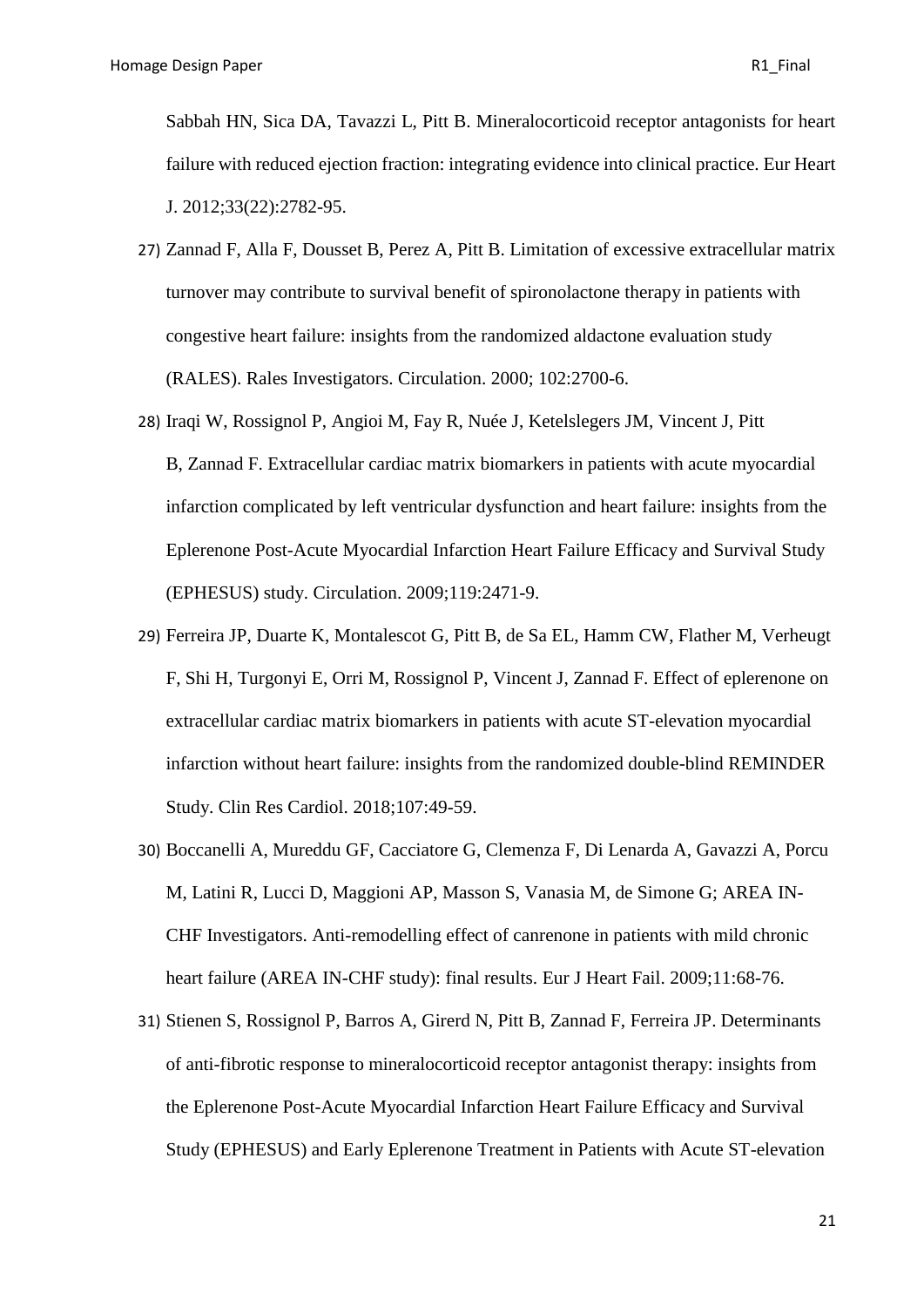<u>ب</u>

Myocardial Infarction without Heart Failure (REMINDER) trials. [Clin Res Cardiol.](https://www.ncbi.nlm.nih.gov/pubmed/31250134) 2019 Jun 27. doi: 10.1007/s00392-019-01500-3. [Epub ahead of print]

- 32) [Mak GJ,](https://www.ncbi.nlm.nih.gov/pubmed/?term=Mak%20GJ%5BAuthor%5D&cauthor=true&cauthor_uid=19850207) [Ledwidge MT,](https://www.ncbi.nlm.nih.gov/pubmed/?term=Ledwidge%20MT%5BAuthor%5D&cauthor=true&cauthor_uid=19850207) [Watson CJ,](https://www.ncbi.nlm.nih.gov/pubmed/?term=Watson%20CJ%5BAuthor%5D&cauthor=true&cauthor_uid=19850207) [Phelan DM,](https://www.ncbi.nlm.nih.gov/pubmed/?term=Phelan%20DM%5BAuthor%5D&cauthor=true&cauthor_uid=19850207) [Dawkins IR,](https://www.ncbi.nlm.nih.gov/pubmed/?term=Dawkins%20IR%5BAuthor%5D&cauthor=true&cauthor_uid=19850207) [Murphy NF,](https://www.ncbi.nlm.nih.gov/pubmed/?term=Murphy%20NF%5BAuthor%5D&cauthor=true&cauthor_uid=19850207) [Patle](https://www.ncbi.nlm.nih.gov/pubmed/?term=Patle%20AK%5BAuthor%5D&cauthor=true&cauthor_uid=19850207)  [AK,](https://www.ncbi.nlm.nih.gov/pubmed/?term=Patle%20AK%5BAuthor%5D&cauthor=true&cauthor_uid=19850207) [Baugh JA,](https://www.ncbi.nlm.nih.gov/pubmed/?term=Baugh%20JA%5BAuthor%5D&cauthor=true&cauthor_uid=19850207) [McDonald KM.](https://www.ncbi.nlm.nih.gov/pubmed/?term=McDonald%20KM%5BAuthor%5D&cauthor=true&cauthor_uid=19850207) Natural history of markers of collagen turnover in patients with early diastolic dysfunction and impact of eplerenone. [J Am Coll](https://www.ncbi.nlm.nih.gov/pubmed/19850207)  [Cardiol.](https://www.ncbi.nlm.nih.gov/pubmed/19850207) 2009;54:1674-82.
- 33) [Deswal A,](https://www.ncbi.nlm.nih.gov/pubmed/?term=Deswal%20A%5BAuthor%5D&cauthor=true&cauthor_uid=21807324) [Richardson P,](https://www.ncbi.nlm.nih.gov/pubmed/?term=Richardson%20P%5BAuthor%5D&cauthor=true&cauthor_uid=21807324) [Bozkurt B,](https://www.ncbi.nlm.nih.gov/pubmed/?term=Bozkurt%20B%5BAuthor%5D&cauthor=true&cauthor_uid=21807324) [Mann DL.](https://www.ncbi.nlm.nih.gov/pubmed/?term=Mann%20DL%5BAuthor%5D&cauthor=true&cauthor_uid=21807324) Results of the Randomized Aldosterone Antagonism in Heart Failure with Preserved Ejection Fraction trial (RAAM-PEF). [J Card](https://www.ncbi.nlm.nih.gov/pubmed/21807324)  [Fail.](https://www.ncbi.nlm.nih.gov/pubmed/21807324) 2011;17:634-42.
- 34) [Kosmala W,](https://www.ncbi.nlm.nih.gov/pubmed/?term=Kosmala%20W%5BAuthor%5D&cauthor=true&cauthor_uid=23343682) [Przewlocka-Kosmala M,](https://www.ncbi.nlm.nih.gov/pubmed/?term=Przewlocka-Kosmala%20M%5BAuthor%5D&cauthor=true&cauthor_uid=23343682) [Szczepanik-Osadnik H,](https://www.ncbi.nlm.nih.gov/pubmed/?term=Szczepanik-Osadnik%20H%5BAuthor%5D&cauthor=true&cauthor_uid=23343682) [Mysiak A,](https://www.ncbi.nlm.nih.gov/pubmed/?term=Mysiak%20A%5BAuthor%5D&cauthor=true&cauthor_uid=23343682) [Marwick TH.](https://www.ncbi.nlm.nih.gov/pubmed/?term=Marwick%20TH%5BAuthor%5D&cauthor=true&cauthor_uid=23343682) Fibrosis and cardiac function in obesity: a randomised controlled trial of aldosterone blockade. [Heart.](https://www.ncbi.nlm.nih.gov/pubmed/23343682) 2013;99:320-6.
- 35) [Kosmala W,](https://www.ncbi.nlm.nih.gov/pubmed/?term=Kosmala%20W%5BAuthor%5D&cauthor=true&cauthor_uid=22172779) [Przewlocka-Kosmala M,](https://www.ncbi.nlm.nih.gov/pubmed/?term=Przewlocka-Kosmala%20M%5BAuthor%5D&cauthor=true&cauthor_uid=22172779) [Szczepanik-Osadnik H,](https://www.ncbi.nlm.nih.gov/pubmed/?term=Szczepanik-Osadnik%20H%5BAuthor%5D&cauthor=true&cauthor_uid=22172779) [Mysiak A,](https://www.ncbi.nlm.nih.gov/pubmed/?term=Mysiak%20A%5BAuthor%5D&cauthor=true&cauthor_uid=22172779) [O'Moore-](https://www.ncbi.nlm.nih.gov/pubmed/?term=O%27Moore-Sullivan%20T%5BAuthor%5D&cauthor=true&cauthor_uid=22172779)[Sullivan T,](https://www.ncbi.nlm.nih.gov/pubmed/?term=O%27Moore-Sullivan%20T%5BAuthor%5D&cauthor=true&cauthor_uid=22172779) [Marwick TH.](https://www.ncbi.nlm.nih.gov/pubmed/?term=Marwick%20TH%5BAuthor%5D&cauthor=true&cauthor_uid=22172779)A randomized study of the beneficial effects of aldosterone antagonism on LV function, structure, and fibrosis markers in metabolic syndrome. [JACC Cardiovasc Imaging.](https://www.ncbi.nlm.nih.gov/pubmed/22172779) 2011;4:1239-49.
- 36) [Ferreira](https://www.ncbi.nlm.nih.gov/pubmed/?term=Ferreira%20JP%5BAuthor%5D&cauthor=true&cauthor_uid=30121630) JP, [Rossignol P,](https://www.ncbi.nlm.nih.gov/pubmed/?term=Rossignol%20P%5BAuthor%5D&cauthor=true&cauthor_uid=30121630) [Pizard A,](https://www.ncbi.nlm.nih.gov/pubmed/?term=Pizard%20A%5BAuthor%5D&cauthor=true&cauthor_uid=30121630) [Machu JL,](https://www.ncbi.nlm.nih.gov/pubmed/?term=Machu%20JL%5BAuthor%5D&cauthor=true&cauthor_uid=30121630) [Collier T,](https://www.ncbi.nlm.nih.gov/pubmed/?term=Collier%20T%5BAuthor%5D&cauthor=true&cauthor_uid=30121630) [Girerd N,](https://www.ncbi.nlm.nih.gov/pubmed/?term=Girerd%20N%5BAuthor%5D&cauthor=true&cauthor_uid=30121630) [Huby AC,](https://www.ncbi.nlm.nih.gov/pubmed/?term=Huby%20AC%5BAuthor%5D&cauthor=true&cauthor_uid=30121630) [Gonzalez](https://www.ncbi.nlm.nih.gov/pubmed/?term=Gonzalez%20A%5BAuthor%5D&cauthor=true&cauthor_uid=30121630)  [A,](https://www.ncbi.nlm.nih.gov/pubmed/?term=Gonzalez%20A%5BAuthor%5D&cauthor=true&cauthor_uid=30121630) [Diez J,](https://www.ncbi.nlm.nih.gov/pubmed/?term=Diez%20J%5BAuthor%5D&cauthor=true&cauthor_uid=30121630) [López B,](https://www.ncbi.nlm.nih.gov/pubmed/?term=L%C3%B3pez%20B%5BAuthor%5D&cauthor=true&cauthor_uid=30121630) [Sattar N,](https://www.ncbi.nlm.nih.gov/pubmed/?term=Sattar%20N%5BAuthor%5D&cauthor=true&cauthor_uid=30121630) [Cleland JG,](https://www.ncbi.nlm.nih.gov/pubmed/?term=Cleland%20JG%5BAuthor%5D&cauthor=true&cauthor_uid=30121630) [Sever PS,](https://www.ncbi.nlm.nih.gov/pubmed/?term=Sever%20PS%5BAuthor%5D&cauthor=true&cauthor_uid=30121630) [Zannad](https://www.ncbi.nlm.nih.gov/pubmed/?term=Zannad%20F%5BAuthor%5D&cauthor=true&cauthor_uid=30121630) F. Potential spironolactone effects on collagen metabolism biomarkers in patients with uncontrolled blood pressure. [Heart.](https://www.ncbi.nlm.nih.gov/pubmed/30121630) 2018 Aug 18. pii: heartjnl-2018-313182.
- 37) [Ponikowski P,](https://www.ncbi.nlm.nih.gov/pubmed/?term=Ponikowski%20P%5BAuthor%5D&cauthor=true&cauthor_uid=27207191) [Voors AA,](https://www.ncbi.nlm.nih.gov/pubmed/?term=Voors%20AA%5BAuthor%5D&cauthor=true&cauthor_uid=27207191) [Anker SD,](https://www.ncbi.nlm.nih.gov/pubmed/?term=Anker%20SD%5BAuthor%5D&cauthor=true&cauthor_uid=27207191) [Bueno H,](https://www.ncbi.nlm.nih.gov/pubmed/?term=Bueno%20H%5BAuthor%5D&cauthor=true&cauthor_uid=27207191) [Cleland JG,](https://www.ncbi.nlm.nih.gov/pubmed/?term=Cleland%20JG%5BAuthor%5D&cauthor=true&cauthor_uid=27207191) [Coats AJ,](https://www.ncbi.nlm.nih.gov/pubmed/?term=Coats%20AJ%5BAuthor%5D&cauthor=true&cauthor_uid=27207191) [Falk V,](https://www.ncbi.nlm.nih.gov/pubmed/?term=Falk%20V%5BAuthor%5D&cauthor=true&cauthor_uid=27207191) [González-](https://www.ncbi.nlm.nih.gov/pubmed/?term=Gonz%C3%A1lez-Juanatey%20JR%5BAuthor%5D&cauthor=true&cauthor_uid=27207191)[Juanatey JR,](https://www.ncbi.nlm.nih.gov/pubmed/?term=Gonz%C3%A1lez-Juanatey%20JR%5BAuthor%5D&cauthor=true&cauthor_uid=27207191) [Harjola VP,](https://www.ncbi.nlm.nih.gov/pubmed/?term=Harjola%20VP%5BAuthor%5D&cauthor=true&cauthor_uid=27207191) [Jankowska EA,](https://www.ncbi.nlm.nih.gov/pubmed/?term=Jankowska%20EA%5BAuthor%5D&cauthor=true&cauthor_uid=27207191) [Jessup M,](https://www.ncbi.nlm.nih.gov/pubmed/?term=Jessup%20M%5BAuthor%5D&cauthor=true&cauthor_uid=27207191) [Linde C,](https://www.ncbi.nlm.nih.gov/pubmed/?term=Linde%20C%5BAuthor%5D&cauthor=true&cauthor_uid=27207191) [Nihoyannopoulos](https://www.ncbi.nlm.nih.gov/pubmed/?term=Nihoyannopoulos%20P%5BAuthor%5D&cauthor=true&cauthor_uid=27207191)  [P,](https://www.ncbi.nlm.nih.gov/pubmed/?term=Nihoyannopoulos%20P%5BAuthor%5D&cauthor=true&cauthor_uid=27207191) [Parissis JT,](https://www.ncbi.nlm.nih.gov/pubmed/?term=Parissis%20JT%5BAuthor%5D&cauthor=true&cauthor_uid=27207191) [Pieske B,](https://www.ncbi.nlm.nih.gov/pubmed/?term=Pieske%20B%5BAuthor%5D&cauthor=true&cauthor_uid=27207191) [Riley JP,](https://www.ncbi.nlm.nih.gov/pubmed/?term=Riley%20JP%5BAuthor%5D&cauthor=true&cauthor_uid=27207191) [Rosano GM,](https://www.ncbi.nlm.nih.gov/pubmed/?term=Rosano%20GM%5BAuthor%5D&cauthor=true&cauthor_uid=27207191) [Ruilope LM,](https://www.ncbi.nlm.nih.gov/pubmed/?term=Ruilope%20LM%5BAuthor%5D&cauthor=true&cauthor_uid=27207191) [Ruschitzka F,](https://www.ncbi.nlm.nih.gov/pubmed/?term=Ruschitzka%20F%5BAuthor%5D&cauthor=true&cauthor_uid=27207191) [Rutten](https://www.ncbi.nlm.nih.gov/pubmed/?term=Rutten%20FH%5BAuthor%5D&cauthor=true&cauthor_uid=27207191)  [FH,](https://www.ncbi.nlm.nih.gov/pubmed/?term=Rutten%20FH%5BAuthor%5D&cauthor=true&cauthor_uid=27207191) [van der Meer P;](https://www.ncbi.nlm.nih.gov/pubmed/?term=van%20der%20Meer%20P%5BAuthor%5D&cauthor=true&cauthor_uid=27207191) [Authors/Task Force Members;](https://www.ncbi.nlm.nih.gov/pubmed/?term=Authors%2FTask%20Force%20Members%5BCorporate%20Author%5D) [Document Reviewers.](https://www.ncbi.nlm.nih.gov/pubmed/?term=Document%20Reviewers%5BCorporate%20Author%5D)2016 ESC Guidelines for the diagnosis and treatment of acute and chronic heart failure: The Task Force for the diagnosis and treatment of acute and chronic heart failure of the European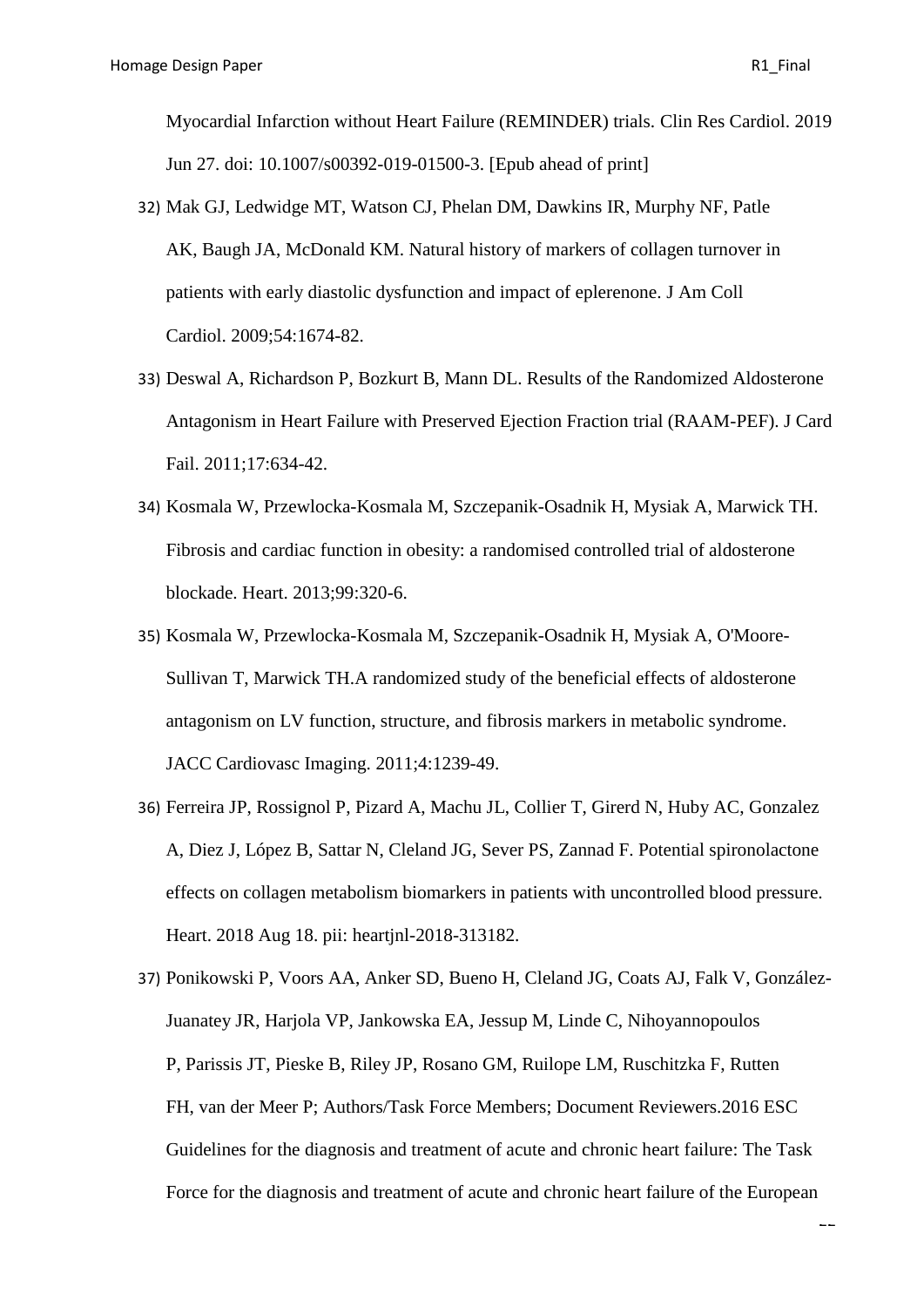Society of Cardiology (ESC). Developed with the special contribution of the Heart Failure Association (HFA) of the ESC. [Eur J Heart Fail.](https://www.ncbi.nlm.nih.gov/pubmed/27207191) 2016;18:891-975.

- 38) [Hunt SA,](https://www.ncbi.nlm.nih.gov/pubmed/?term=Hunt%20SA%5BAuthor%5D&cauthor=true&cauthor_uid=19324966) [Abraham WT,](https://www.ncbi.nlm.nih.gov/pubmed/?term=Abraham%20WT%5BAuthor%5D&cauthor=true&cauthor_uid=19324966) [Chin MH,](https://www.ncbi.nlm.nih.gov/pubmed/?term=Chin%20MH%5BAuthor%5D&cauthor=true&cauthor_uid=19324966) [Feldman AM,](https://www.ncbi.nlm.nih.gov/pubmed/?term=Feldman%20AM%5BAuthor%5D&cauthor=true&cauthor_uid=19324966) [Francis GS,](https://www.ncbi.nlm.nih.gov/pubmed/?term=Francis%20GS%5BAuthor%5D&cauthor=true&cauthor_uid=19324966) [Ganiats TG,](https://www.ncbi.nlm.nih.gov/pubmed/?term=Ganiats%20TG%5BAuthor%5D&cauthor=true&cauthor_uid=19324966) [Jessup](https://www.ncbi.nlm.nih.gov/pubmed/?term=Jessup%20M%5BAuthor%5D&cauthor=true&cauthor_uid=19324966)  [M,](https://www.ncbi.nlm.nih.gov/pubmed/?term=Jessup%20M%5BAuthor%5D&cauthor=true&cauthor_uid=19324966) [Konstam MA,](https://www.ncbi.nlm.nih.gov/pubmed/?term=Konstam%20MA%5BAuthor%5D&cauthor=true&cauthor_uid=19324966) [Mancini DM,](https://www.ncbi.nlm.nih.gov/pubmed/?term=Mancini%20DM%5BAuthor%5D&cauthor=true&cauthor_uid=19324966) [Michl K,](https://www.ncbi.nlm.nih.gov/pubmed/?term=Michl%20K%5BAuthor%5D&cauthor=true&cauthor_uid=19324966) [Oates JA,](https://www.ncbi.nlm.nih.gov/pubmed/?term=Oates%20JA%5BAuthor%5D&cauthor=true&cauthor_uid=19324966) [Rahko PS,](https://www.ncbi.nlm.nih.gov/pubmed/?term=Rahko%20PS%5BAuthor%5D&cauthor=true&cauthor_uid=19324966) [Silver MA,](https://www.ncbi.nlm.nih.gov/pubmed/?term=Silver%20MA%5BAuthor%5D&cauthor=true&cauthor_uid=19324966) [Stevenson](https://www.ncbi.nlm.nih.gov/pubmed/?term=Stevenson%20LW%5BAuthor%5D&cauthor=true&cauthor_uid=19324966)  [LW,](https://www.ncbi.nlm.nih.gov/pubmed/?term=Stevenson%20LW%5BAuthor%5D&cauthor=true&cauthor_uid=19324966) [Yancy CW.](https://www.ncbi.nlm.nih.gov/pubmed/?term=Yancy%20CW%5BAuthor%5D&cauthor=true&cauthor_uid=19324966)2009 focused update incorporated into the ACC/AHA 2005 Guidelines for the Diagnosis and Management of Heart Failure in Adults: a report of the American College of Cardiology Foundation/American Heart Association Task Force on Practice Guidelines: developed in collaboration with the International Society for Heart and Lung Transplantation. [Circulation.](https://www.ncbi.nlm.nih.gov/pubmed/19324966) 2009;119(14):e391-479.
- 39) [Singh](https://www.ncbi.nlm.nih.gov/pubmed/?term=Singh%20SJ%5BAuthor%5D&cauthor=true&cauthor_uid=18390634) SJ, [Jones PW,](https://www.ncbi.nlm.nih.gov/pubmed/?term=Jones%20PW%5BAuthor%5D&cauthor=true&cauthor_uid=18390634) [Evans R,](https://www.ncbi.nlm.nih.gov/pubmed/?term=Evans%20R%5BAuthor%5D&cauthor=true&cauthor_uid=18390634) [Morgan MD.](https://www.ncbi.nlm.nih.gov/pubmed/?term=Morgan%20MD%5BAuthor%5D&cauthor=true&cauthor_uid=18390634) Minimum clinically important improvement for the incremental shuttle walking test. [Thorax.](https://www.ncbi.nlm.nih.gov/pubmed/18390634) 2008;63:775-7.

40) [Conrad N,](https://www.ncbi.nlm.nih.gov/pubmed/?term=Conrad%20N%5BAuthor%5D&cauthor=true&cauthor_uid=29174292) [Judge A,](https://www.ncbi.nlm.nih.gov/pubmed/?term=Judge%20A%5BAuthor%5D&cauthor=true&cauthor_uid=29174292) [Tran J,](https://www.ncbi.nlm.nih.gov/pubmed/?term=Tran%20J%5BAuthor%5D&cauthor=true&cauthor_uid=29174292) [Mohseni H,](https://www.ncbi.nlm.nih.gov/pubmed/?term=Mohseni%20H%5BAuthor%5D&cauthor=true&cauthor_uid=29174292) [Hedgecott D,](https://www.ncbi.nlm.nih.gov/pubmed/?term=Hedgecott%20D%5BAuthor%5D&cauthor=true&cauthor_uid=29174292) [Crespillo AP,](https://www.ncbi.nlm.nih.gov/pubmed/?term=Crespillo%20AP%5BAuthor%5D&cauthor=true&cauthor_uid=29174292) [Allison](https://www.ncbi.nlm.nih.gov/pubmed/?term=Allison%20M%5BAuthor%5D&cauthor=true&cauthor_uid=29174292)  [M,](https://www.ncbi.nlm.nih.gov/pubmed/?term=Allison%20M%5BAuthor%5D&cauthor=true&cauthor_uid=29174292) [Hemingway H,](https://www.ncbi.nlm.nih.gov/pubmed/?term=Hemingway%20H%5BAuthor%5D&cauthor=true&cauthor_uid=29174292) [Cleland JG,](https://www.ncbi.nlm.nih.gov/pubmed/?term=Cleland%20JG%5BAuthor%5D&cauthor=true&cauthor_uid=29174292) [McMurray JJV,](https://www.ncbi.nlm.nih.gov/pubmed/?term=McMurray%20JJV%5BAuthor%5D&cauthor=true&cauthor_uid=29174292) [Rahimi](https://www.ncbi.nlm.nih.gov/pubmed/?term=Rahimi%20K%5BAuthor%5D&cauthor=true&cauthor_uid=29174292) [K.](https://www.ncbi.nlm.nih.gov/pubmed/?term=Rahimi%20K%5BAuthor%5D&cauthor=true&cauthor_uid=29174292)Temporal trends and patterns in heart failure incidence: a populationbased study of 4 million individuals. [Lancet.](https://www.ncbi.nlm.nih.gov/pubmed/?term=Temporal+trends+and+patterns+in+heart+failure+incidence%3A+a+population-based+study+of+4+million+individuals) 2018;391(10120):572-580.

- 41) [Beckett NS,](https://www.ncbi.nlm.nih.gov/pubmed/?term=Beckett%20NS%5BAuthor%5D&cauthor=true&cauthor_uid=18378519) [Peters R,](https://www.ncbi.nlm.nih.gov/pubmed/?term=Peters%20R%5BAuthor%5D&cauthor=true&cauthor_uid=18378519) [Fletcher AE,](https://www.ncbi.nlm.nih.gov/pubmed/?term=Fletcher%20AE%5BAuthor%5D&cauthor=true&cauthor_uid=18378519) [Staessen JA,](https://www.ncbi.nlm.nih.gov/pubmed/?term=Staessen%20JA%5BAuthor%5D&cauthor=true&cauthor_uid=18378519) [Liu L,](https://www.ncbi.nlm.nih.gov/pubmed/?term=Liu%20L%5BAuthor%5D&cauthor=true&cauthor_uid=18378519) [Dumitrascu D,](https://www.ncbi.nlm.nih.gov/pubmed/?term=Dumitrascu%20D%5BAuthor%5D&cauthor=true&cauthor_uid=18378519) [Stoyanovsky](https://www.ncbi.nlm.nih.gov/pubmed/?term=Stoyanovsky%20V%5BAuthor%5D&cauthor=true&cauthor_uid=18378519)  [V,](https://www.ncbi.nlm.nih.gov/pubmed/?term=Stoyanovsky%20V%5BAuthor%5D&cauthor=true&cauthor_uid=18378519) [Antikainen RL,](https://www.ncbi.nlm.nih.gov/pubmed/?term=Antikainen%20RL%5BAuthor%5D&cauthor=true&cauthor_uid=18378519) [Nikitin Y,](https://www.ncbi.nlm.nih.gov/pubmed/?term=Nikitin%20Y%5BAuthor%5D&cauthor=true&cauthor_uid=18378519) [Anderson C,](https://www.ncbi.nlm.nih.gov/pubmed/?term=Anderson%20C%5BAuthor%5D&cauthor=true&cauthor_uid=18378519) [Belhani A,](https://www.ncbi.nlm.nih.gov/pubmed/?term=Belhani%20A%5BAuthor%5D&cauthor=true&cauthor_uid=18378519) [Forette F,](https://www.ncbi.nlm.nih.gov/pubmed/?term=Forette%20F%5BAuthor%5D&cauthor=true&cauthor_uid=18378519) [Rajkumar C,](https://www.ncbi.nlm.nih.gov/pubmed/?term=Rajkumar%20C%5BAuthor%5D&cauthor=true&cauthor_uid=18378519) [Thijs](https://www.ncbi.nlm.nih.gov/pubmed/?term=Thijs%20L%5BAuthor%5D&cauthor=true&cauthor_uid=18378519)  [L,](https://www.ncbi.nlm.nih.gov/pubmed/?term=Thijs%20L%5BAuthor%5D&cauthor=true&cauthor_uid=18378519) [Banya W,](https://www.ncbi.nlm.nih.gov/pubmed/?term=Banya%20W%5BAuthor%5D&cauthor=true&cauthor_uid=18378519) [Bulpitt CJ;](https://www.ncbi.nlm.nih.gov/pubmed/?term=Bulpitt%20CJ%5BAuthor%5D&cauthor=true&cauthor_uid=18378519) [HYVET Study Group.](https://www.ncbi.nlm.nih.gov/pubmed/?term=HYVET%20Study%20Group%5BCorporate%20Author%5D) Treatment of hypertension in patients 80 years of age or older. [N Engl J](https://www.ncbi.nlm.nih.gov/pubmed/18378519)  [Med.](https://www.ncbi.nlm.nih.gov/pubmed/18378519) 2008;358:1887-98.
- 42) [ALLHAT Officers and Coordinators for the ALLHAT Collaborative Research Group.](https://www.ncbi.nlm.nih.gov/pubmed/?term=ALLHAT%20Officers%20and%20Coordinators%20for%20the%20ALLHAT%20Collaborative%20Research%20Group.%20The%20Antihypertensive%20and%20Lipid-Lowering%20Treatment%20to%20Prevent%20Heart%20Attack%20Trial%5BCorporate%20Author%5D)  [The Antihypertensive and Lipid-Lowering Treatment to Prevent Heart Attack Trial.](https://www.ncbi.nlm.nih.gov/pubmed/?term=ALLHAT%20Officers%20and%20Coordinators%20for%20the%20ALLHAT%20Collaborative%20Research%20Group.%20The%20Antihypertensive%20and%20Lipid-Lowering%20Treatment%20to%20Prevent%20Heart%20Attack%20Trial%5BCorporate%20Author%5D) Major outcomes in high-risk hypertensive patients randomized to angiotensin-converting enzyme inhibitor or calcium channel blocker vs diuretic: The Antihypertensive and Lipid-Lowering Treatment to Prevent Heart Attack Trial (ALLHAT).

[JAMA.](https://www.ncbi.nlm.nih.gov/pubmed/12479763) 2002;288:2981-97.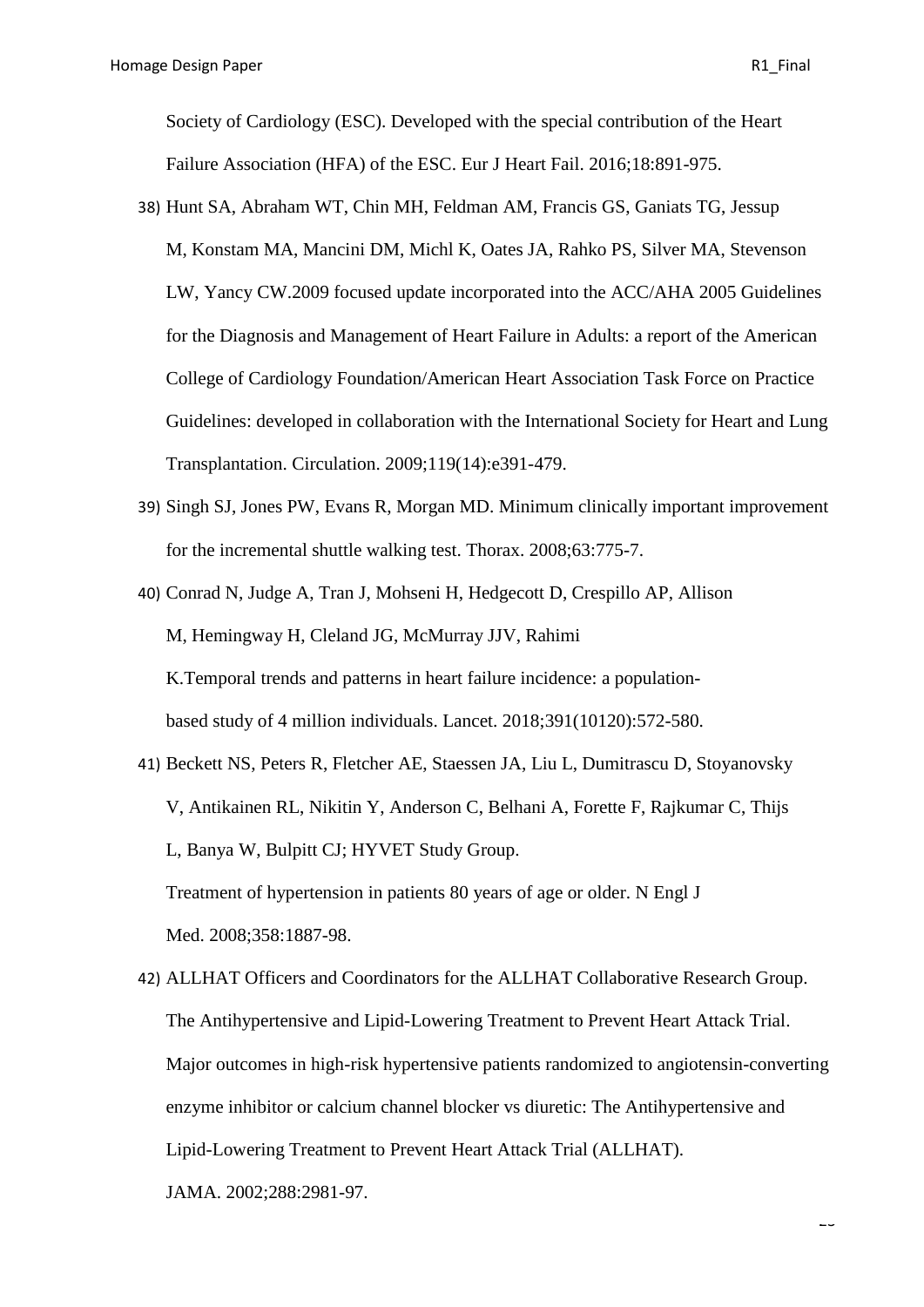- 43) [Parving HH,](https://www.ncbi.nlm.nih.gov/pubmed/?term=Parving%20HH%5BAuthor%5D&cauthor=true&cauthor_uid=23121378) [Brenner BM,](https://www.ncbi.nlm.nih.gov/pubmed/?term=Brenner%20BM%5BAuthor%5D&cauthor=true&cauthor_uid=23121378) [McMurray JJ,](https://www.ncbi.nlm.nih.gov/pubmed/?term=McMurray%20JJ%5BAuthor%5D&cauthor=true&cauthor_uid=23121378) [de Zeeuw D,](https://www.ncbi.nlm.nih.gov/pubmed/?term=de%20Zeeuw%20D%5BAuthor%5D&cauthor=true&cauthor_uid=23121378) [Haffner SM,](https://www.ncbi.nlm.nih.gov/pubmed/?term=Haffner%20SM%5BAuthor%5D&cauthor=true&cauthor_uid=23121378) [Solomon](https://www.ncbi.nlm.nih.gov/pubmed/?term=Solomon%20SD%5BAuthor%5D&cauthor=true&cauthor_uid=23121378)  [SD,](https://www.ncbi.nlm.nih.gov/pubmed/?term=Solomon%20SD%5BAuthor%5D&cauthor=true&cauthor_uid=23121378) [Chaturvedi N,](https://www.ncbi.nlm.nih.gov/pubmed/?term=Chaturvedi%20N%5BAuthor%5D&cauthor=true&cauthor_uid=23121378) [Persson F,](https://www.ncbi.nlm.nih.gov/pubmed/?term=Persson%20F%5BAuthor%5D&cauthor=true&cauthor_uid=23121378) [Desai AS,](https://www.ncbi.nlm.nih.gov/pubmed/?term=Desai%20AS%5BAuthor%5D&cauthor=true&cauthor_uid=23121378) [Nicolaides M,](https://www.ncbi.nlm.nih.gov/pubmed/?term=Nicolaides%20M%5BAuthor%5D&cauthor=true&cauthor_uid=23121378) [Richard A,](https://www.ncbi.nlm.nih.gov/pubmed/?term=Richard%20A%5BAuthor%5D&cauthor=true&cauthor_uid=23121378) [Xiang Z,](https://www.ncbi.nlm.nih.gov/pubmed/?term=Xiang%20Z%5BAuthor%5D&cauthor=true&cauthor_uid=23121378) [Brunel](https://www.ncbi.nlm.nih.gov/pubmed/?term=Brunel%20P%5BAuthor%5D&cauthor=true&cauthor_uid=23121378)  [P,](https://www.ncbi.nlm.nih.gov/pubmed/?term=Brunel%20P%5BAuthor%5D&cauthor=true&cauthor_uid=23121378) [Pfeffer MA;](https://www.ncbi.nlm.nih.gov/pubmed/?term=Pfeffer%20MA%5BAuthor%5D&cauthor=true&cauthor_uid=23121378) [ALTITUDE Investigators.](https://www.ncbi.nlm.nih.gov/pubmed/?term=ALTITUDE%20Investigators%5BCorporate%20Author%5D) Cardiorenal end points in a trial of aliskiren for type 2 diabetes. [N Engl J Med.](https://www.ncbi.nlm.nih.gov/pubmed/23121378) 2012;367:2204-13.
- 44) [Williams B,](https://www.ncbi.nlm.nih.gov/pubmed/?term=Williams%20B%5BAuthor%5D&cauthor=true&cauthor_uid=26414968) [MacDonald TM,](https://www.ncbi.nlm.nih.gov/pubmed/?term=MacDonald%20TM%5BAuthor%5D&cauthor=true&cauthor_uid=26414968) [Morant S,](https://www.ncbi.nlm.nih.gov/pubmed/?term=Morant%20S%5BAuthor%5D&cauthor=true&cauthor_uid=26414968) [Webb DJ,](https://www.ncbi.nlm.nih.gov/pubmed/?term=Webb%20DJ%5BAuthor%5D&cauthor=true&cauthor_uid=26414968) [Sever P,](https://www.ncbi.nlm.nih.gov/pubmed/?term=Sever%20P%5BAuthor%5D&cauthor=true&cauthor_uid=26414968) [McInnes G,](https://www.ncbi.nlm.nih.gov/pubmed/?term=McInnes%20G%5BAuthor%5D&cauthor=true&cauthor_uid=26414968) [Ford](https://www.ncbi.nlm.nih.gov/pubmed/?term=Ford%20I%5BAuthor%5D&cauthor=true&cauthor_uid=26414968)  [I,](https://www.ncbi.nlm.nih.gov/pubmed/?term=Ford%20I%5BAuthor%5D&cauthor=true&cauthor_uid=26414968) [Cruickshank JK,](https://www.ncbi.nlm.nih.gov/pubmed/?term=Cruickshank%20JK%5BAuthor%5D&cauthor=true&cauthor_uid=26414968) [Caulfield MJ,](https://www.ncbi.nlm.nih.gov/pubmed/?term=Caulfield%20MJ%5BAuthor%5D&cauthor=true&cauthor_uid=26414968) [Salsbury J,](https://www.ncbi.nlm.nih.gov/pubmed/?term=Salsbury%20J%5BAuthor%5D&cauthor=true&cauthor_uid=26414968) [Mackenzie I,](https://www.ncbi.nlm.nih.gov/pubmed/?term=Mackenzie%20I%5BAuthor%5D&cauthor=true&cauthor_uid=26414968) [Padmanabhan S,](https://www.ncbi.nlm.nih.gov/pubmed/?term=Padmanabhan%20S%5BAuthor%5D&cauthor=true&cauthor_uid=26414968) [Brown](https://www.ncbi.nlm.nih.gov/pubmed/?term=Brown%20MJ%5BAuthor%5D&cauthor=true&cauthor_uid=26414968)  [MJ;](https://www.ncbi.nlm.nih.gov/pubmed/?term=Brown%20MJ%5BAuthor%5D&cauthor=true&cauthor_uid=26414968) [British Hypertension Society's PATHWAY Studies Group.](https://www.ncbi.nlm.nih.gov/pubmed/?term=British%20Hypertension%20Society%27s%20PATHWAY%20Studies%20Group%5BCorporate%20Author%5D) Spironolactone versus placebo, bisoprolol, and doxazosin to determine the optimal treatment for drug-resistant hypertension (PATHWAY-2): a randomised, double-blind, crossover trial. [Lancet.](https://www.ncbi.nlm.nih.gov/pubmed/26414968) 2015;386(10008):2059-2068.
- 45) [Edelmann F,](https://www.ncbi.nlm.nih.gov/pubmed/?term=Edelmann%20F%5BAuthor%5D&cauthor=true&cauthor_uid=23443441) [Wachter R,](https://www.ncbi.nlm.nih.gov/pubmed/?term=Wachter%20R%5BAuthor%5D&cauthor=true&cauthor_uid=23443441) [Schmidt AG,](https://www.ncbi.nlm.nih.gov/pubmed/?term=Schmidt%20AG%5BAuthor%5D&cauthor=true&cauthor_uid=23443441) [Kraigher-Krainer E,](https://www.ncbi.nlm.nih.gov/pubmed/?term=Kraigher-Krainer%20E%5BAuthor%5D&cauthor=true&cauthor_uid=23443441) [Colantonio C,](https://www.ncbi.nlm.nih.gov/pubmed/?term=Colantonio%20C%5BAuthor%5D&cauthor=true&cauthor_uid=23443441) [Kamke](https://www.ncbi.nlm.nih.gov/pubmed/?term=Kamke%20W%5BAuthor%5D&cauthor=true&cauthor_uid=23443441)  [W,](https://www.ncbi.nlm.nih.gov/pubmed/?term=Kamke%20W%5BAuthor%5D&cauthor=true&cauthor_uid=23443441) [Duvinage A,](https://www.ncbi.nlm.nih.gov/pubmed/?term=Duvinage%20A%5BAuthor%5D&cauthor=true&cauthor_uid=23443441) [Stahrenberg R,](https://www.ncbi.nlm.nih.gov/pubmed/?term=Stahrenberg%20R%5BAuthor%5D&cauthor=true&cauthor_uid=23443441) [Durstewitz K,](https://www.ncbi.nlm.nih.gov/pubmed/?term=Durstewitz%20K%5BAuthor%5D&cauthor=true&cauthor_uid=23443441) [Löffler M,](https://www.ncbi.nlm.nih.gov/pubmed/?term=L%C3%B6ffler%20M%5BAuthor%5D&cauthor=true&cauthor_uid=23443441) [Düngen HD,](https://www.ncbi.nlm.nih.gov/pubmed/?term=D%C3%BCngen%20HD%5BAuthor%5D&cauthor=true&cauthor_uid=23443441) [Tschöpe](https://www.ncbi.nlm.nih.gov/pubmed/?term=Tsch%C3%B6pe%20C%5BAuthor%5D&cauthor=true&cauthor_uid=23443441)  [C,](https://www.ncbi.nlm.nih.gov/pubmed/?term=Tsch%C3%B6pe%20C%5BAuthor%5D&cauthor=true&cauthor_uid=23443441) [Herrmann-Lingen C,](https://www.ncbi.nlm.nih.gov/pubmed/?term=Herrmann-Lingen%20C%5BAuthor%5D&cauthor=true&cauthor_uid=23443441) [Halle M,](https://www.ncbi.nlm.nih.gov/pubmed/?term=Halle%20M%5BAuthor%5D&cauthor=true&cauthor_uid=23443441) [Hasenfuss G,](https://www.ncbi.nlm.nih.gov/pubmed/?term=Hasenfuss%20G%5BAuthor%5D&cauthor=true&cauthor_uid=23443441) [Gelbrich G,](https://www.ncbi.nlm.nih.gov/pubmed/?term=Gelbrich%20G%5BAuthor%5D&cauthor=true&cauthor_uid=23443441) [Pieske B;](https://www.ncbi.nlm.nih.gov/pubmed/?term=Pieske%20B%5BAuthor%5D&cauthor=true&cauthor_uid=23443441) [Aldo-](https://www.ncbi.nlm.nih.gov/pubmed/?term=Aldo-DHF%20Investigators%5BCorporate%20Author%5D)DHF [Investigators.](https://www.ncbi.nlm.nih.gov/pubmed/?term=Aldo-DHF%20Investigators%5BCorporate%20Author%5D)Effect of spironolactone on diastolic function and exercise capacity in patients with heart failure with preserved ejection fraction: the Aldo-DHF randomized controlled trial. [JAMA.](https://www.ncbi.nlm.nih.gov/pubmed/23443441) 2013;309(8):781-91.
- 46) [Cleland JG,](https://www.ncbi.nlm.nih.gov/pubmed/?term=Cleland%20JG%5BAuthor%5D&cauthor=true&cauthor_uid=22505395) [Taylor J,](https://www.ncbi.nlm.nih.gov/pubmed/?term=Taylor%20J%5BAuthor%5D&cauthor=true&cauthor_uid=22505395) [Freemantle N,](https://www.ncbi.nlm.nih.gov/pubmed/?term=Freemantle%20N%5BAuthor%5D&cauthor=true&cauthor_uid=22505395) [Goode KM,](https://www.ncbi.nlm.nih.gov/pubmed/?term=Goode%20KM%5BAuthor%5D&cauthor=true&cauthor_uid=22505395) [Rigby AS,](https://www.ncbi.nlm.nih.gov/pubmed/?term=Rigby%20AS%5BAuthor%5D&cauthor=true&cauthor_uid=22505395) [Tendera M.](https://www.ncbi.nlm.nih.gov/pubmed/?term=Tendera%20M%5BAuthor%5D&cauthor=true&cauthor_uid=22505395) Relationship between plasma concentrations of N-terminal pro brain natriuretic peptide and the characteristics and outcome of patients with a clinical diagnosis of diastolic heart failure: a report from the PEP-CHF study. [Eur J Heart Fail.](https://www.ncbi.nlm.nih.gov/pubmed/22505395) 2012;14(5):487-94.
- 47) Solomon SD, McMurray JJV, Anand IS, Ge J, Lam CSP, Maggioni AP, Martinez F, Packer M, Pfeffer MA, Pieske B, Redfield MM, Rouleau JL, van Veldhuisen DJ, Zannad F, Zile MR, Desai AS, Claggett B, Jhund PS, Boytsov SA, Comin-Colet J, Cleland J, Düngen HD, Goncalvesova E, Katova T, Kerr Saraiva JF, Lelonek M, Merkely B, Senni M, Shah SJ, Zhou J, Rizkala AR, Gong J, Shi VC, Lefkowitz MP; PARAGON-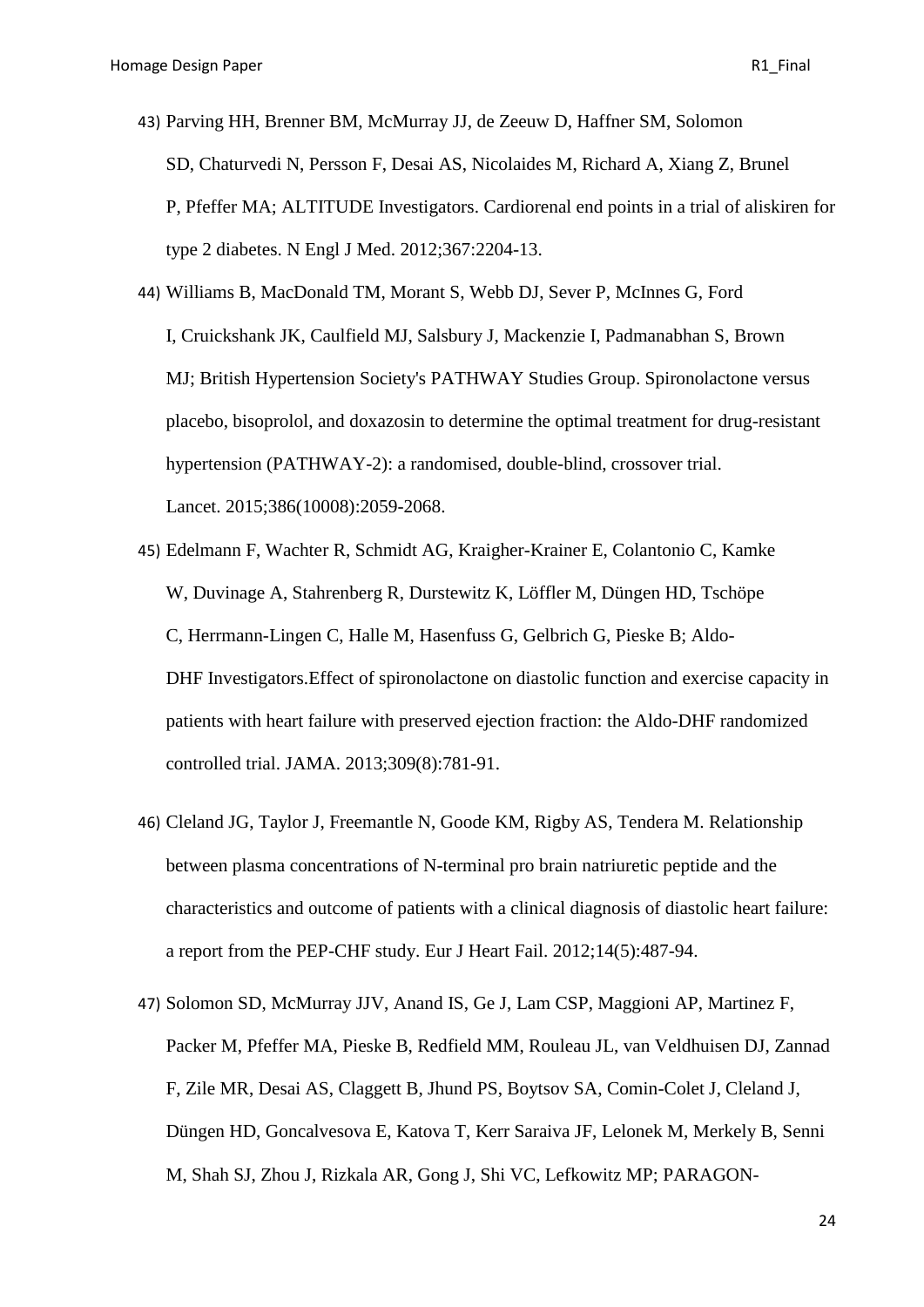HF Investigators and Committees. [Angiotensin-Neprilysin Inhibition in Heart Failure](https://www.ncbi.nlm.nih.gov/pubmed/31475794)  [with Preserved Ejection Fraction.](https://www.ncbi.nlm.nih.gov/pubmed/31475794) [N Engl J Med.](https://www.ncbi.nlm.nih.gov/pubmed/?term=angiotensin%E2%80%93Neprilysin+Inhibition+in+Heart+Failure+with+Preserved+Ejection+Fraction) 2019;381(17):1609-1620

- 48) [Pitt B, Pfeffer MA, Assmann SF, Boineau R, Anand IS, Claggett B, Clausell N, Desai](https://www.ncbi.nlm.nih.gov/pubmed/24716680)  [AS, Diaz R, Fleg JL, Gordeev I, Harty B, Heitner JF, Kenwood CT, Lewis EF, O'Meara](https://www.ncbi.nlm.nih.gov/pubmed/24716680)  [E, Probstfield JL, Shaburishvili T, Shah SJ, Solomon SD, Sweitzer NK, Yang S,](https://www.ncbi.nlm.nih.gov/pubmed/24716680)  McKinlay SM; TOPCAT Investigators. Spironolactone [for heart failure with preserved](https://www.ncbi.nlm.nih.gov/pubmed/24716680)  [ejection fraction.N](https://www.ncbi.nlm.nih.gov/pubmed/24716680) Engl J Med. 2014;370(15):1383-92.
- 49) [Anand IS,](https://www.ncbi.nlm.nih.gov/pubmed/?term=Anand%20IS%5BAuthor%5D&cauthor=true&cauthor_uid=21715583) [Rector TS,](https://www.ncbi.nlm.nih.gov/pubmed/?term=Rector%20TS%5BAuthor%5D&cauthor=true&cauthor_uid=21715583) [Cleland JG,](https://www.ncbi.nlm.nih.gov/pubmed/?term=Cleland%20JG%5BAuthor%5D&cauthor=true&cauthor_uid=21715583) [Kuskowski M,](https://www.ncbi.nlm.nih.gov/pubmed/?term=Kuskowski%20M%5BAuthor%5D&cauthor=true&cauthor_uid=21715583) [McKelvie RS,](https://www.ncbi.nlm.nih.gov/pubmed/?term=McKelvie%20RS%5BAuthor%5D&cauthor=true&cauthor_uid=21715583) [Persson H,](https://www.ncbi.nlm.nih.gov/pubmed/?term=Persson%20H%5BAuthor%5D&cauthor=true&cauthor_uid=21715583) [McMurray](https://www.ncbi.nlm.nih.gov/pubmed/?term=McMurray%20JJ%5BAuthor%5D&cauthor=true&cauthor_uid=21715583)  [JJ,](https://www.ncbi.nlm.nih.gov/pubmed/?term=McMurray%20JJ%5BAuthor%5D&cauthor=true&cauthor_uid=21715583) [Zile MR,](https://www.ncbi.nlm.nih.gov/pubmed/?term=Zile%20MR%5BAuthor%5D&cauthor=true&cauthor_uid=21715583) [Komajda M,](https://www.ncbi.nlm.nih.gov/pubmed/?term=Komajda%20M%5BAuthor%5D&cauthor=true&cauthor_uid=21715583) [Massie BM,](https://www.ncbi.nlm.nih.gov/pubmed/?term=Massie%20BM%5BAuthor%5D&cauthor=true&cauthor_uid=21715583) [Carson PE.](https://www.ncbi.nlm.nih.gov/pubmed/?term=Carson%20PE%5BAuthor%5D&cauthor=true&cauthor_uid=21715583)Prognostic value of baseline plasma amino-terminal pro-brain natriuretic peptide and its interactions with irbesartan treatment effects in patients with heart failure and preserved ejection fraction: findings from the I-PRESERVE trial. [Circ Heart Fail.](https://www.ncbi.nlm.nih.gov/pubmed/21715583) 2011;4(5):569-77.
- 50) [Zhang ZY,](https://www.ncbi.nlm.nih.gov/pubmed/?term=Zhang%20ZY%5BAuthor%5D&cauthor=true&cauthor_uid=27959898) [Ravassa S,](https://www.ncbi.nlm.nih.gov/pubmed/?term=Ravassa%20S%5BAuthor%5D&cauthor=true&cauthor_uid=27959898) [Yang WY,](https://www.ncbi.nlm.nih.gov/pubmed/?term=Yang%20WY%5BAuthor%5D&cauthor=true&cauthor_uid=27959898) [Petit T,](https://www.ncbi.nlm.nih.gov/pubmed/?term=Petit%20T%5BAuthor%5D&cauthor=true&cauthor_uid=27959898) [Pejchinovski M,](https://www.ncbi.nlm.nih.gov/pubmed/?term=Pejchinovski%20M%5BAuthor%5D&cauthor=true&cauthor_uid=27959898) [Zürbig P,](https://www.ncbi.nlm.nih.gov/pubmed/?term=Z%C3%BCrbig%20P%5BAuthor%5D&cauthor=true&cauthor_uid=27959898) [López B,](https://www.ncbi.nlm.nih.gov/pubmed/?term=L%C3%B3pez%20B%5BAuthor%5D&cauthor=true&cauthor_uid=27959898) [Wei](https://www.ncbi.nlm.nih.gov/pubmed/?term=Wei%20FF%5BAuthor%5D&cauthor=true&cauthor_uid=27959898)  [FF,](https://www.ncbi.nlm.nih.gov/pubmed/?term=Wei%20FF%5BAuthor%5D&cauthor=true&cauthor_uid=27959898) [Pontillo C,](https://www.ncbi.nlm.nih.gov/pubmed/?term=Pontillo%20C%5BAuthor%5D&cauthor=true&cauthor_uid=27959898) [Thijs L,](https://www.ncbi.nlm.nih.gov/pubmed/?term=Thijs%20L%5BAuthor%5D&cauthor=true&cauthor_uid=27959898) [Jacobs L,](https://www.ncbi.nlm.nih.gov/pubmed/?term=Jacobs%20L%5BAuthor%5D&cauthor=true&cauthor_uid=27959898) [González A,](https://www.ncbi.nlm.nih.gov/pubmed/?term=Gonz%C3%A1lez%20A%5BAuthor%5D&cauthor=true&cauthor_uid=27959898) [Koeck T,](https://www.ncbi.nlm.nih.gov/pubmed/?term=Koeck%20T%5BAuthor%5D&cauthor=true&cauthor_uid=27959898) [Delles C,](https://www.ncbi.nlm.nih.gov/pubmed/?term=Delles%20C%5BAuthor%5D&cauthor=true&cauthor_uid=27959898) [Voigt JU,](https://www.ncbi.nlm.nih.gov/pubmed/?term=Voigt%20JU%5BAuthor%5D&cauthor=true&cauthor_uid=27959898) [Verhamme](https://www.ncbi.nlm.nih.gov/pubmed/?term=Verhamme%20P%5BAuthor%5D&cauthor=true&cauthor_uid=27959898)  [P,](https://www.ncbi.nlm.nih.gov/pubmed/?term=Verhamme%20P%5BAuthor%5D&cauthor=true&cauthor_uid=27959898) [Kuznetsova T,](https://www.ncbi.nlm.nih.gov/pubmed/?term=Kuznetsova%20T%5BAuthor%5D&cauthor=true&cauthor_uid=27959898) [Díez J,](https://www.ncbi.nlm.nih.gov/pubmed/?term=D%C3%ADez%20J%5BAuthor%5D&cauthor=true&cauthor_uid=27959898) [Mischak H,](https://www.ncbi.nlm.nih.gov/pubmed/?term=Mischak%20H%5BAuthor%5D&cauthor=true&cauthor_uid=27959898) [Staessen JA.](https://www.ncbi.nlm.nih.gov/pubmed/?term=Staessen%20JA%5BAuthor%5D&cauthor=true&cauthor_uid=27959898)Diastolic Left Ventricular Function in Relation to Urinary and Serum Collagen Biomarkers in a General Population. [PLoS One.](https://www.ncbi.nlm.nih.gov/pubmed/?term=Diastolic+Left+Ventricular+Function+in+Relation+to+Urinary+and+Serum+Collagen+Biomarkers+in+a+General+Population) 2016 Dec 13;11(12):e0167582.
- 51) [McMurray JJ,](https://www.ncbi.nlm.nih.gov/pubmed/?term=McMurray%20JJ%5BAuthor%5D&cauthor=true&cauthor_uid=18279770) [Carson PE,](https://www.ncbi.nlm.nih.gov/pubmed/?term=Carson%20PE%5BAuthor%5D&cauthor=true&cauthor_uid=18279770) [Komajda M,](https://www.ncbi.nlm.nih.gov/pubmed/?term=Komajda%20M%5BAuthor%5D&cauthor=true&cauthor_uid=18279770) [McKelvie R,](https://www.ncbi.nlm.nih.gov/pubmed/?term=McKelvie%20R%5BAuthor%5D&cauthor=true&cauthor_uid=18279770) [Zile MR,](https://www.ncbi.nlm.nih.gov/pubmed/?term=Zile%20MR%5BAuthor%5D&cauthor=true&cauthor_uid=18279770) [Ptaszynska A,](https://www.ncbi.nlm.nih.gov/pubmed/?term=Ptaszynska%20A%5BAuthor%5D&cauthor=true&cauthor_uid=18279770) [Staiger](https://www.ncbi.nlm.nih.gov/pubmed/?term=Staiger%20C%5BAuthor%5D&cauthor=true&cauthor_uid=18279770)  [C,](https://www.ncbi.nlm.nih.gov/pubmed/?term=Staiger%20C%5BAuthor%5D&cauthor=true&cauthor_uid=18279770) [Donovan JM,](https://www.ncbi.nlm.nih.gov/pubmed/?term=Donovan%20JM%5BAuthor%5D&cauthor=true&cauthor_uid=18279770) [Massie BM.](https://www.ncbi.nlm.nih.gov/pubmed/?term=Massie%20BM%5BAuthor%5D&cauthor=true&cauthor_uid=18279770) Heart failure with preserved ejection fraction: clinical characteristics of 4133 patients enrolled in the I-PRESERVE trial[.Eur](https://www.ncbi.nlm.nih.gov/pubmed/18279770)  J [Heart](https://www.ncbi.nlm.nih.gov/pubmed/18279770) Fail. 2008;10(2):149-56.
- 52) [Persson H,](https://www.ncbi.nlm.nih.gov/pubmed/?term=Persson%20H%5BAuthor%5D&cauthor=true&cauthor_uid=17291934) [Lonn E,](https://www.ncbi.nlm.nih.gov/pubmed/?term=Lonn%20E%5BAuthor%5D&cauthor=true&cauthor_uid=17291934) [Edner M,](https://www.ncbi.nlm.nih.gov/pubmed/?term=Edner%20M%5BAuthor%5D&cauthor=true&cauthor_uid=17291934) [Baruch L,](https://www.ncbi.nlm.nih.gov/pubmed/?term=Baruch%20L%5BAuthor%5D&cauthor=true&cauthor_uid=17291934) [Lang CC,](https://www.ncbi.nlm.nih.gov/pubmed/?term=Lang%20CC%5BAuthor%5D&cauthor=true&cauthor_uid=17291934) [Morton JJ,](https://www.ncbi.nlm.nih.gov/pubmed/?term=Morton%20JJ%5BAuthor%5D&cauthor=true&cauthor_uid=17291934) [Ostergren J,](https://www.ncbi.nlm.nih.gov/pubmed/?term=Ostergren%20J%5BAuthor%5D&cauthor=true&cauthor_uid=17291934) [McKelvie](https://www.ncbi.nlm.nih.gov/pubmed/?term=McKelvie%20RS%5BAuthor%5D&cauthor=true&cauthor_uid=17291934)  [RS;](https://www.ncbi.nlm.nih.gov/pubmed/?term=McKelvie%20RS%5BAuthor%5D&cauthor=true&cauthor_uid=17291934) [Investigators of the CHARM Echocardiographic Substudy-CHARMES.](https://www.ncbi.nlm.nih.gov/pubmed/?term=Investigators%20of%20the%20CHARM%20Echocardiographic%20Substudy-CHARMES%5BCorporate%20Author%5D) Diastolic dysfunction in heart failure with preserved systolic function: need for objective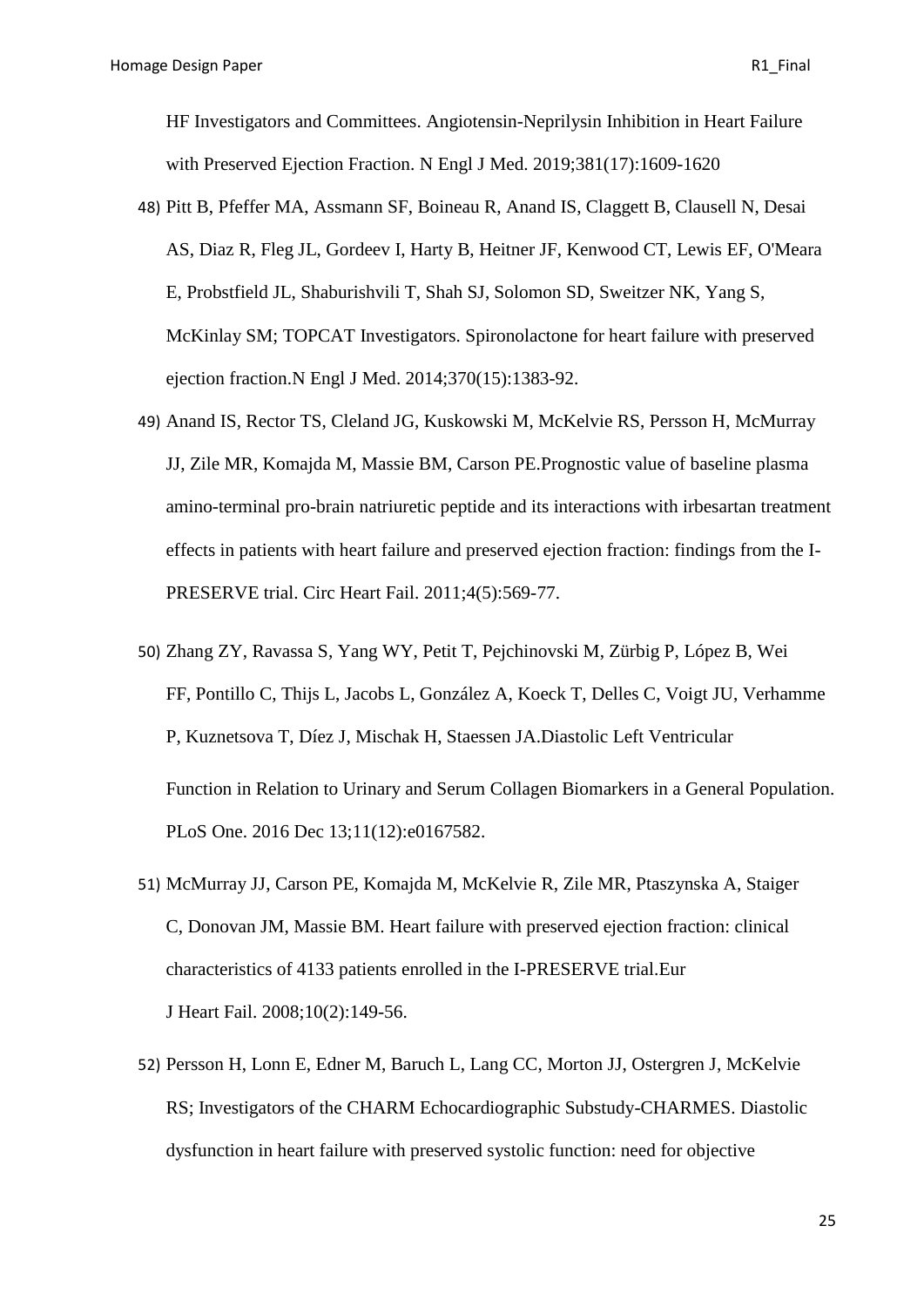evidence:results from the CHARM Echocardiographic Substudy-CHARMES. [J Am Coll](https://www.ncbi.nlm.nih.gov/pubmed/17291934)  [Cardiol.](https://www.ncbi.nlm.nih.gov/pubmed/17291934) 2007;49(6):687-94.

- 53) [Zile MR,](https://www.ncbi.nlm.nih.gov/pubmed/?term=Zile%20MR%5BAuthor%5D&cauthor=true&cauthor_uid=26754625) [Jhund PS,](https://www.ncbi.nlm.nih.gov/pubmed/?term=Jhund%20PS%5BAuthor%5D&cauthor=true&cauthor_uid=26754625) [Baicu CF,](https://www.ncbi.nlm.nih.gov/pubmed/?term=Baicu%20CF%5BAuthor%5D&cauthor=true&cauthor_uid=26754625) [Claggett BL,](https://www.ncbi.nlm.nih.gov/pubmed/?term=Claggett%20BL%5BAuthor%5D&cauthor=true&cauthor_uid=26754625) [Pieske B,](https://www.ncbi.nlm.nih.gov/pubmed/?term=Pieske%20B%5BAuthor%5D&cauthor=true&cauthor_uid=26754625) [Voors AA,](https://www.ncbi.nlm.nih.gov/pubmed/?term=Voors%20AA%5BAuthor%5D&cauthor=true&cauthor_uid=26754625) [Prescott MF,](https://www.ncbi.nlm.nih.gov/pubmed/?term=Prescott%20MF%5BAuthor%5D&cauthor=true&cauthor_uid=26754625) [Shi](https://www.ncbi.nlm.nih.gov/pubmed/?term=Shi%20V%5BAuthor%5D&cauthor=true&cauthor_uid=26754625)  [V,](https://www.ncbi.nlm.nih.gov/pubmed/?term=Shi%20V%5BAuthor%5D&cauthor=true&cauthor_uid=26754625) [Lefkowitz M,](https://www.ncbi.nlm.nih.gov/pubmed/?term=Lefkowitz%20M%5BAuthor%5D&cauthor=true&cauthor_uid=26754625) [McMurray JJ,](https://www.ncbi.nlm.nih.gov/pubmed/?term=McMurray%20JJ%5BAuthor%5D&cauthor=true&cauthor_uid=26754625) [Solomon SD;](https://www.ncbi.nlm.nih.gov/pubmed/?term=Solomon%20SD%5BAuthor%5D&cauthor=true&cauthor_uid=26754625) [Prospective Comparison](https://www.ncbi.nlm.nih.gov/pubmed/?term=Prospective%20Comparison%20of%20ARNI%20With%20ARB%20on%20Management%20of%20Heart%20Failure%20With%20Preserved%20Ejection%20Fraction%20(PARAMOUNT)%20Investigators%5BCorporate%20Author%5D) of ARNI With [ARB on Management of Heart Failure With Preserved Ejection Fraction](https://www.ncbi.nlm.nih.gov/pubmed/?term=Prospective%20Comparison%20of%20ARNI%20With%20ARB%20on%20Management%20of%20Heart%20Failure%20With%20Preserved%20Ejection%20Fraction%20(PARAMOUNT)%20Investigators%5BCorporate%20Author%5D)  [\(PARAMOUNT\) Investigators.](https://www.ncbi.nlm.nih.gov/pubmed/?term=Prospective%20Comparison%20of%20ARNI%20With%20ARB%20on%20Management%20of%20Heart%20Failure%20With%20Preserved%20Ejection%20Fraction%20(PARAMOUNT)%20Investigators%5BCorporate%20Author%5D)Plasma Biomarkers Reflecting Profibrotic Processes in Heart Failure With a Preserved Ejection Fraction: Data From the Prospective Comparison of ARNI With ARB on Management of Heart Failure With Preserved Ejection Fraction Study. [Circ Heart Fail.](https://www.ncbi.nlm.nih.gov/pubmed/26754625) 2016;9(1). pii: e002551.
- 54) [Solomon SD,](https://www.ncbi.nlm.nih.gov/pubmed/?term=Solomon%20SD%5BAuthor%5D&cauthor=true&cauthor_uid=22932717) [Zile M,](https://www.ncbi.nlm.nih.gov/pubmed/?term=Zile%20M%5BAuthor%5D&cauthor=true&cauthor_uid=22932717) [Pieske B,](https://www.ncbi.nlm.nih.gov/pubmed/?term=Pieske%20B%5BAuthor%5D&cauthor=true&cauthor_uid=22932717) [Voors A,](https://www.ncbi.nlm.nih.gov/pubmed/?term=Voors%20A%5BAuthor%5D&cauthor=true&cauthor_uid=22932717) [Shah A,](https://www.ncbi.nlm.nih.gov/pubmed/?term=Shah%20A%5BAuthor%5D&cauthor=true&cauthor_uid=22932717) [Kraigher-Krainer E,](https://www.ncbi.nlm.nih.gov/pubmed/?term=Kraigher-Krainer%20E%5BAuthor%5D&cauthor=true&cauthor_uid=22932717) [Shi V,](https://www.ncbi.nlm.nih.gov/pubmed/?term=Shi%20V%5BAuthor%5D&cauthor=true&cauthor_uid=22932717) [Bransford](https://www.ncbi.nlm.nih.gov/pubmed/?term=Bransford%20T%5BAuthor%5D&cauthor=true&cauthor_uid=22932717)  [T,](https://www.ncbi.nlm.nih.gov/pubmed/?term=Bransford%20T%5BAuthor%5D&cauthor=true&cauthor_uid=22932717) [Takeuchi M,](https://www.ncbi.nlm.nih.gov/pubmed/?term=Takeuchi%20M%5BAuthor%5D&cauthor=true&cauthor_uid=22932717) [Gong J,](https://www.ncbi.nlm.nih.gov/pubmed/?term=Gong%20J%5BAuthor%5D&cauthor=true&cauthor_uid=22932717) [Lefkowitz M,](https://www.ncbi.nlm.nih.gov/pubmed/?term=Lefkowitz%20M%5BAuthor%5D&cauthor=true&cauthor_uid=22932717) [Packer M,](https://www.ncbi.nlm.nih.gov/pubmed/?term=Packer%20M%5BAuthor%5D&cauthor=true&cauthor_uid=22932717) [McMurray JJ;](https://www.ncbi.nlm.nih.gov/pubmed/?term=McMurray%20JJ%5BAuthor%5D&cauthor=true&cauthor_uid=22932717) [Prospective comparison](https://www.ncbi.nlm.nih.gov/pubmed/?term=Prospective%20comparison%20of%20ARNI%20with%20ARB%20on%20Management%20Of%20heart%20failUre%20with%20preserved%20ejectioN%20fracTion%20(PARAMOUNT)%20Investigators%5BCorporate%20Author%5D)  [of ARNI with ARB on Management Of heart failUre with preserved ejectioN fracTion](https://www.ncbi.nlm.nih.gov/pubmed/?term=Prospective%20comparison%20of%20ARNI%20with%20ARB%20on%20Management%20Of%20heart%20failUre%20with%20preserved%20ejectioN%20fracTion%20(PARAMOUNT)%20Investigators%5BCorporate%20Author%5D)  [\(PARAMOUNT\) Investigators.](https://www.ncbi.nlm.nih.gov/pubmed/?term=Prospective%20comparison%20of%20ARNI%20with%20ARB%20on%20Management%20Of%20heart%20failUre%20with%20preserved%20ejectioN%20fracTion%20(PARAMOUNT)%20Investigators%5BCorporate%20Author%5D)The angiotensin receptor neprilysin inhibitor LCZ696 in heart failure with preserved ejection fraction: a phase 2 double-blind randomised controlled trial. [Lancet.](https://www.ncbi.nlm.nih.gov/pubmed/22932717) 2012;380(9851):1387-95.
- 55) [Zile MR,](https://www.ncbi.nlm.nih.gov/pubmed/?term=Zile%20MR%5BAuthor%5D&cauthor=true&cauthor_uid=30784673) [O'Meara E,](https://www.ncbi.nlm.nih.gov/pubmed/?term=O%27Meara%20E%5BAuthor%5D&cauthor=true&cauthor_uid=30784673) [Claggett B,](https://www.ncbi.nlm.nih.gov/pubmed/?term=Claggett%20B%5BAuthor%5D&cauthor=true&cauthor_uid=30784673) [Prescott MF,](https://www.ncbi.nlm.nih.gov/pubmed/?term=Prescott%20MF%5BAuthor%5D&cauthor=true&cauthor_uid=30784673) [Solomon SD,](https://www.ncbi.nlm.nih.gov/pubmed/?term=Solomon%20SD%5BAuthor%5D&cauthor=true&cauthor_uid=30784673) [Swedberg K,](https://www.ncbi.nlm.nih.gov/pubmed/?term=Swedberg%20K%5BAuthor%5D&cauthor=true&cauthor_uid=30784673) [Packer](https://www.ncbi.nlm.nih.gov/pubmed/?term=Packer%20M%5BAuthor%5D&cauthor=true&cauthor_uid=30784673)  [M,](https://www.ncbi.nlm.nih.gov/pubmed/?term=Packer%20M%5BAuthor%5D&cauthor=true&cauthor_uid=30784673) [McMurray JJV,](https://www.ncbi.nlm.nih.gov/pubmed/?term=McMurray%20JJV%5BAuthor%5D&cauthor=true&cauthor_uid=30784673) [Shi V,](https://www.ncbi.nlm.nih.gov/pubmed/?term=Shi%20V%5BAuthor%5D&cauthor=true&cauthor_uid=30784673) [Lefkowitz M,](https://www.ncbi.nlm.nih.gov/pubmed/?term=Lefkowitz%20M%5BAuthor%5D&cauthor=true&cauthor_uid=30784673) [Rouleau J.](https://www.ncbi.nlm.nih.gov/pubmed/?term=Rouleau%20J%5BAuthor%5D&cauthor=true&cauthor_uid=30784673)Effects of Sacubitril/Valsartan on Biomarkers of Extracellular Matrix Regulation in Patients With HFrEF. [J Am Coll](https://www.ncbi.nlm.nih.gov/pubmed/30784673)  [Cardiol.](https://www.ncbi.nlm.nih.gov/pubmed/30784673) 2019;73(7):795-806.
- 56) [de Boer RA,](https://www.ncbi.nlm.nih.gov/pubmed/?term=de%20Boer%20RA%5BAuthor%5D&cauthor=true&cauthor_uid=22026577) [van Veldhuisen DJ,](https://www.ncbi.nlm.nih.gov/pubmed/?term=van%20Veldhuisen%20DJ%5BAuthor%5D&cauthor=true&cauthor_uid=22026577) [Gansevoort RT,](https://www.ncbi.nlm.nih.gov/pubmed/?term=Gansevoort%20RT%5BAuthor%5D&cauthor=true&cauthor_uid=22026577) [Muller Kobold AC,](https://www.ncbi.nlm.nih.gov/pubmed/?term=Muller%20Kobold%20AC%5BAuthor%5D&cauthor=true&cauthor_uid=22026577) [van Gilst](https://www.ncbi.nlm.nih.gov/pubmed/?term=van%20Gilst%20WH%5BAuthor%5D&cauthor=true&cauthor_uid=22026577)  [WH,](https://www.ncbi.nlm.nih.gov/pubmed/?term=van%20Gilst%20WH%5BAuthor%5D&cauthor=true&cauthor_uid=22026577) [Hillege HL,](https://www.ncbi.nlm.nih.gov/pubmed/?term=Hillege%20HL%5BAuthor%5D&cauthor=true&cauthor_uid=22026577) [Bakker SJ,](https://www.ncbi.nlm.nih.gov/pubmed/?term=Bakker%20SJ%5BAuthor%5D&cauthor=true&cauthor_uid=22026577) [van der Harst P.](https://www.ncbi.nlm.nih.gov/pubmed/?term=van%20der%20Harst%20P%5BAuthor%5D&cauthor=true&cauthor_uid=22026577)The fibrosis marker galectin-3 and outcome in the general population. [J Intern Med.](https://www.ncbi.nlm.nih.gov/pubmed/22026577) 2012 ;272(1):55-64.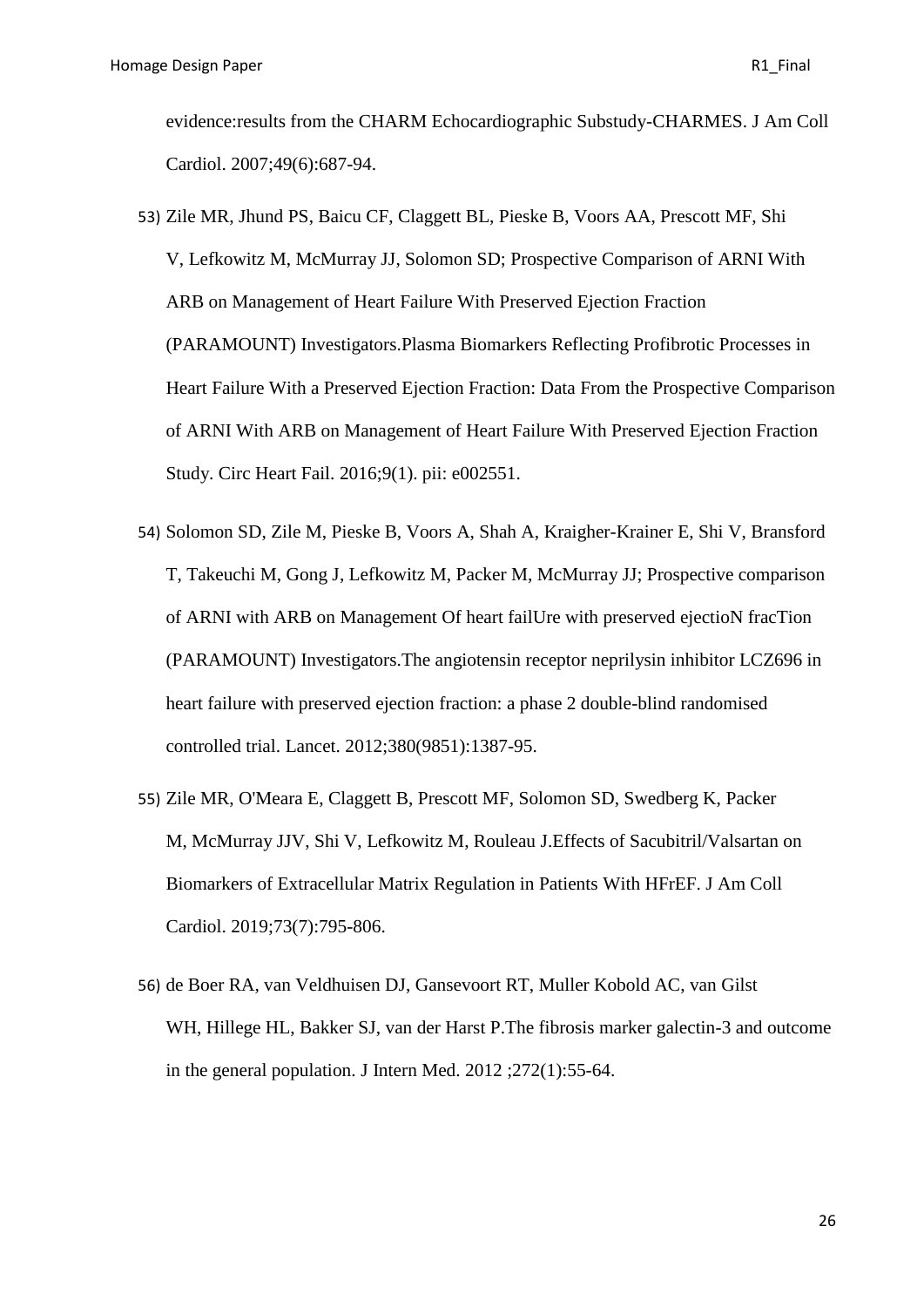

- 
- Dose adjustments
- Adverse events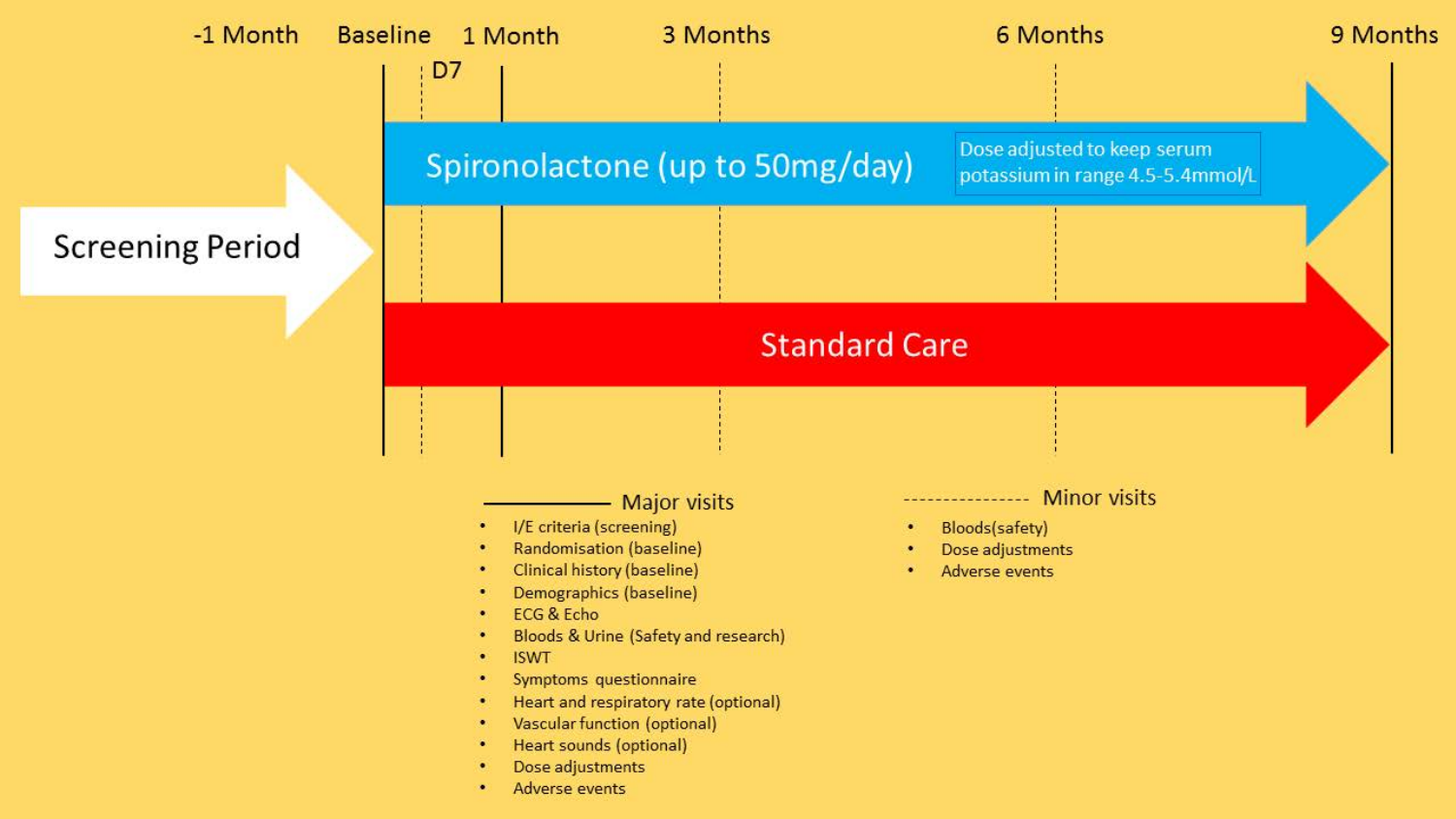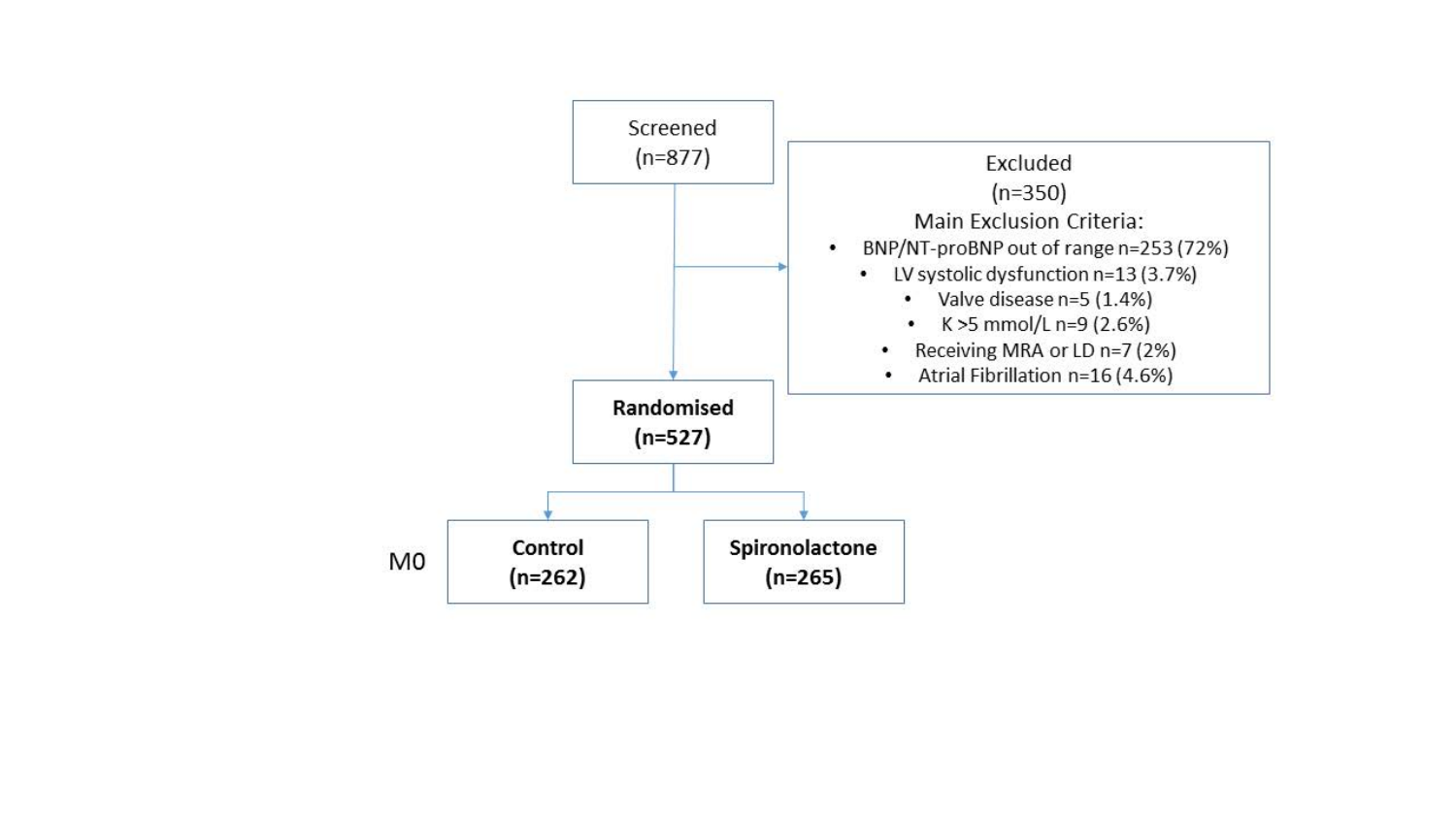| Trial                     | RALES <sup>27</sup>        |                   | AREA-in-CHF30                |                              | EPHESUS <sup>28</sup>              |                                   | PARADIGM-HF55                   |              |  |
|---------------------------|----------------------------|-------------------|------------------------------|------------------------------|------------------------------------|-----------------------------------|---------------------------------|--------------|--|
| Population                | <b>HFrEF</b>               |                   | <b>HFrEF</b>                 |                              | AMI complicated by HFrEF           |                                   | <b>HFrEF</b>                    |              |  |
| Treatment                 | Spironolactone vs. Placebo |                   | Canrenone vs. Placebo        |                              | Eplerenone vs. Placebo             |                                   | Sac./Val. vs. Enalapril (E)     |              |  |
| $N =$                     | 261                        |                   | 382                          |                              | 476                                |                                   | 2067                            |              |  |
| Follow-up                 | 6 months                   |                   | 6 months (12m for echo)      |                              | Up to 9 months                     |                                   | 8 months                        |              |  |
|                           | Controls                   | <b>MRA</b>        | Controls                     | <b>MRA</b>                   | Controls                           | <b>MRA</b>                        | Enalapril                       | Sac/Val      |  |
| PIIINP - µg/L - pre       | 4.9(2.5)                   | 4.9(2.7)          | $5.4(4.0-7.4)$               | $5.3(3.9-6.9)$               | 4.2(1.5)                           | 4.2(1.7)                          | $4.6(3.6-5.9)$                  |              |  |
| $PIIINP - \mu g/L - post$ | 5.0(2.8)                   | 4.0(1.9)          | $\Delta$ :+5.0%              | $\Delta$ :+3.7%              | 4.5(6M)                            | 4.0 (6M) $\sim$                   | $-1.7%$                         | $-4.5%$      |  |
|                           | $\Delta$ : 0.11            | $\Delta$ :-0.87*~ |                              |                              | 4.3 (9M)                           | 3.7 (9M) $\sim$                   | Sac/Val vs E: -3% (p=0.086)     |              |  |
| $PINP - \mu g/L - pre$    | 51(57)                     | 41 (23)           | <b>NR</b>                    | <b>NR</b>                    | 35(17)                             | 33(14)                            | 36 (27–48)                      |              |  |
| $PINP - \mu g/L - post$   | 57 (76)                    | 36(18)            | <b>NR</b>                    | <b>NR</b>                    | 44 (6M)                            | 38 (6M) $\sim$                    | $+0.6%$<br>$-6.2%$              |              |  |
|                           | $\Delta:6$                 | $\Delta$ :-5*~    |                              |                              | 44 (9M)                            | 36 (9M)~                          | Sac/Val vs E: -6% (p<0.001)     |              |  |
| $CITP - \mu g/L - pre$    | <b>NR</b>                  | <b>NR</b>         | <b>NR</b>                    | <b>NR</b>                    | 6.7(4.0)                           | 6.4(3.4)                          | <b>NR</b>                       | <b>NR</b>    |  |
| $CITP - \mu g/L - post$   | <b>NR</b>                  | <b>NR</b>         | <b>NR</b>                    | <b>NR</b>                    | 5.3(6M)                            | 5.0(6M)                           | <b>NR</b>                       | <b>NR</b>    |  |
|                           |                            |                   |                              |                              | 5.3(6M)                            | 4.6 (9M)                          | <b>NR</b>                       | <b>NR</b>    |  |
| $PICP - \mu g/L - pre$    | 129 (47)                   | 139 (117)         | <b>NR</b>                    | <b>NR</b>                    | <b>NR</b>                          | <b>NR</b>                         | <b>NR</b>                       | <b>NR</b>    |  |
| $PICP - \mu g/L - post$   | 142 (79)                   | 131 (113)         | <b>NR</b>                    | <b>NR</b>                    | <b>NR</b>                          | <b>NR</b>                         | <b>NR</b>                       | <b>NR</b>    |  |
|                           | $\Delta$ :13               | Δ:-8              |                              |                              |                                    |                                   |                                 |              |  |
| $LAD - cm - pre$          | <b>NR</b>                  | <b>NR</b>         | 4.1(0.6)                     | 4.2(0.8)                     | <b>NR</b>                          | <b>NR</b>                         | <b>NR</b>                       | <b>NR</b>    |  |
| $LAD - cm - post$         | <b>NR</b>                  | <b>NR</b>         | 4.1(0.7)                     | 4.1 $(0.8)$ <sup>~</sup>     | <b>NR</b>                          | <b>NR</b>                         | <b>NR</b>                       | <b>NR</b>    |  |
| LAVI – $ml/m2$            | <b>NR</b>                  | <b>NR</b>         | <b>NR</b>                    | <b>NR</b>                    | <b>NR</b>                          | <b>NR</b>                         | <b>NR</b>                       | <b>NR</b>    |  |
|                           |                            |                   |                              |                              |                                    |                                   |                                 |              |  |
| Doppler                   | <b>NR</b>                  | <b>NR</b>         | <b>NR</b>                    | <b>NR</b>                    | <b>NR</b>                          | <b>NR</b>                         | <b>NR</b>                       | <b>NR</b>    |  |
|                           |                            |                   |                              |                              |                                    |                                   |                                 |              |  |
| Trial                     | PARAMOUNT 53,54            |                   | NCT0050533632                |                              | RAAM-PEF <sup>33</sup>             |                                   | ALDO-DHF <sup>14,45</sup>       |              |  |
| Population                | <b>HFpEF</b>               |                   | <b>HFpEF</b>                 |                              | <b>HFpEF</b>                       |                                   | <b>HFpEF</b>                    |              |  |
| Treatment                 | Valsartan vs Sac/Val       |                   | Eplerenone vs. Placebo       |                              | Eplerenone vs. Placebo             |                                   | Spironolactone vs. Placebo      |              |  |
| $N =$                     | 301                        |                   | 44                           |                              | 44                                 |                                   | 381                             |              |  |
| Follow-up                 | 36 weeks                   |                   | Up to 12 months (M)          |                              | Up to 26 weeks (W)                 |                                   | 1 year                          |              |  |
|                           | Valsartan                  | Sac/Val           | Controls                     | <b>MRA</b>                   | Controls                           | <b>MRA</b>                        | Controls                        | <b>MRA</b>   |  |
| PIIINP - µg/L - pre       | $5.6(4.3-6.8)$             | $5.5(4.4 - 7.2)$  | 5.0(2.0)                     | 6.2(3.3)                     | $6.3(5.2-8.9)$                     | $6.0(4.3-10.1)$                   | <b>NR</b>                       | <b>NR</b>    |  |
| PIIINP - $\mu$ g/L - post | $5.4(4.1 - 7.0)$           | $5.3(4.2 - 7.2)$  | 4.7(3.3)(6M)                 | $5.1(2.1)(6M)*$              | $6.2$ (5.0-9.6) (W14)              | 4.7 (3.8-8.9) (W14)*~             | <b>NR</b>                       | <b>NR</b>    |  |
|                           |                            |                   | 7.3 (4.0) (12M) $*$ ~        | 5.7(3.1)(12M)                | 5.9 (4.3-8.7) (W26)                | 5.8 (4.2-11.5) (W26)              | <b>NR</b>                       | <b>NR</b>    |  |
| $PINP - \mu g/L - pre$    | <b>NR</b>                  | <b>NR</b>         | 40(17)                       | 42 (21)                      | 41 (29-60)                         | 39 (26-66)                        | <b>NR</b>                       | <b>NR</b>    |  |
| PINP - µg/L - post        | <b>NR</b>                  | <b>NR</b>         | $31(16)*(6M)$                | $32(17)*(6M)$                | 45 (35-61)(W14)*                   | 31 (25-56) (W14)~                 | <b>NR</b>                       | <b>NR</b>    |  |
|                           | <b>NR</b>                  | <b>NR</b>         | 48 (20)* (12M)               | 43 (14) (12M)                | 43 (35-61) (W26)                   | 30 (22-52)(W26)*~                 | <b>NR</b>                       | <b>NR</b>    |  |
| $CITP - \mu g/L - pre$    | <b>NR</b>                  | <b>NR</b>         | 5.8(2.9)                     | 6.7(3.7)                     | $6.0(4.0-9.6)$                     | $5.8(4.2-11.5)$                   | <b>NR</b>                       | <b>NR</b>    |  |
| $CITP - \mu g/L - post$   | <b>NR</b>                  | <b>NR</b>         | 5.7(2.6)(6M)                 | 6.8(2.8)(6M)                 | 5.7 (4.7-9.3) (W14)                | $6.4(3.8-9.1)$                    | <b>NR</b>                       | <b>NR</b>    |  |
|                           | <b>NR</b>                  | <b>NR</b>         | 6.6(4.2)(6M)                 | 6.1(3.4)(12M)                | 6.5 (4.8-8.7) (W26)                | 5.5 $(4.3-8.9)$ ~                 |                                 |              |  |
| $PICP - \mu g/L - pre$    | <b>NR</b>                  | <b>NR</b>         | 400 (107)#                   | 415 (133)#                   | 949 (652-1365)#                    | 913 (708-1107)#                   | 108 (88-129)                    | 104 (81-129) |  |
| $PICP - \mu g/L - post$   | <b>NR</b>                  | ${\sf NR}$        | 383 (99) (6M) <sup>#</sup>   | 399 (152) (6M) <sup>#</sup>  | 1081 (691-1325) (W14) <sup>#</sup> | 793 (670-1086) (W14) <sup>#</sup> | Δ 0.95 (0.91 to 0.99) (p=0.050) |              |  |
|                           | <b>NR</b>                  | <b>NR</b>         | 402 (104) (12M) <sup>#</sup> | 425 (109) (12M) <sup>#</sup> | 959 (781-1291) (W26) <sup>#</sup>  | 821 (673-1195) (W26) <sup>#</sup> |                                 | <b>NR</b>    |  |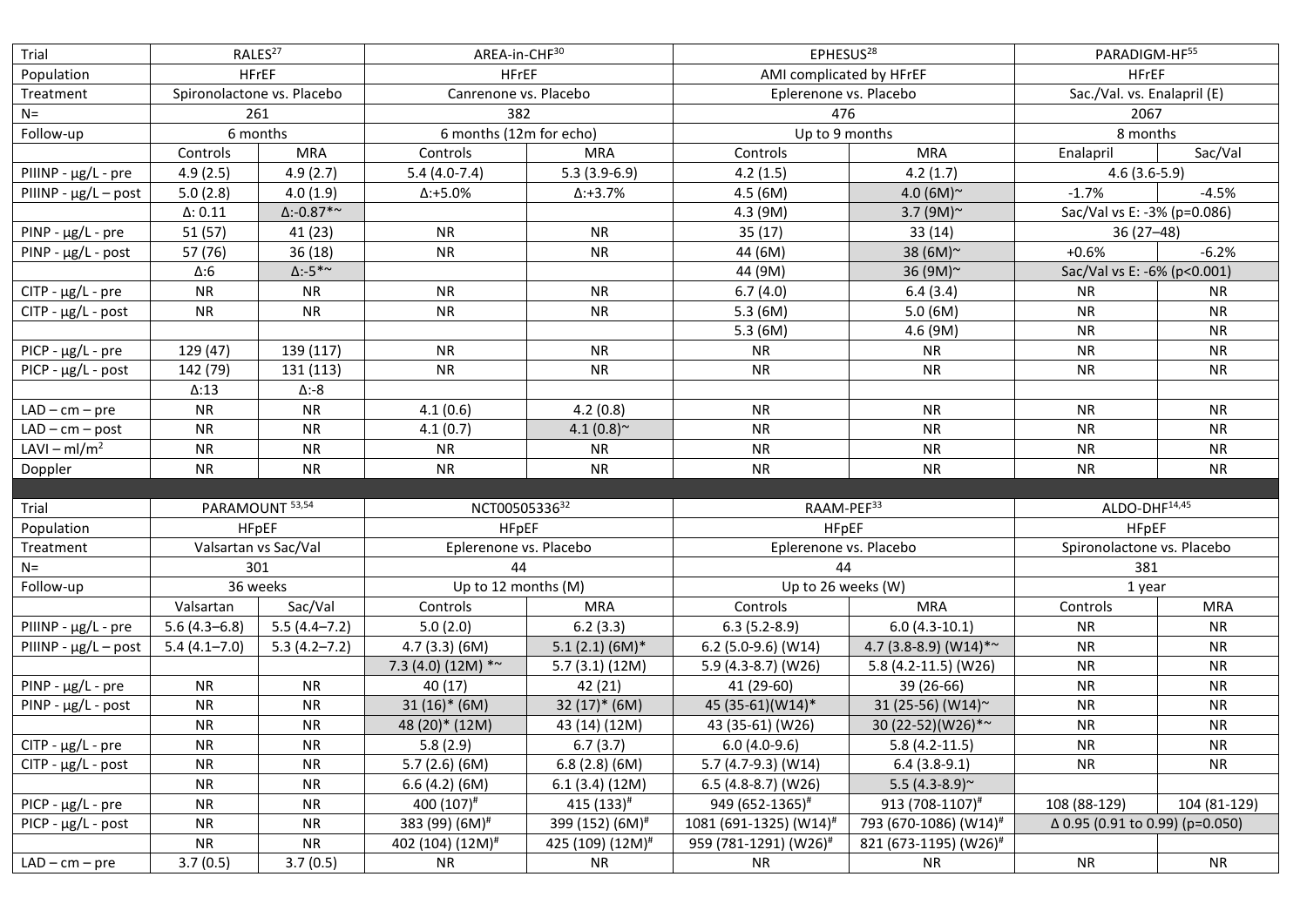| $LAD - cm - post$             | $\Delta$ : -0.08       | $\Delta$ :-0.15*          | <b>NR</b>                          | <b>NR</b>             | <b>NR</b>                                                | <b>NR</b>                | <b>NR</b>                        | <b>NR</b>                |  |
|-------------------------------|------------------------|---------------------------|------------------------------------|-----------------------|----------------------------------------------------------|--------------------------|----------------------------------|--------------------------|--|
| LAVI – ml/m <sup>2-</sup> pre | 36.3(14.7)             | 35.2 (12.3)               | 45 (12)                            | 50(17)                | 80 (24)**                                                | 73 (26)                  | 27.8 (26.9-28.6)                 | 27.4 (26.6-28.2)         |  |
| LAVI – $ml/m^2$ post          | $\Delta:0.3$           | $\Delta$ :-2.6*           | 44 (14) (6M)                       | 49 (20) (6M)          | 74 (23) (26W)                                            | 64 (23) (26W)*           | Δ-0.33 (-1.48 to 0.82) (p=0.58)  |                          |  |
|                               |                        |                           | 53 (23) (12M)                      | 52 (19) (12M)         |                                                          |                          |                                  |                          |  |
| Doppler                       | No changes             |                           | E' decreased $6/12M*$              | E' decreased 12M*     |                                                          | MRA improved E/E'~       | MRA improved septal E' and LVMi~ |                          |  |
|                               |                        |                           |                                    |                       |                                                          |                          |                                  |                          |  |
| Trial                         | REMINDER <sup>29</sup> |                           | $ASCOT^{36}$                       |                       | ACTRN1260900065524634                                    |                          | $NA^{35}$                        |                          |  |
| Population                    |                        | <b>STEMI without HF</b>   | Hypertension                       |                       | Obesity                                                  |                          | Metabolic syndrome               |                          |  |
| Treatment                     |                        | Eplerenone vs. Placebo    | Spironolactone                     |                       | Spironolactone vs. Placebo                               |                          | Spironolactone vs. Placebo       |                          |  |
| $N=$                          |                        | 526                       | 146                                |                       | 113                                                      |                          | 80                               |                          |  |
| Follow-up                     |                        | 6 months                  | 9 months                           |                       | 6 months                                                 |                          | 6 months                         |                          |  |
|                               | Controls               | <b>MRA</b>                | Matched Cohort                     | <b>MRA</b>            | Controls                                                 | <b>MRA</b>               | Controls                         | <b>MRA</b>               |  |
| PIIINP - µg/L - pre           | $4.0(3.3-4.6)$         | $3.9(3.2-4.7)$            | $4.5(3.7-6.3)$                     | $5.1(3.6-6.4)$        | 5.2(2.0)                                                 | 5.2(2.0)                 | 5.3(1.9)                         | 5.8(2.0)                 |  |
| PIIINP - $\mu$ g/L – post     | $\Delta$ 0.5±1.4       | $\Delta$ 0.2±1.5          | $\Delta$ : 0.5                     | $\Delta$ :-0.4 $\sim$ | 5.4(2.9)                                                 | 4.7 $(1.9)$ <sup>*</sup> | 5.2(2.0)                         | 4.9 $(1.7)$ <sup>*</sup> |  |
|                               |                        |                           |                                    |                       |                                                          |                          |                                  |                          |  |
| $PINP - \mu g/L - pre$        | 29 (22-42)             | 32 (23-44)                | <b>NR</b><br><b>NR</b>             |                       | <b>NR</b>                                                | <b>NR</b>                | <b>NR</b>                        | <b>NR</b>                |  |
| $PINP - \mu g/L - post$       | $\triangle$ 2.1±15.4   | $\Delta$ -1.5±14.6 $\sim$ | <b>NR</b>                          | <b>NR</b>             |                                                          | <b>NR</b>                | <b>NR</b>                        | <b>NR</b>                |  |
|                               |                        |                           |                                    |                       |                                                          |                          |                                  |                          |  |
| $CITP - \mu g/L - pre$        | $3.8(2.9-4.6)$         | $3.7(3.0-4.5)$            | $5.9(3.3 - 9.1)$                   | $7.1(4.4 - 8.9)$      | <b>NR</b>                                                | <b>NR</b>                | <b>NR</b>                        | <b>NR</b>                |  |
| $CITP - \mu g/L - post$       | $\Delta$ 0.2 $\pm$ 1.4 | △ 0.13±1.46               | $\Delta$ : -1.2<br>$\Delta$ : -0.0 |                       | <b>NR</b>                                                | <b>NR</b>                | <b>NR</b>                        | <b>NR</b>                |  |
|                               |                        |                           |                                    |                       |                                                          |                          |                                  |                          |  |
| $PICP - \mu g/L - pre$        | <b>NR</b>              | <b>NR</b>                 | 76 (63-90)                         | $80(66-102)$          | 184 (75)                                                 | 175 (76)                 | 150 (44)                         | 142 (33)                 |  |
| $PICP - \mu g/L - post$       | <b>NR</b>              | <b>NR</b>                 | $\Delta$ : 5                       | $\Delta$ :-6~         | 190 (79)                                                 | $146(71)$ *~             | 146 (47)                         | $122(23)*$ ~             |  |
|                               | <b>NR</b>              | <b>NR</b>                 |                                    |                       |                                                          |                          |                                  |                          |  |
| $LAD - cm - pre$              | <b>NR</b>              | <b>NR</b>                 | <b>NR</b>                          | <b>NR</b>             | 4.3(0.4)                                                 | 4.4(0.5)                 | 4.3(0.4)                         | 4.4(0.3)                 |  |
| $LAD - cm - post$             | <b>NR</b>              | <b>NR</b>                 | <b>NR</b>                          | <b>NR</b>             | 4.3(0.4)                                                 | $4.2(0.4)$ <sup>*</sup>  | 4.3(0.5)                         | $4.3(0.3)*$              |  |
| LAVI – ml/m <sup>2</sup>      | <b>NR</b>              | <b>NR</b>                 | <b>NR</b>                          | <b>NR</b>             | <b>NR</b>                                                | <b>NR</b>                | <b>NR</b>                        | <b>NR</b>                |  |
| Doppler                       | <b>NR</b>              | <b>NR</b>                 | <b>NR</b>                          | <b>NR</b>             | MRA improved E/E' & GLS'*~<br>MRA improved E/E' & GLS'*~ |                          |                                  |                          |  |

**Table 1.** RCTs of mineralo-corticoid receptor antagonists (MRA) investigating effects on serum collagen-derived markers, in patients with Heart Failure and Reduced (HFrEF; top panel) or Preserved (HFpEF; mid panel) Left Ventricular Ejection Fraction, and in those at high risk of developing heart failure (lower panel). Data for two trials of sacubitril/valsartan are also shown. Data are reported as median (Interquartile range) or mean (Standard deviation), when available. \*Indicates significant changes during follow-up within same arm (p<0.05). ~Indicates significant changes during follow-up between the two arms (p<0.05). Δ: change from baseline, or between arms; cells with significant differences are also shaded for ease of reading; \*\* not indexed; # these values are extremely high, and higher than what has been reported in other studies, which is likely to reflect differences in kits and methods used to measure biomarker circulating levels.

Abbreviations used: Procollagen type I C-terminal propeptide – PICP; Procollagen type III N-terminal propeptide – PIIINP; Collagen type I C-terminal telopeptide – CITP; Nterminal propeptide of collagen I – PINP. Left atrium – LA; Left atrial volume indexed – LAVI; Not reported – NR; Global longitudinal strain – GLS.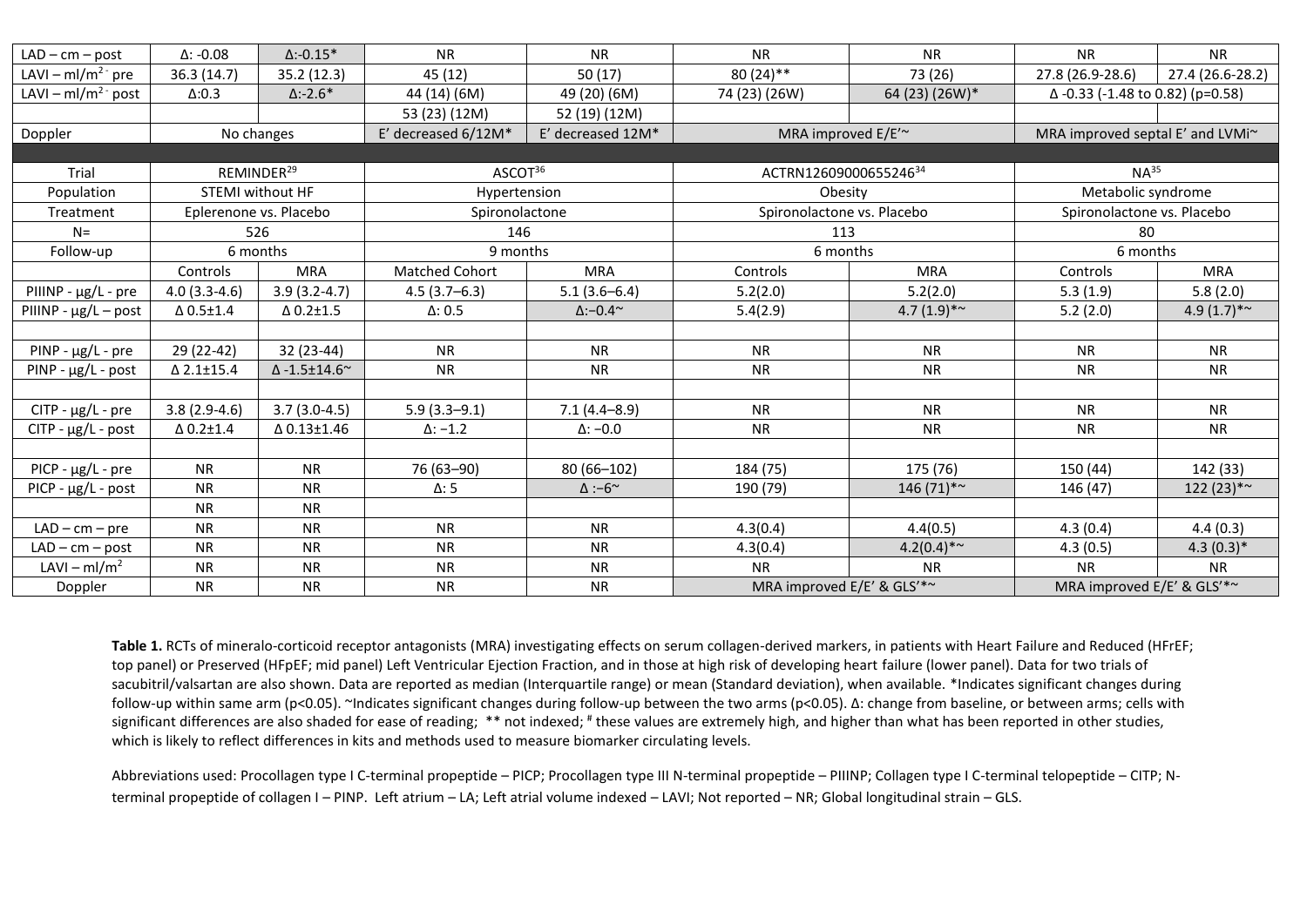| <b>Inclusion criteria</b>                                                   | <b>Exclusion criteria</b>                                                      |
|-----------------------------------------------------------------------------|--------------------------------------------------------------------------------|
| 1. Ability to provide written informed consent prior to any study procedure | 1. Recent wound healing/inflammation:                                          |
| 2. Age >65 years (modified to >60 years during the trial)                   | · Surgical procedure, coronary, cerebral or peripheral vascular events or      |
| 3. Clinical risk factors for developing heart failure, either:              | infection in the prior 3 months                                                |
|                                                                             | • Cancer (life limiting or less than 2 years in remission)                     |
| A. Coronary artery disease (h/o myocardial infarction, angioplasty or       | • Autoimmune disease                                                           |
| coronary artery bypass)                                                     | • Hepatic Disease                                                              |
| Or                                                                          | 2. Pre-existing diagnosis of clinical HF                                       |
| <b>B.</b> At least two of the following:                                    | 3. Moderate/severe LV systolic ventricular dysfunction, i.e. LVEF <45%         |
| · Diabetes Mellitus requiring Hypoglycaemic Pharmacotherapy                 | 4. Moderate or severe valve disease (investigators opinion)                    |
| • Receiving pharmacological treatment for Hypertension                      | 5. Corrected eGFR< 30ml/min/1.73m2, using the MDRD four-variable               |
| · Microalbuminuria                                                          | equation                                                                       |
| • Abnormal ECG (left ventricular hypertrophy, QRS >120msec,                 | 6. Serum potassium $>5.0$ mmol/L and serum sodium $<125$ mmol/L                |
| abnormal Q-waves)                                                           | 7. Treatment with an MRA or a loop diuretic (furosemide, bumetanide,           |
|                                                                             | ethacrynic acid or torasemide) in the previous three months                    |
| 4. Biological risk: NT-pro-BNP values between 125 and 1,000 ng/L or BNP     | 8. Potassium supplements or potassium-sparing diuretic at time of              |
| values between 35 and 280 pg/ml                                             | enrolment.                                                                     |
|                                                                             | 9. Atrial fibrillation within one month prior to inclusion                     |
|                                                                             | 10. History of hypersensitivity to spironolactone or to any of its excipients  |
|                                                                             | 11. Patients who require treatment with prohibited medications according to    |
|                                                                             | the summary of product characteristics with the exception of ACE inhibitors    |
|                                                                             | or angiotensin receptor blockers – although not their combination              |
|                                                                             | 12. Patients unable to give written informed consent                           |
|                                                                             | 13. Participation in another interventional trial in the preceding month       |
|                                                                             | 14. Ability to walk is, in the investigators opinion, clearly limited by joint |
|                                                                             | disease or other locomotor problems or lung diseases rather than by            |
|                                                                             | cardiorespiratory fitness                                                      |

**Table 2.** Main inclusion and exclusion criteria.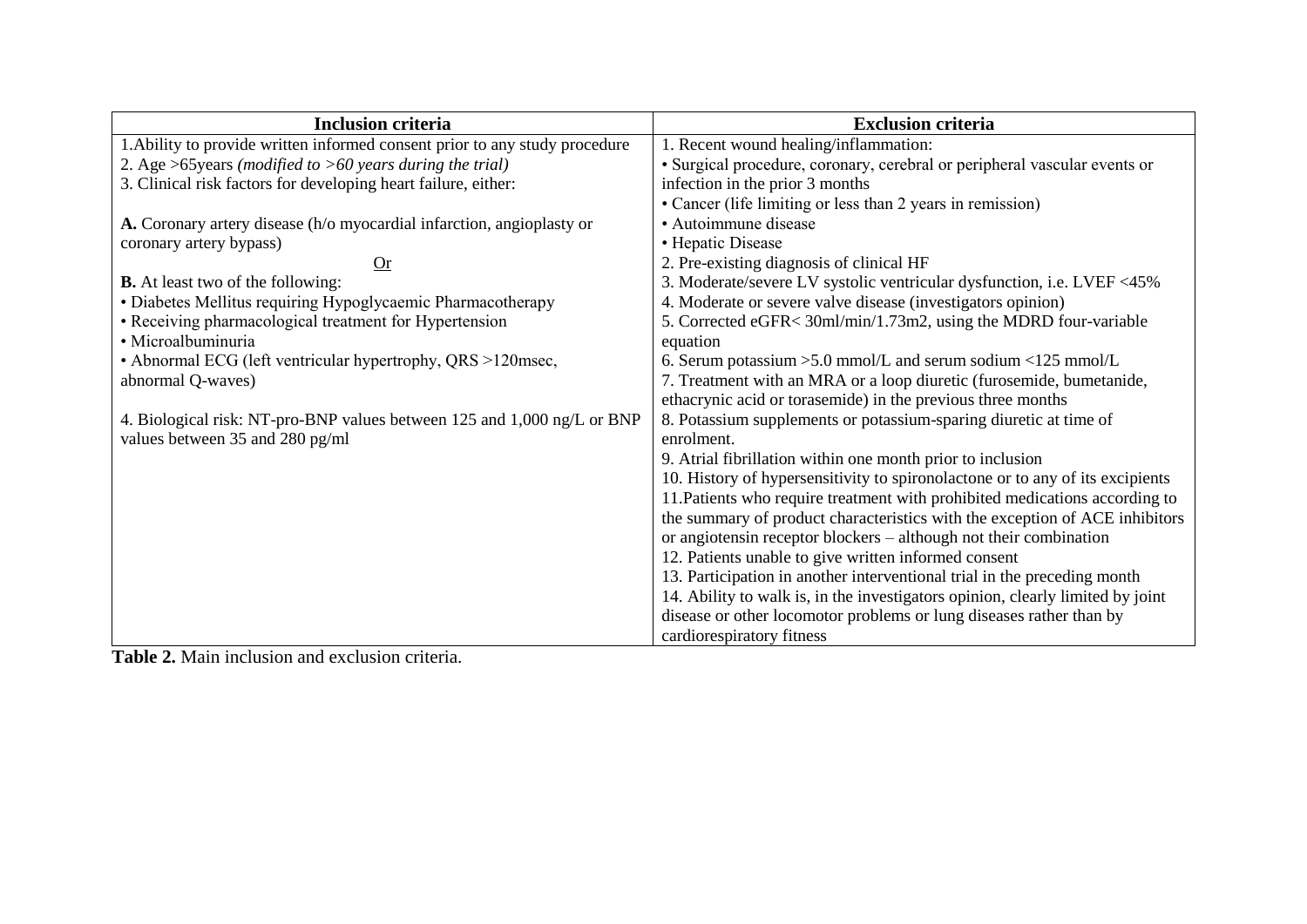| Serum potassium (mmol/l) | <b>Action</b> | Dose adjustment       |
|--------------------------|---------------|-----------------------|
| <4.5                     | Increase      | 25 mg OD to 50 mg OD  |
|                          |               | 25 mg EOD to 25 mg OD |
| $4.5 - 5.4$              | Maintain      | No dose adjustment    |
|                          |               |                       |
| $5.5 - 5.9$              | Decrease      | 50 mg OD to 25 mg OD  |
|                          |               | 25 mg OD to 25 mg EOD |
|                          |               | 25 mg EOD to withhold |
| > 6.0                    | Withhold      | N/A                   |
|                          |               |                       |

**Table 3.** Dose adjustments after initiation of spironolactone treatment. Abbreviations used**:** EOD: Every Other Day; OD: Once daily. After withholding spironolactone due to high serum potassium, it can be re-started at a dose of 25 mg EOD when potassium levels have fallen below 4.5 mmol/L. Spironolactone must be discontinued if serum creatinine  $\geq$ 220 µmol/L (or eGFR  $\leq$ 30 ml/min/1.73m<sup>2</sup>). Treatment may be restarted at the investigator's *discretion once serum* creatinine is <220 μmol/L and eGFR >30 ml/min/1.73m<sup>2</sup> .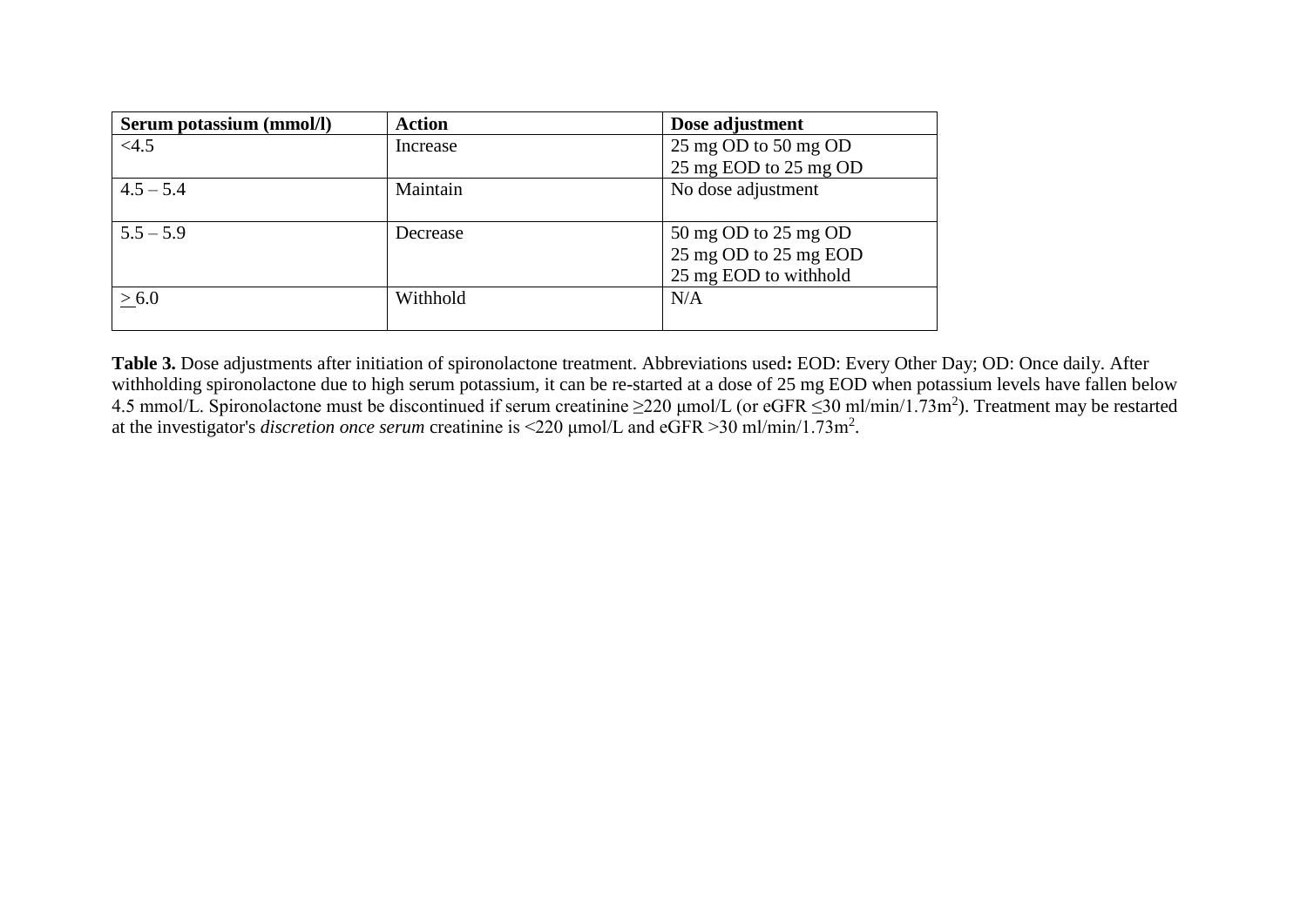|                                        | <b>Not Randomised</b>             | <b>Randomised</b> |  |  |  |  |  |  |  |
|----------------------------------------|-----------------------------------|-------------------|--|--|--|--|--|--|--|
|                                        | $N = 350$                         | $N = 527$         |  |  |  |  |  |  |  |
|                                        | <b>Demographics and Lifestyle</b> |                   |  |  |  |  |  |  |  |
| Age-years                              | $70(67-75)$                       | 73(69-79)         |  |  |  |  |  |  |  |
| Female-N.(%)                           | 70(20)                            | 135 (26)          |  |  |  |  |  |  |  |
| Caucasian-N.(%)                        | 346 (99)                          | 518 (98)          |  |  |  |  |  |  |  |
| Current smoker-N.(%)                   | 39(11)                            | 44(8)             |  |  |  |  |  |  |  |
| <b>Inclusion Criteria</b>              |                                   |                   |  |  |  |  |  |  |  |
| $CAD-N.$ (%)                           | 249(71)                           | 377(72)           |  |  |  |  |  |  |  |
| Diabetes-N.(%)                         | 131(37)                           | 212(40)           |  |  |  |  |  |  |  |
| Hypertension-N.(%)                     | 280(80)                           | 412(78)           |  |  |  |  |  |  |  |
| Micro albuminuria-N.(%)                | 79(23)                            | 108(21)           |  |  |  |  |  |  |  |
| Abnormal ECG*-N.(%)                    | 83(24)                            | 176(33)           |  |  |  |  |  |  |  |
|                                        | <b>Exclusion Criteria</b>         |                   |  |  |  |  |  |  |  |
| BNP/NT-ProBNP-N.(%)                    | 253(72)                           |                   |  |  |  |  |  |  |  |
| LV systolic dysfunction-N.(%)          | 13(4)                             |                   |  |  |  |  |  |  |  |
| Valve disease-N.(%)                    | 5(1)                              |                   |  |  |  |  |  |  |  |
| eGFR<30ml/min-N.(%)                    | 2(<1)                             |                   |  |  |  |  |  |  |  |
| Serum potassium > 5.0 mmol/L-N.(%)     | 9(3)                              |                   |  |  |  |  |  |  |  |
| MRA or loop diuretic treatment-N.(%)   | 7(2)                              |                   |  |  |  |  |  |  |  |
| Potassium supplements-N.(%)            | 3(<1)                             |                   |  |  |  |  |  |  |  |
| Atrial fibrillation-N.(%)              | 16(5)                             |                   |  |  |  |  |  |  |  |
| Confounding Medical Condition $-N$ (%) | 13(4)                             |                   |  |  |  |  |  |  |  |
| Other – $N$ (%)                        | 29(8)                             |                   |  |  |  |  |  |  |  |
|                                        | <b>Medical History</b>            |                   |  |  |  |  |  |  |  |
| Myocardial Infarction-N.(%)            | 136(39)                           | 214(41)           |  |  |  |  |  |  |  |
| $PCI-N.(%)$                            | 176(50)                           | 265(50)           |  |  |  |  |  |  |  |
| $CABG-N.(%)$                           | 72(21)                            | 136(26)           |  |  |  |  |  |  |  |
| Stroke/TIA-N.(%)                       | 14(4)                             | 28(5)             |  |  |  |  |  |  |  |
| $COPD-N.(%)$                           | 23(7)                             | 33(6)             |  |  |  |  |  |  |  |
| Pacemaker-N.(%)                        | 12(3)                             | 22(4)             |  |  |  |  |  |  |  |
|                                        | <b>Medications</b>                |                   |  |  |  |  |  |  |  |
| Thiazide-N.(%)                         | 50(14)                            | 85(16)            |  |  |  |  |  |  |  |
| Beta Blocker-N.(%)                     | 203(58)                           | 365(69)           |  |  |  |  |  |  |  |
| $ACE-I-N.$ (%)                         | 175(50)                           | 275(52)           |  |  |  |  |  |  |  |
| $ARB-N.(%)$                            | 89(25)                            | 145(28)           |  |  |  |  |  |  |  |
| $CCB-N.(%)$                            | 58(17)                            | 108(21)           |  |  |  |  |  |  |  |
| Statin/Lipid lowering drug-N.(%)       | 280(80)                           | 431(82)           |  |  |  |  |  |  |  |
| Anticoagulant-N.(%)                    | 27(8)                             | 29(6)             |  |  |  |  |  |  |  |
| Aspirin-N.(%)                          | 210(60)                           | 373(71)           |  |  |  |  |  |  |  |
| Other Antiplatelet -N.(%)              | 58(17)                            | 99(19)            |  |  |  |  |  |  |  |
|                                        | <b>Anthropometrics</b>            |                   |  |  |  |  |  |  |  |
| Weight-kg                              | 84 (75-95)                        | 82 (72-92)        |  |  |  |  |  |  |  |
| $BMI-kg/m2$                            | 28.5 (26.2-31.3)                  | 28.1 (25.4-31.6)  |  |  |  |  |  |  |  |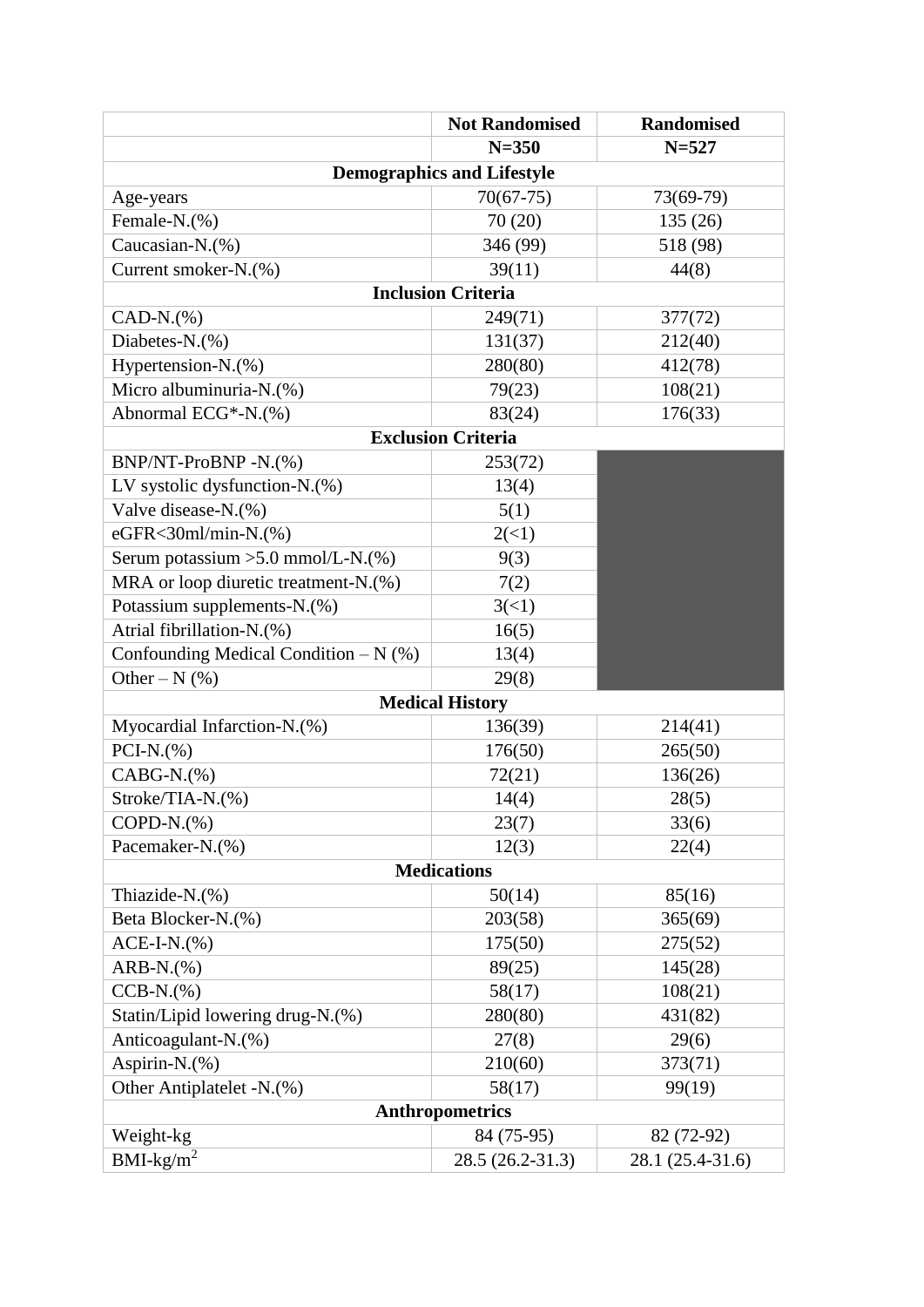| Waist-Hip ratio                      | $0.98(0.94-1.02)$    | $0.98(0.94-1.02)$ |  |  |  |  |  |  |
|--------------------------------------|----------------------|-------------------|--|--|--|--|--|--|
| <b>Symptoms &amp; Vital Signs</b>    |                      |                   |  |  |  |  |  |  |
| Systolic Blood Pressure-mmHg         | 141 (130-153)        | 140 (128-154)     |  |  |  |  |  |  |
| Diastolic Blood Pressure-mmHg        | 80 (74-87)           | 78 (71-85)        |  |  |  |  |  |  |
| Heart Rate-bpm                       | $64(58-71)$          | $61(55-67)$       |  |  |  |  |  |  |
| NYHA I-N. $(\%)$                     | 279(80)              | 433(82)           |  |  |  |  |  |  |
| NYHA II-N. $(\%)$                    | 56(16)               | 76(14)            |  |  |  |  |  |  |
| NYHA III-N. $(\%)$                   | 6(2)                 | 9(2)              |  |  |  |  |  |  |
| $NYHA - Not done-N.(%)$              | 9(3)                 | 9(2)              |  |  |  |  |  |  |
|                                      | <b>Blood Results</b> |                   |  |  |  |  |  |  |
| eGFR- $ml/min/1.73m2$                | 77 (65-91)           | $72(62-85)$       |  |  |  |  |  |  |
| Haemoglobin-g/dl                     | $14.4(13.4-15.2)$    | $14.0(13.1-14.9)$ |  |  |  |  |  |  |
| Creatinine-mg/dl                     | $0.9(0.8-1.1)$       | $1.0(0.8-1.1)$    |  |  |  |  |  |  |
| Sodium-mmol/l                        | 139 (137-141)        | 140 (138-141)     |  |  |  |  |  |  |
| Potassium-mmol/l                     | $4.3(4.0-4.5)$       | $4.3(4.1-4.6)$    |  |  |  |  |  |  |
| EQ5D & HOMAGE symptoms questionnaire |                      |                   |  |  |  |  |  |  |
| <b>Visual Analogue Score</b>         | $80(65-90)$          | 80 (70-90)        |  |  |  |  |  |  |
| Breathlessness on moderate exercise  | $3(2-6)$             | $5(2-6)$          |  |  |  |  |  |  |
| Swollen ankles                       | $0(0-1)$             | $0(0-2)$          |  |  |  |  |  |  |
| <b>Tiredness</b>                     | $2(0-5)$             | $3(0-5)$          |  |  |  |  |  |  |

**Table 4.** Baseline characteristics of participants who were randomised or not in the HOMAGE trial. Abbreviations used: CAD – Coronary artery Disease; PCI - Percutaneous Coronary Intervention; CABG – Coronary Artery Bypass Grafting; TIA - Transient Ischaemic Attack; COPD - Chronic Obstructive Pulmonary Disease; ACE-I -Angiotensinconverting enzyme inhibitors; ARB - Angiotensin receptor blockers ; CCB - Calcium channel blockers; MRA- mineralocorticoid receptor antagonist; eGFR - Estimated glomerular filtration rate; BMI- Body Mass Index; NYHA - New York Heart Association; LV – Left Ventricular; EQ5D - EuroQol-5D. \* Includes: Left Ventricular Hypertrophy, QRS >120msec, pathological Q-waves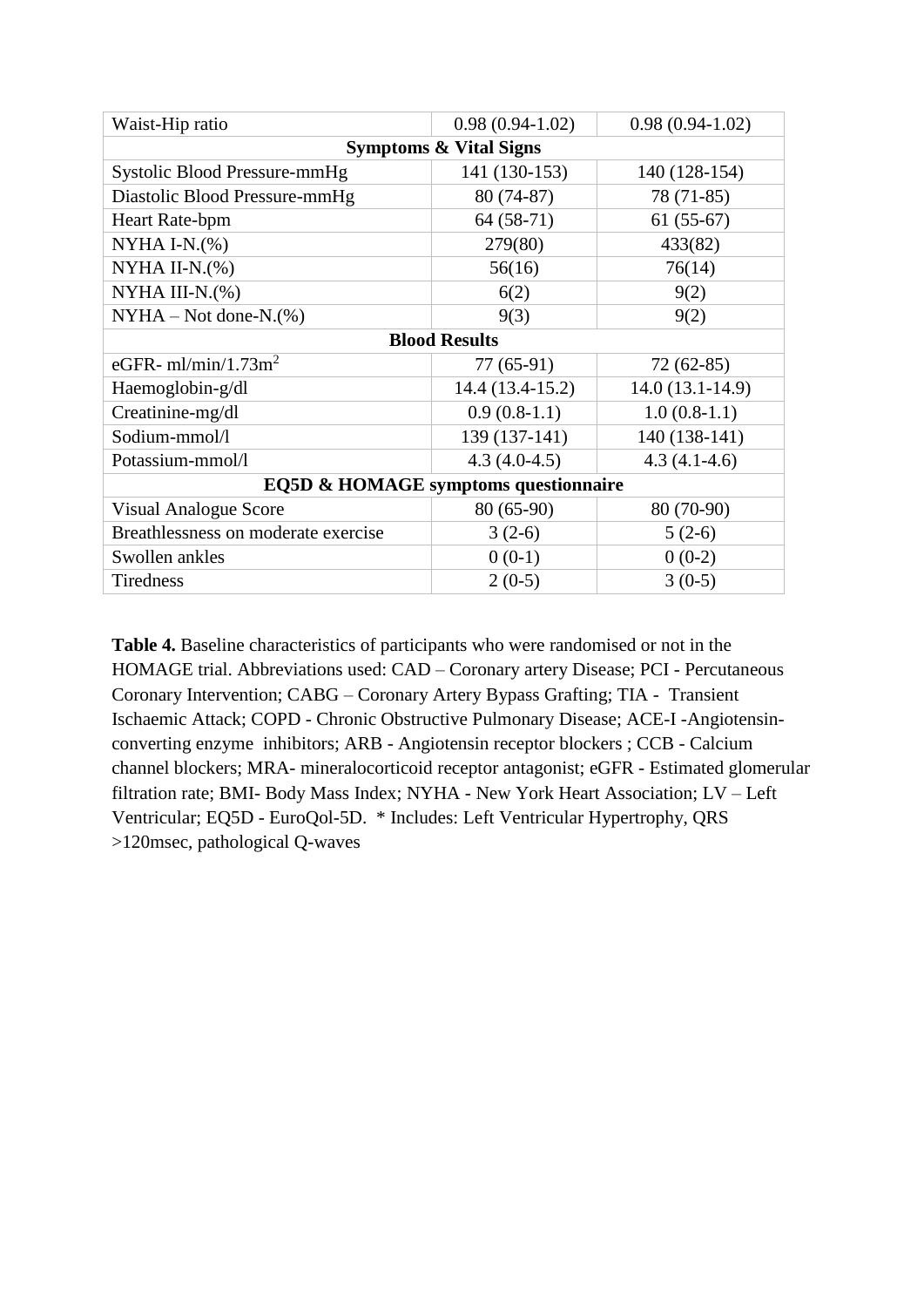|                                | <b>Reference</b><br>Population <sup>50</sup> | $ALDO-DHF45$      | <b>ASCOT-</b><br>$MRA^{36}$ | HOMAGE*            | I-PRESERVE <sup>51</sup>   | <b>CHARMES</b> <sup>52</sup> | PEP-CHF <sup>46</sup> | PARAMOUNT53,54      | PARAGON-<br>$HF^{47}$ | TOPCAT <sup>48^</sup> |
|--------------------------------|----------------------------------------------|-------------------|-----------------------------|--------------------|----------------------------|------------------------------|-----------------------|---------------------|-----------------------|-----------------------|
| Population                     | No DD / DD                                   | <b>HFpEF</b>      | Hypertension                | At risk of HF      | <b>HFpEF</b>               | <b>HFpEF</b>                 | HFpEF‡                | <b>HFpEF</b>        | <b>HFpEF</b>          | <b>HFpEF</b>          |
| $n =$                          | 600/182                                      | 422               | 173                         | 527                | 4,133                      | 109 <sub>I</sub>             | 375                   | 149 to Sac/Val      | 4,822                 | 3,445                 |
| $Age - Years$                  | 46/64                                        | 67(8)             | 64(8)                       | 73 (69-79)         | 72                         | 65                           | ~1                    | 71                  | 73(8)                 | $69(61-76)$           |
| Men $(\%)$                     | 50/43                                        | 48                | 80                          | 74                 | 40                         | 65                           | 45                    | 43                  | 48                    | 48                    |
| $h$ /o CAD $(\%)$              | NR.                                          | 40                | Excluded                    | 72                 | 48                         | 76                           | 25"                   | 21                  | 43                    | 59                    |
| $h$ /o HTN $(%)$               | 30/81                                        | 92                | 100                         | 78                 | 88                         | 69                           | 73                    | 95                  | 96                    | 91                    |
| $h$ /o T2DM $(\%)$             | 1/3                                          | 17                | 46                          | 40                 | 27                         | 26                           | 21                    | 41                  | 43                    | 32                    |
| $h$ /o AF $(\%)$               | <b>NR</b>                                    | $\overline{5}$    | <b>NR</b>                   | <b>Excluded</b>    | 29                         | 16                           | 20                    | 27                  | 32                    | 35                    |
| $SBP$ -mmHg                    | 125/142                                      | 135(18)           | 167(19)                     | 140 (128-154)      | 136                        | 134 (19)                     | ~138                  | 136                 | 131(15)               | 130 (120-140)         |
| Diuretic (%)                   | $5/25***$                                    | $54**$            | $41$ (Thz)                  | <b>LD</b> Excluded | 52                         | $67**$                       | 53 (LD)               | 100                 | 96#                   | $82**$                |
| eGFR ml/min/1.73m <sup>2</sup> | 83/72                                        | 79 (19)           | $70(62-77)$                 | $72(62-85)$        | 72                         | <b>NR</b>                    | 52 <sub>@</sub>       | 67(19)              | 63 (19)               | 68 (20)               |
| $NT-proBNP - ng/L$             | $39(17-75)$ $\Delta$                         | 158<br>$(83-299)$ | 176<br>$(87 - 354)$         | 214<br>$(137-356)$ | 339<br>$(133-964)$         | 376<br>$\pm$ 638ng/LIII      | 409<br>$(176-1,035)$  | 828<br>$(460-1341)$ | 885<br>$(863-908)$    | $-950***$             |
|                                |                                              |                   |                             |                    | Echocardiography           |                              |                       |                     |                       |                       |
| $LVEF - %$                     | <b>NR</b>                                    | 67(8)             | NA                          | $63(58-67)$        | 64(9)                      | ~50                          | 63                    | 58                  | 58(8)                 | $60(56-64)$           |
| $LAVI - mL/m2$                 | 22/27                                        | 28(8)             | <b>NR</b>                   | $31(26-37)$        | <b>NR</b>                  | ~140                         | <b>NR</b>             | 35                  | <b>NR</b>             | $28(21-35)$           |
| LA Diameter - mm               | NR                                           | <b>NR</b>         | <b>NR</b>                   | $46(41-50)$        | <b>NR</b>                  | <b>NR</b>                    | $45(41-48)$           | 37                  | <b>NR</b>             | $42(38-47)$           |
| E/E                            | 6.4 / 9.3                                    | 12.8(4.0)         | <b>NR</b>                   | $9.4(7.5-11.8)$    | 10(5)                      | <b>NR</b>                    | <b>NR</b>             | 12.4                | <b>NR</b>             | $10.5$ (L)/14.7 (S)   |
| $ LVMI - g/m^2 $               | 88 / 105                                     | 109(28)           | <b>NR</b>                   | $95(81-113)$       | $164(48)$ @                | $-235@$                      | <b>NR</b>             | 78                  | <b>NR</b>             | 108 (90-128)          |
|                                |                                              |                   |                             |                    | <b>Collagen Biomarkers</b> |                              |                       |                     |                       |                       |
| $\rm PIIINP - \mu g/L$         | 4.5 / 5.6                                    | <b>NR</b>         | $4.9(3.7-6.3)$              | $3.9(3.1-5.0)$     | $4.3(3.7-5.4)$             | <b>NR</b>                    | <b>NR</b>             | $5.6(4.3-6.9)$      | <b>NR</b>             | Uncertain             |
| $\text{PICP} - \mu g / L$      | 100/103                                      | 111 (92-136)      | $78(66-100)$                | 81 (67-98)         | <b>NR</b>                  | <b>NR</b>                    | <b>NR</b>             | <b>NR</b>           | <b>NR</b>             | 130 (94-170)          |
| $\text{CTTP} - \mu \text{g/L}$ | 5.3 / 6.3                                    | NR                | 6.4(4.2–8.8)                | $3.8(2.9-5.1)$     | <b>NR</b>                  | $\rm NR$                     | <b>NR</b>             | <b>NR</b>           | <b>NR</b>             | Uncertain             |
| $\text{Gal-3}-\mu\text{g/L}$   | $10.9(9.0-13.1)$                             | 12.5(3.8)         | <b>NR</b>                   | $16.1(13.5-19.7)$  | NR                         | <b>NR</b>                    | <b>NR</b>             | $17.8(14.1 - 22.8)$ | <b>NR</b>             | $19.2(15.2-23.5)$     |

**Table 5.** Selection of trials, ranked by plasma NT-proBNP concentration conducted in patients with hypertension, at high risk of developing heart failure (HF), or with heart failure and preserved ejection fraction (HFpEF) showing clinical and echo data and, where available, serum collagen markers at baseline. Flemish population data is shown for reference. \* At screening; \*\*Did not distinguish between different classes of diuretics; \*\*\*Available for a subset only,∏ - excludes patients with moderate or severe diastolic grade 38% of whom had a h/o AF; Ⅲ - mean and standard deviation of patients reported to have normal or mild diastolic dysfunction and predominantly in sinus rhythm; # of which 26% were mineralocorticoid receptor antagonists; ~ required recent heart failure hospitalisation (within 9 months from screening) or elevated NT-proBNP (>300 ng/L if sinus rhythm, > 900 ng/L if atrial fibrillation) as inclusion criteria;  $\land$  required recent heart failure